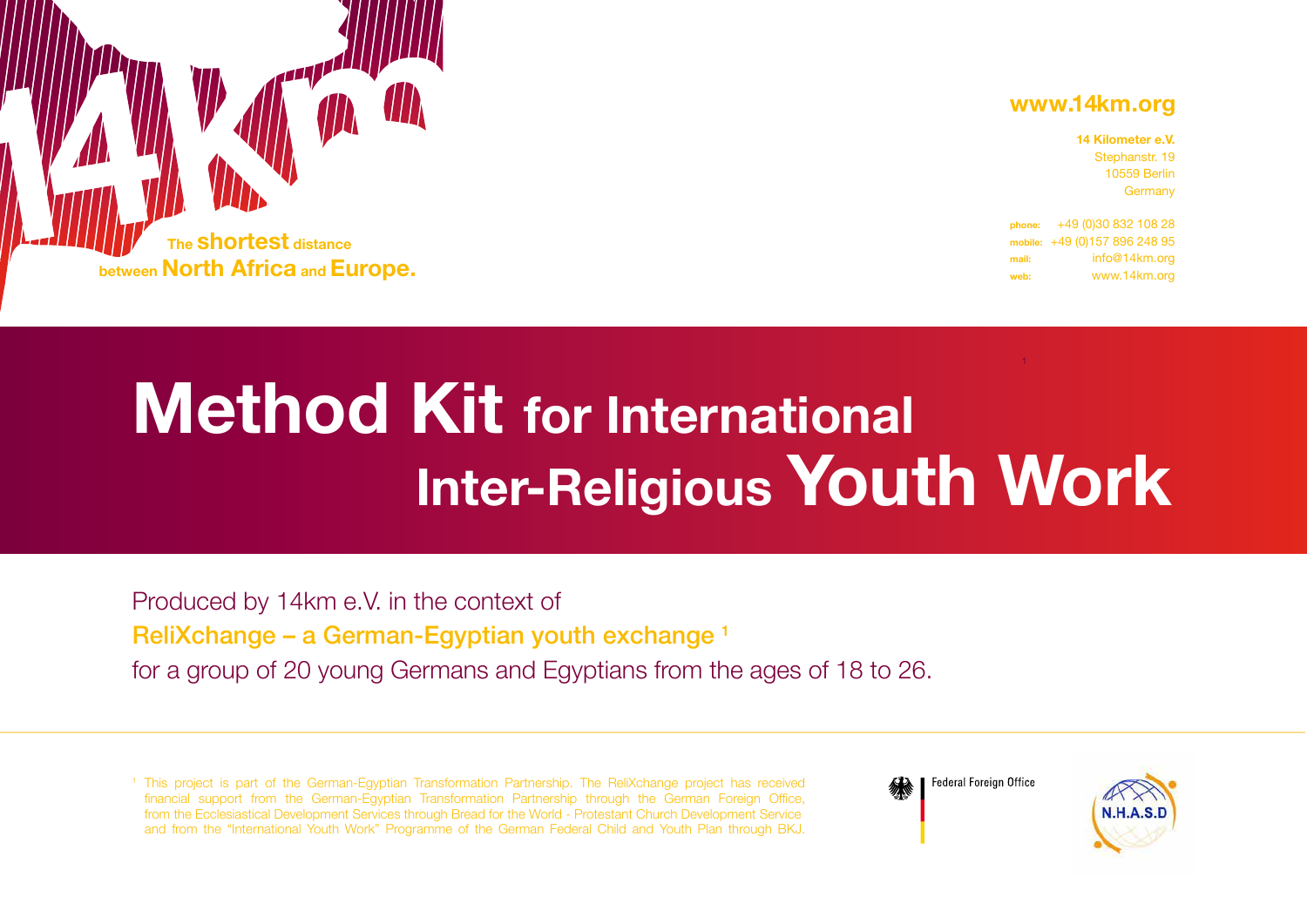# **Introduction**

### **The aim of this method kit**

This method kit aims to provide anyone interested in inter-religious dialogue with a set of methods that can be used in projects, and other activities, which pertain to foster inter-religious dialogue and cooperation. The method kit can serve as an inspiration, or as a concrete toolbox. It might be helpful for youth workers, teachers, NGO workers, church groups, staff at foundations, free lance trainers, young people planning their own project, to list but a few, though this is certainly not exhaustive.

#### **The background of this method kit**

The methods included in this kit were all applied in an inter-religious youth exchange titled ReliXchange – a German-Egyptian youth exchange implemented by the NGO 14km – the shortest distance between North Africa and Europe (14km)<sup>2</sup> and its Egyptian partner organisation New Horizon Association for Social Development<sup>3</sup> in Berlin and Cairo.

We at **14km**<sup>4</sup> and four specialist trainers<sup>5</sup> collected, adapted and developed a variety of methods<sup>6</sup> which were designed especially for this project to suit our focus on learning about religion and religious communities in Germany and Egypt. These methods dealt with aspects such as the situation of religious minorities, inter-religious dialogue, and inter-cultural learning. At the end of this youth exchange, all the methods applied were evaluated by the young participants in the projects and (if necessary) further developed together with them.

#### **Why we want to share this**

We are very proud of our successful project. But the important thing about this project is not that we implemented it, but rather that it helped to foster inter-religious dialogue and cooperation between young people from different religious and cultural backgrounds. This was our aim, which we did not give up on but maintained also after the project. In light of this, we would love to see other people contributing to this goal as well. For this reason, we decided to compile the methods we used and developed during the project into this method kit, which is available to anyone interested.

By the way, we are by no means the first ones to adopt this philosophy of sharing. Increasingly, there are wider developments towards supporting free education and publishing so-called *open educational resources*, often under Creative Commons (CC) licences7 . And it makes sense! If you produce materials for the purpose of education, their application is not limited to the small circle of people who are the first to enjoy them. Instead, a much larger community can potentially benefit from them. Additionally, the internet makes it so much easier to share information that there are hardly any reasons left to keep your educational materials to yourself if you really want them to fulfil what they were meant for: to educate.

### **The kinds of methods included in this kit**

The exercises described in this method kit are particularly suited to young adults between the ages of 18 and 26, from different religious and cultural backgrounds. However, many of these methods can (and should!) be adapted to suit other age groups, group constellations and themes.

As you will discover, the method kit includes many creative-artistic methods (such as theatre, music, and digital media works) for dealing with religious/cultural differences and promoting inter-religious dialogue and cooperation. We emphasised this in our project as we believe that artistic and playful methods have the potential to foster positive group experiences across (actual or assumed) social barriers. These methods form an important complement to the more cognitively oriented activities such as discussion rounds, which always run the risk of over-emphasising differences. Also, such creative-artistic methods, which do not rely primarily on language as a tool for communication, are particularly well suited for international exchanges where language may be another barrier to connecting people.

#### **Let us know what you think...**

...and continue sharing! We wish you all the best for your project or activity! Tell us about your experiences using our method kit, as we would be very happy to receive your feedback! If you know of other methods that are suitable for inter-religious youth work and you would like to share them, please send them to us<sup>8</sup> and we will be delighted to include them on our web page created especially for this purpose:

http://14km.org/relixchange/method-kit/?lang=en

- 2 http://14km.org/?lang=en (in English)
- 3 http://newhorizon-egypt.org/ (in English)
- <sup>4</sup> Dr. Anja Carolin Gebel and Johanna Block
- <sup>5</sup> Specialist trainers on the project included Gihan Abou Zeid, Sara-Duana Meyer, Giovanni Santo and Islam El-Ghazouly.
- <sup>6</sup> This means that this method kit also includes methods that have not been developed by 14km itself or others in the context of "ReliXchange" but that have in this or a similar form been created by others and are freely available online (such as for example the "Journey to Solidaria").
- 7 You can find the Creative Commons licence of this publication in the final pages of this document. For more information about Creative Commons and licensing see http://creativecommons.org/ (in English).
- <sup>8</sup> Please send an email to Anja Carolin Gebel at info@14km.org.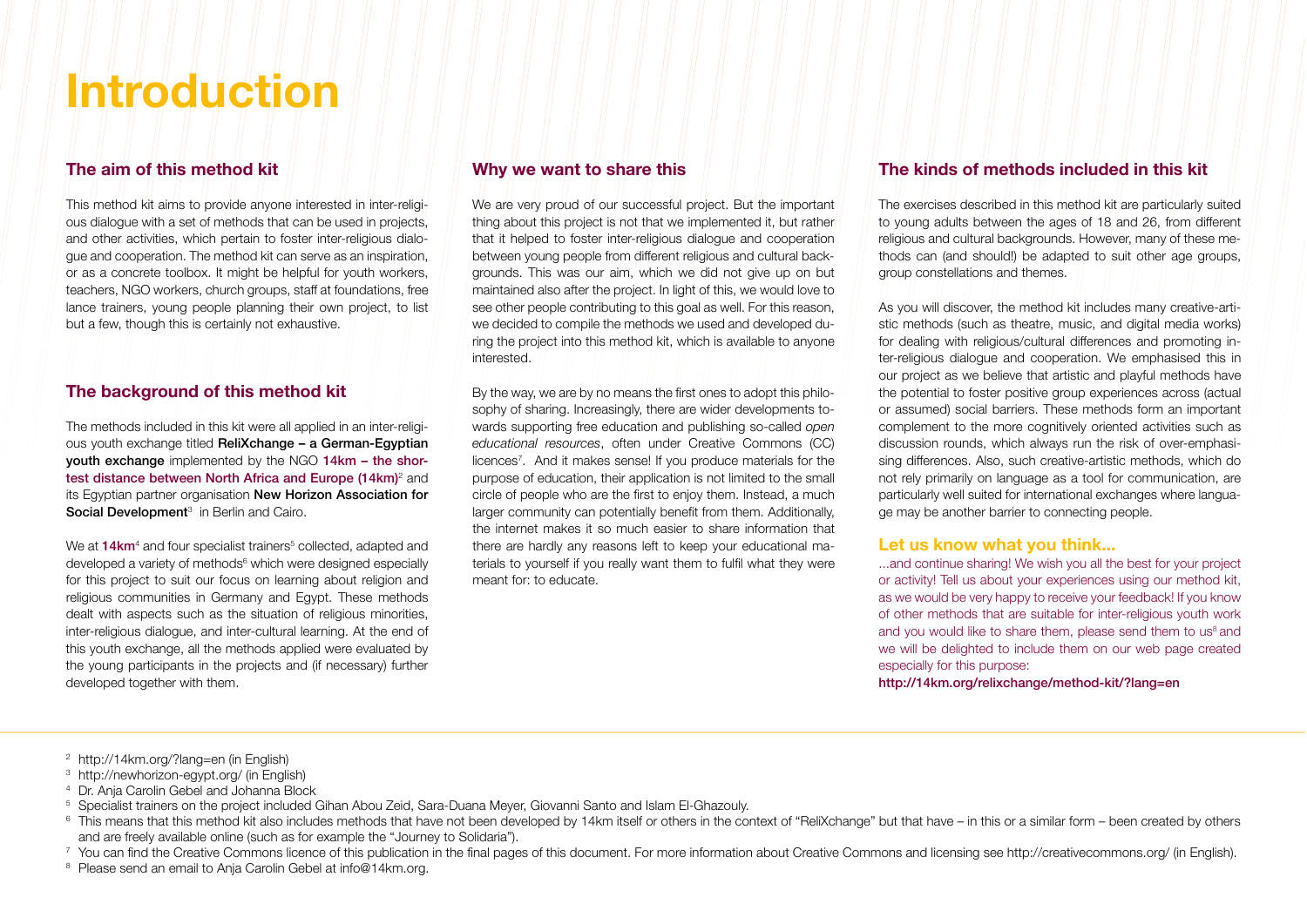# **Content**

| 02 Information Kit [for preparation of participants before start of the programme]      |  |
|-----------------------------------------------------------------------------------------|--|
|                                                                                         |  |
|                                                                                         |  |
|                                                                                         |  |
|                                                                                         |  |
|                                                                                         |  |
|                                                                                         |  |
|                                                                                         |  |
|                                                                                         |  |
|                                                                                         |  |
|                                                                                         |  |
| 13 Religion on the Individual, Community and State Level                                |  |
|                                                                                         |  |
|                                                                                         |  |
|                                                                                         |  |
|                                                                                         |  |
|                                                                                         |  |
|                                                                                         |  |
|                                                                                         |  |
| 21 Visit to Anne Frank Centre (Berlin) and Reflection manufactured visit to Anne T33-34 |  |
|                                                                                         |  |
|                                                                                         |  |
|                                                                                         |  |

| 26 Media Work on Cases of Religious-Based Discrimination Manumerman, 42-43                 |  |
|--------------------------------------------------------------------------------------------|--|
| 27 Inter-Religious Relationships – Luck or Challenge? [creative workshop]  44-45           |  |
| 28 Religion and Values [statue theatre method based on the Theatre of the Opressed]  46-47 |  |
|                                                                                            |  |
|                                                                                            |  |
|                                                                                            |  |
|                                                                                            |  |
| 33 My Action for Inter-Religious Peace                                                     |  |
| 34 Working on Methods for Inter-Religious Youth Encounters                                 |  |
|                                                                                            |  |

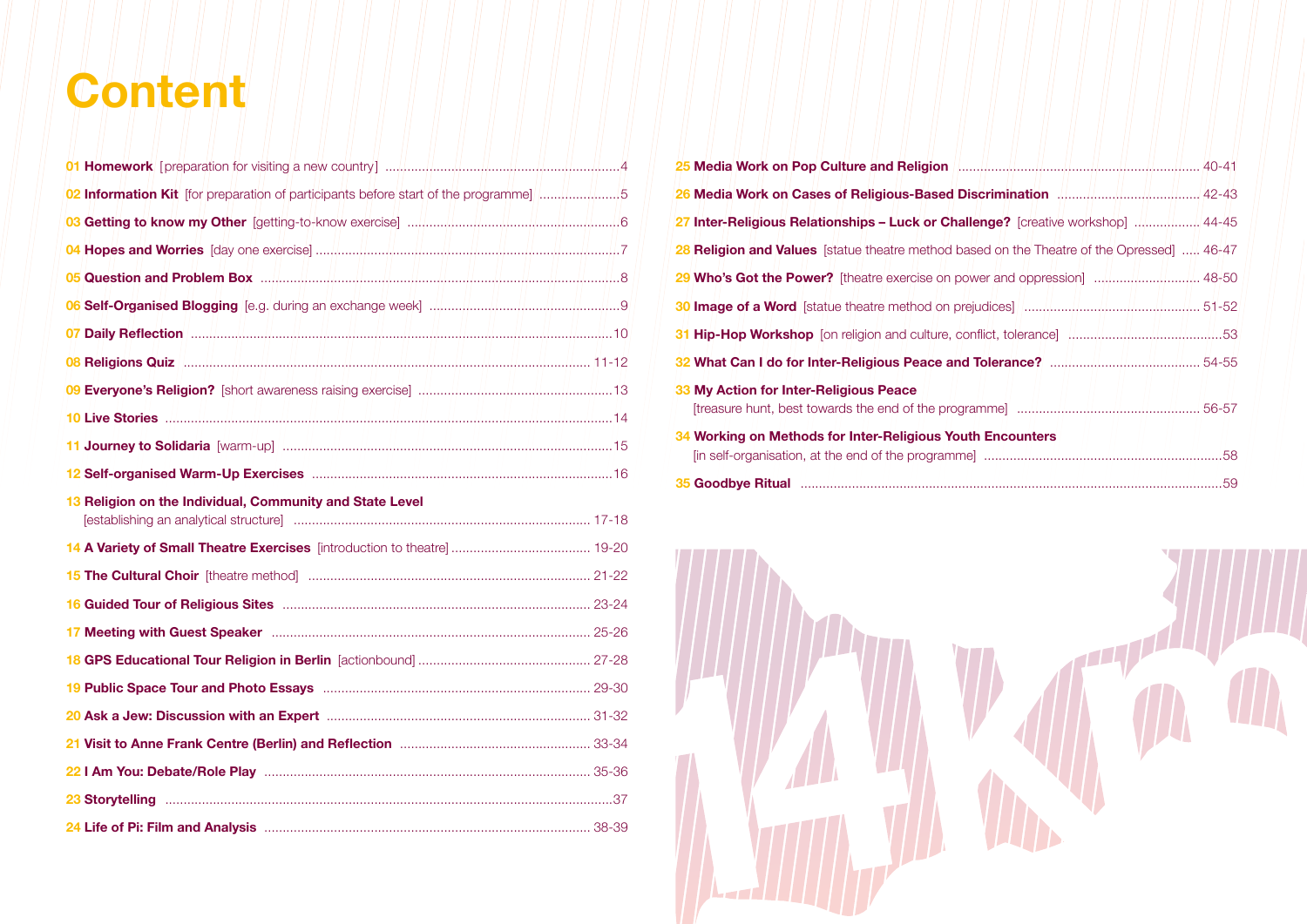# **01 Homework** [preparation for visiting a new country]

# **AIM OF METHOD**

- ▶ Motivate participants to gain some background knowledge by informing themselves about religion and the religious history of a particular country
- $\triangleright$  Pepare input to be given by participants during the programme in self-organisation

### **Material required:** Internet and PC at home **Transfer and Time required:** 2 to 5 hours

# **DESCRIPTION OF METHOD**

The participants receive the questions beforehand via email and are asked to prepare for the programme through prior research. Possible questions for a programme in Egypt include:

- Make up your mind: How would you define religion? What does faith or ethics mean for you personally?
- Read the information kit that you received (see also method Information Kit in this method kit) – in it you will already find some basic information on religion in Germany and Egypt.
- From there go into more depth and research the following for the Egyptian exchange week:
	- *- What is the relation between early Christianity and Egypt?*
	- *- When and how did Islam get established as the dominant religion in Egypt/the region?*
	- *- Which factions exist in Islam and what are the major differences?*
	- *- Research the history of Cairo and see what information you find on the presence and influence of different religions!*
- $\blacktriangleright$  In addition, we ask half of you to research general information on the *Citadel* in Cairo (put names of respective participants here) and the other half please research general information on **Coptic Cairo** (put names of respective participants here) – please do it thoroughly because you will have to brief your colleagues on these topics during the exchange week.
- ▶ Watch this short report by BBC on the Jews in Egypt: http://m.bbc.com/news/world-asia-29249033 (in English)
- ▶ Watch this comedy film on the challenges of the co-existence of Copts and Muslims in Egypt ("Hassan wa Murcus") online: https://www.youtube.com/watch?v= qrulLPatHs (in Arabic with English subtitles)

**4**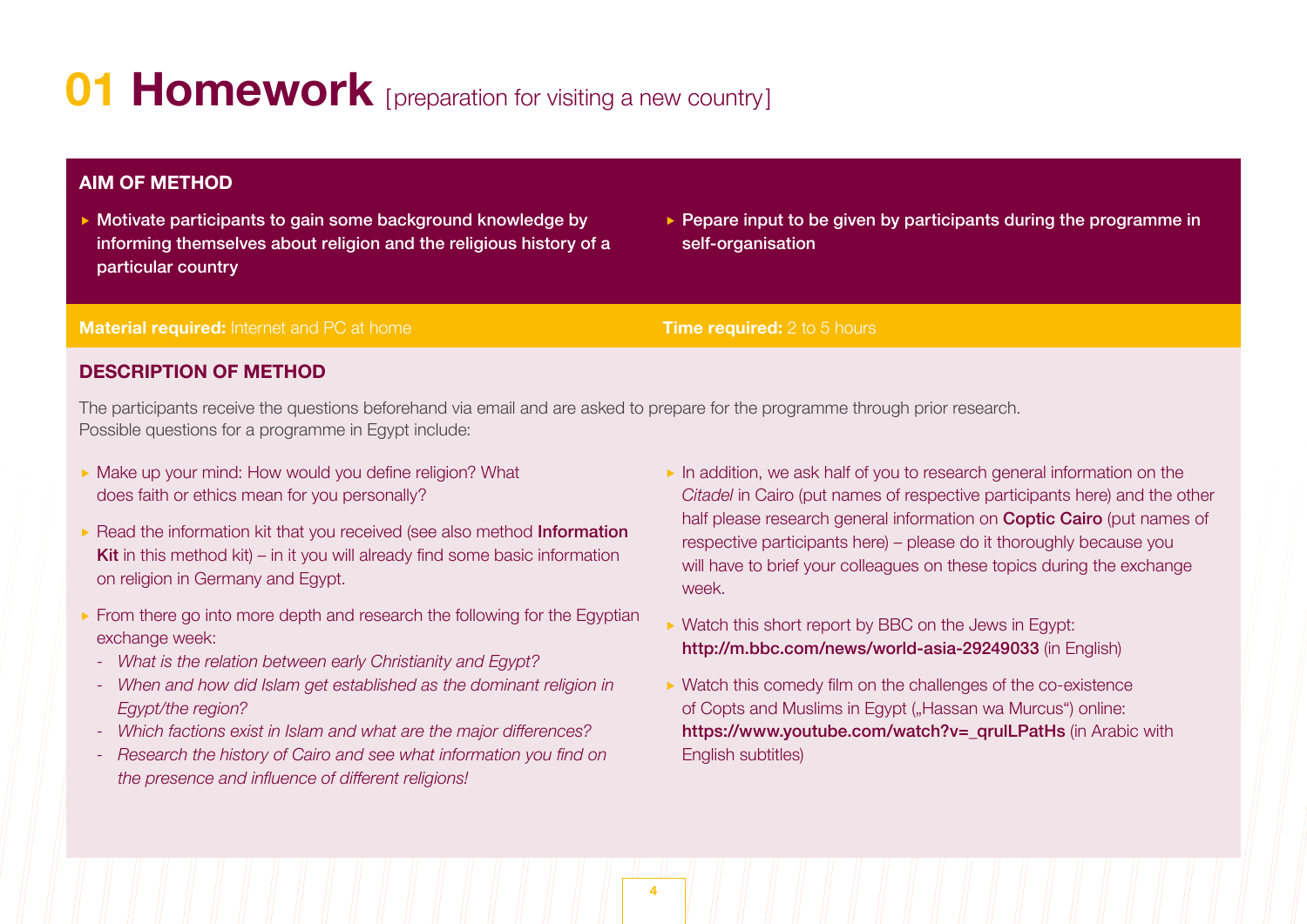# **02 Information Kit** [for preparation of participants before the start of the programme]

# **AIM OF METHOD**

- $\triangleright$  Prepare participants for the intercultural and inter-religious experience in their own country and abroad
- ▶ Communicate important technical information to the participants

| <b>Material required: Internet and PC</b>                                                                                                                                                                                                 | <b>Time required:</b> 1 to 3 days of preparation                        |
|-------------------------------------------------------------------------------------------------------------------------------------------------------------------------------------------------------------------------------------------|-------------------------------------------------------------------------|
| <b>DESCRIPTION OF METHOD</b>                                                                                                                                                                                                              |                                                                         |
| The info kit can include things such as:                                                                                                                                                                                                  |                                                                         |
|                                                                                                                                                                                                                                           |                                                                         |
| $\triangleright$ a short description of the project/programme and its aims                                                                                                                                                                | $\triangleright$ travel details                                         |
| $\triangleright$ important addresses                                                                                                                                                                                                      | $\triangleright$ packing advice                                         |
| $\triangleright$ names of contact persons                                                                                                                                                                                                 | $\triangleright$ basic information about the religions in the programme |
| $\triangleright$ telephone numbers                                                                                                                                                                                                        | $\triangleright$ basic information about the country context(s)         |
| $\blacktriangleright$ maps                                                                                                                                                                                                                | ▶ preparatory advice regarding the intercultural experience etc.        |
|                                                                                                                                                                                                                                           |                                                                         |
| <b>Special information:</b>                                                                                                                                                                                                               |                                                                         |
| An example for an info kit that was produced for a German-Egyptian inter-religious youth exchange can be found on the<br>الماري المساحد المنافس المساحد المساحد المنافس المساحد المنافس المنافس المنافس المنافس المنافسة المنافسة المنافس |                                                                         |

14km website at http://14km.org/relixchange/?lang=en (in English).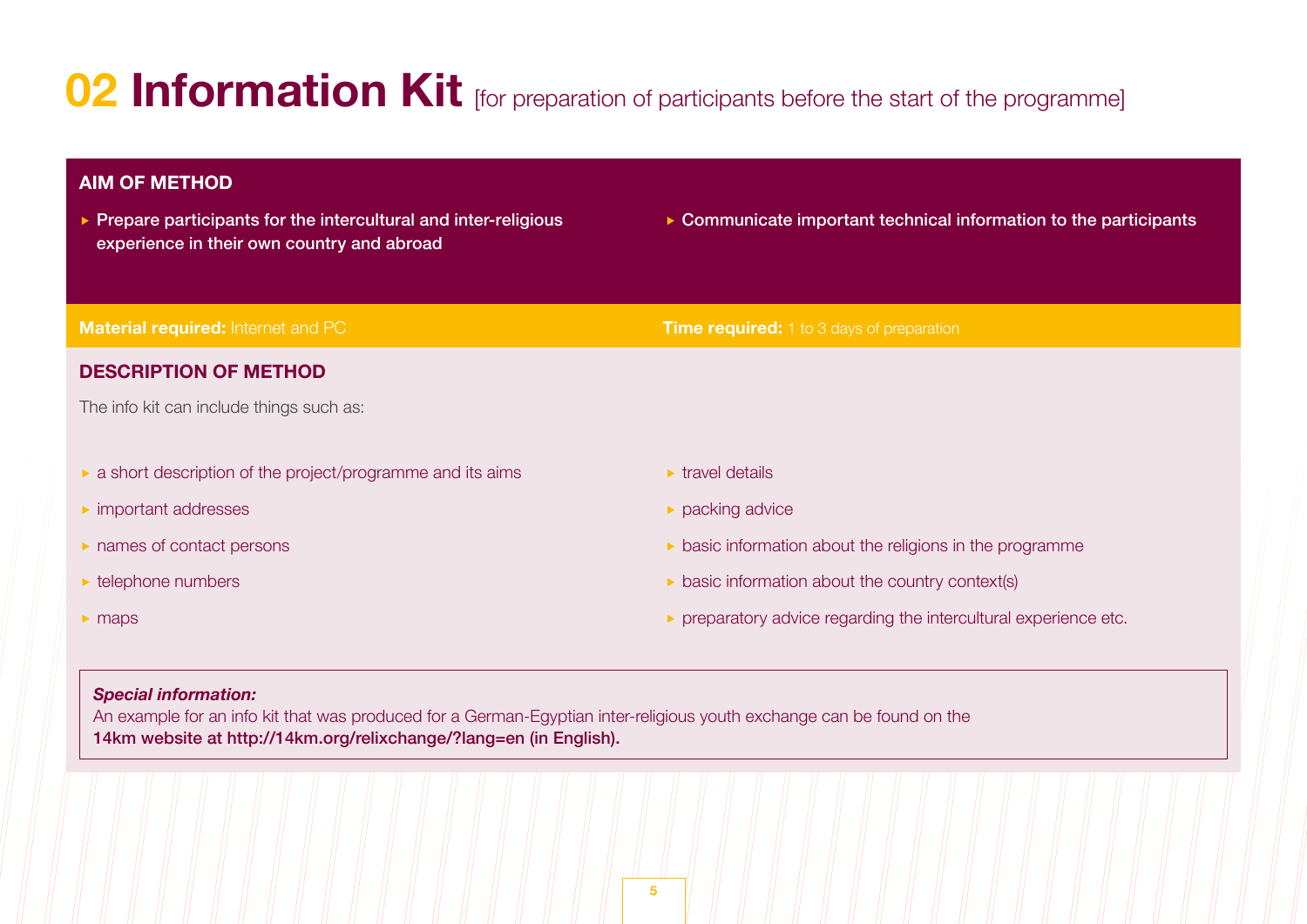# **03 Getting to know my Other [getting-to-know exercise]**

# **Material required:** Paper, pens (for taking notes if needed) **Time required:** Approx. 45 min. for 20 participants **AIM OF METHOD DESCRIPTION OF METHOD** ▶ To introduce participants (and trainers) to each other at the start of the programme **1.** Participants are to pair up with their neighbours and, in pairs, are each given 5 minutes to interview one another on the following topics (these should be recorded on a flip chart/board):  $\blacktriangleright$  nationality **birthday 2.** Back in the group circle, each person must present what he or she has learned about their partner as if s/he were the interviewed person, such as, *I am 19 years old and I was born in Alexandria, Egypt*.

- **Exercise current place of residence**
- $\blacktriangleright$  religion
- ▶ education/work (what have they studied? where are they working?)
- hobbies and interests
- ▶ social or civic engagement

# *Special information:*

It is a good idea to also have the trainers participate in the exercise. However it is advisable to let them interview each other while the participants interview participants.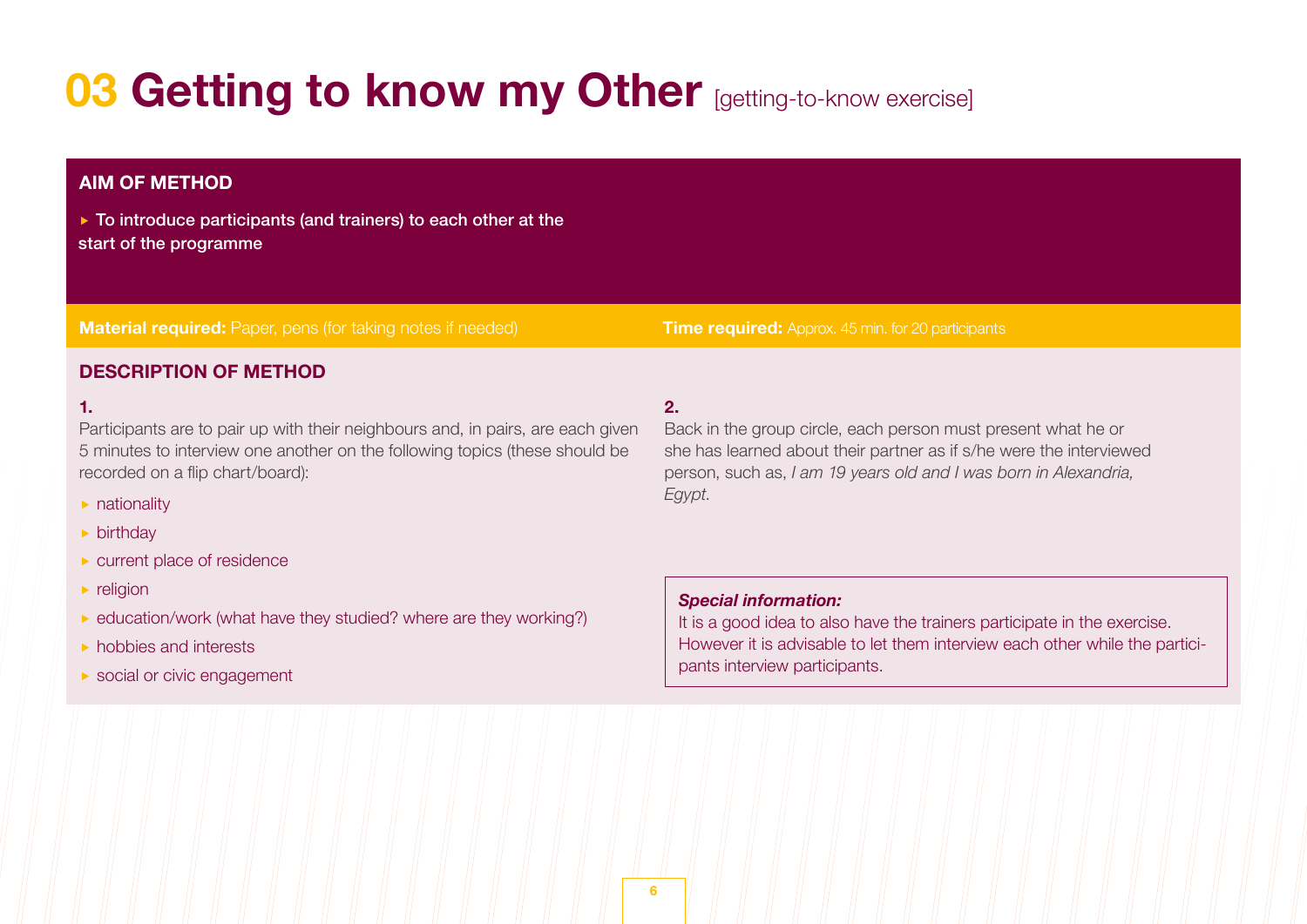# **04 Hopes and Worries** [day one exercise]

# **AIM OF METHOD**

 $\blacktriangleright$  Identify each participant's hopes and worries at the beginning of the programme in order to be able to deal with them throughout the course of the programme

► Lay the groundwork for assessing the realisation of hopes and worries at the end of the programme

### **Material required:**

- ► Random objects (at least as many different ones as there are participants),
- A bag to transport and keep the objects until the end of the programme.

# **DESCRIPTION OF METHOD**

# **1.**

The group sits in a circle; the random objects are placed on the floor in the middle of the circle.

# **2.**

The trainer tells the participants to take a minute of silence to think about their feelings regarding the programme, identifying any hopes and/or worries they might have.

# **3.**

Then the participants are told to each choose one object and take it back to their seat. The object should, as best as possible, symbolise what they feel or at least an aspect of what they feel in that moment in time. They need to be creative in order to make a connection between the object and their feelings, hopes and/or worries.

# **4.**

After the objects have been chosen, one participant after the other quickly explains what their object means to them and what it symbolises. This is a playful and creative way of getting everyone to talk about their feelings.

# **5.**

There is no discussion. Participants are told to put back their chosen object into the bag but to remember it for the evaluation at the end of the programme.

# *Special information:*

**Time required:** 20 min

The random objects can for example be taken from any household and can include things such as a candle, umbrella, fork, pen, lantern, thread, box of matches, hammer, bottle etc. They should not be symbolic in themselves, i.e. no pictures of religious symbols, photos with relation to the topic etc. The logic behind the exercise is that the participants should creatively establish a connection themselves.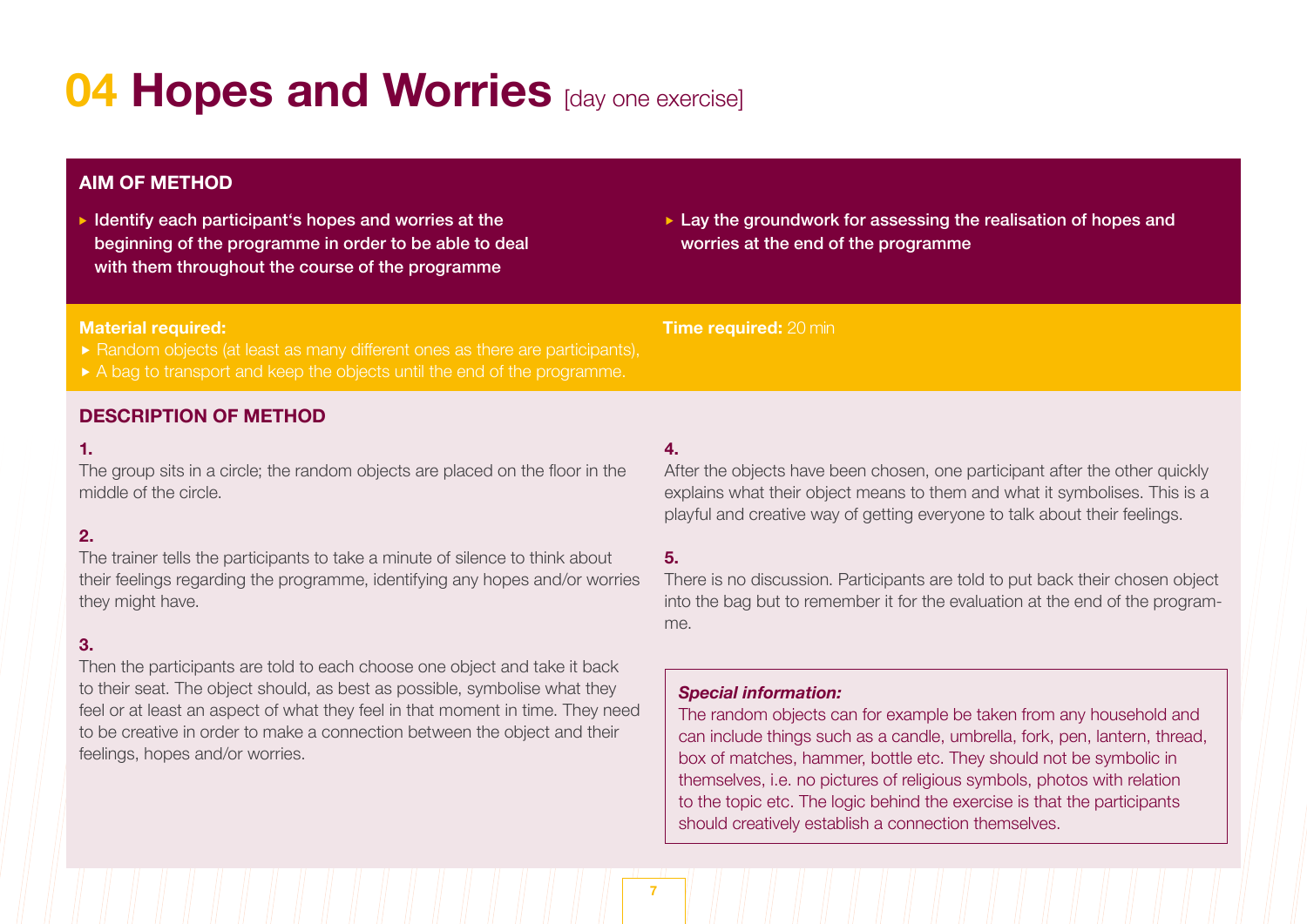# **05 Question and Problem Box**

# **AIM OF METHOD**

 Reveal and address important, and perhaps problematic, questions and other issues that might arise for the participants throughout the course of the programme.

# **Material required:** Box, paper, pen **Time required:** all time possibility to put questions into the box anonymously

# **DESCRIPTION OF METHOD**

### **1.**

At the beginning of the programme, introduce the idea and the aim of the box. The box is a way to anonymously (if preferred) and voluntarily ask questions and raise any problems.

# **2.**

At the end of each programme day, trainers must read what is in the box alone and decide on whether, and how, to address the issues during the programme.

# **3.**

The trainers should address any questions/issues/problems either in the group, with participants directly, and/or by adapting the programme accordingly.

### *Special information:*

The exercise should be introduced at the beginning of the programme. At the end of it, it should be addressed again in order to discuss how it functioned and to clarify why certain questions have not been addressed in the programme (if this was the case).

# **SPACE FOR PERSONAL NOTES**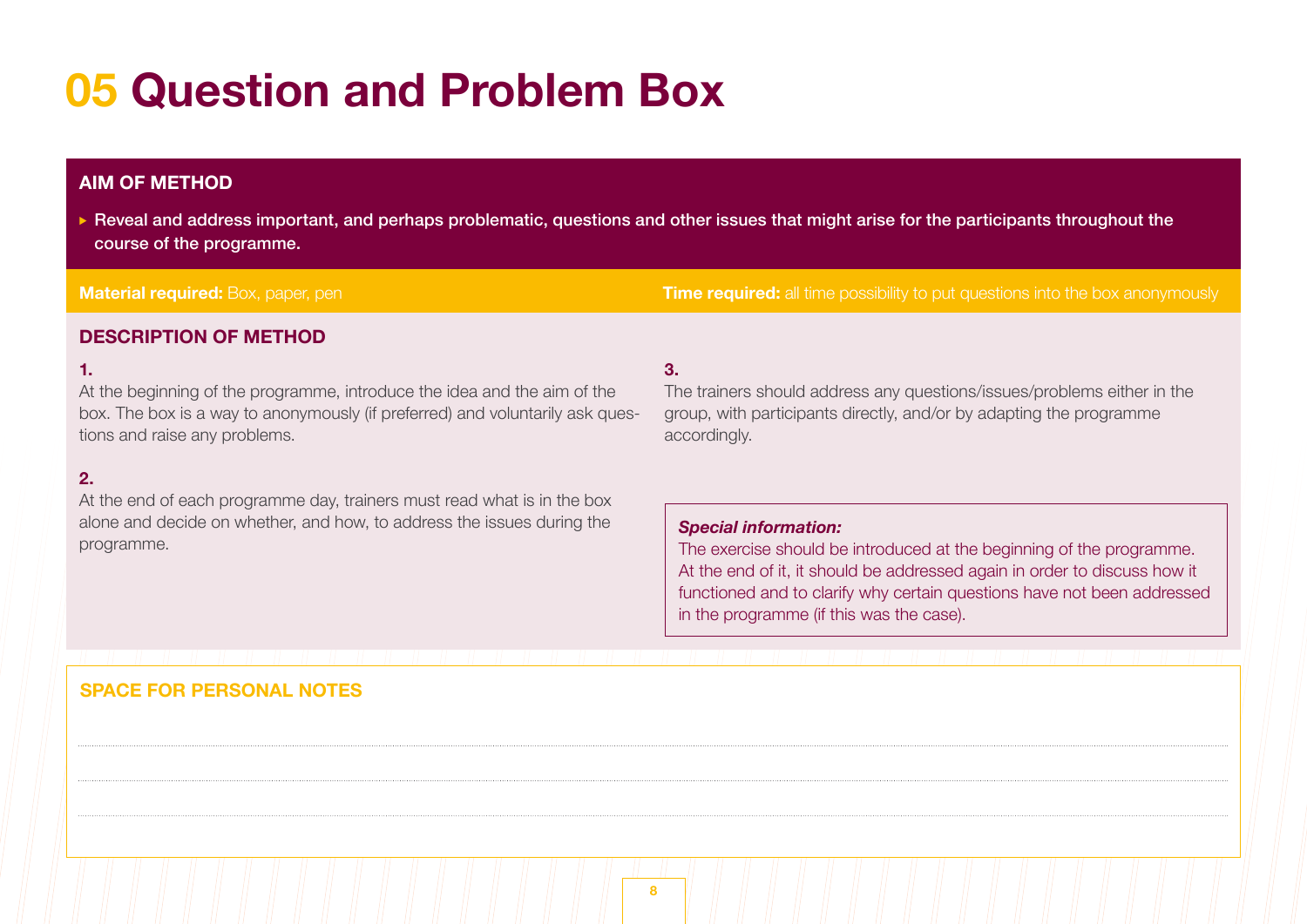# **06 Self-Organised Blogging** [e.g. during an exchange week]

# **AIM OF METHOD**

- Create a group experience which is different from the general programme
- Increase participation and motivation by enabling participants to publically express their opinions on the project

**Material required:** Blog (website with blog function), tablet or taptop PC cable for transferring photos, internet

▶ Provide an experience in self-efficacy

 Gain publically available information on the project: one blog entry for each programme day, written by the participants

**Time required:** 1 to 1 <sup>1</sup>/<sub>2</sub> h every evening (blogging group rotates daily)

# **DESCRIPTION OF METHOD**

- **1.** On the first day of the programme, the participants are introduced to the purpose of blogging and self-organisation.
- **2.** A chart is produced showing the programme days and a blank space is provided for the participants to write down their names on the days they wish to blog.
- **3.** The participants are asked to divide themselves on their own into as many groups as there are programme days, paying attention to ensuring a cul tural, religion and gender mix within the groups.
- **4.** They are given instructions for the self-organisation:
	- *Which material to produce for the blog entry (e.g. text according to specific questions or completely free, photos, personal profiles with or without photos)*
	- *- Where and how to deliver the material (text, photos) for their blog entry*
	- *- At what time the material must be delivered*
- **5.** At the end of the programme, the experience of self-organised blogging should be reflected upon.

#### *Special information:*

The blogging group should be given a specific time for blogging. It could be part of a fixed daily 'mandatory work time' during which all participants are given specific tasks to do. During this time the respective blogging group for the day writes their blog while the others work on other things. If personal profiles of the participants are included in the blog entries (as authors), personal rights and data protection must be taken into account. In addition to the blogging, it can be suggested to the participants to set up a Facebook group for the exchange. On Facebook, they can share their blog entries but also any other information regarding the topic or any other aspects of the project. Like this, they can also keep in touch even after the project ends.

**9**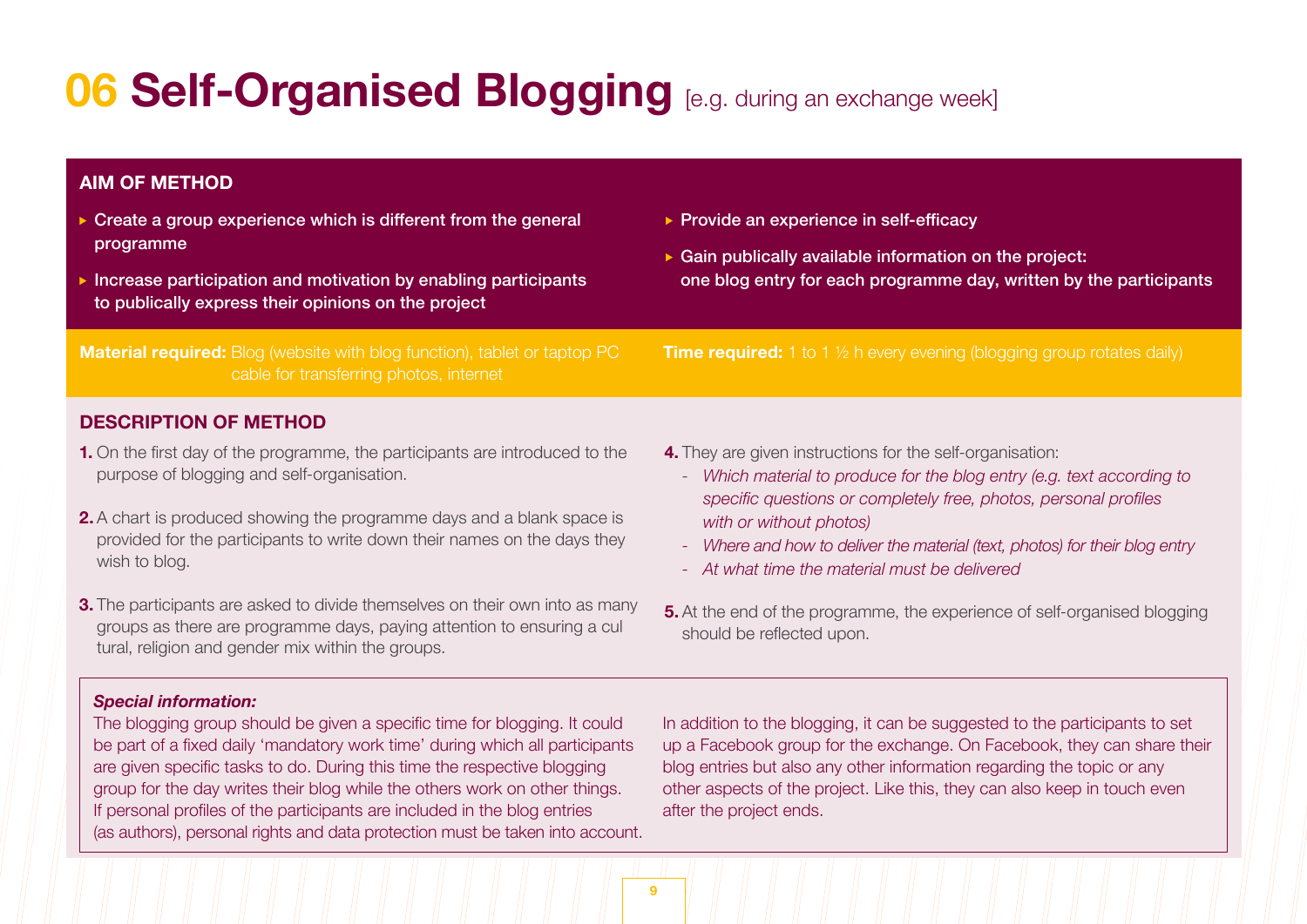# **07 Daily Reflection**

# **AIM OF METHOD**

▶ For the participants: Take a step back and reflect on the insights and experiences of the day

► For the trainers: Gain a quick overview on the participants mood and thoughts about the day in order to be able to respond accordingly during the following days, if necessary

## **Material required:** Internet and PC at home **Time required:** 2 to 5 hours

# **DESCRIPTION OF METHOD**

# **1.**

Every evening at the end of the programme, the participants are asked to write down a few words on their impressions of the day (their most exciting experience, most interesting insight, most dominant feeling) on the flip chart paper.

# **2.**

The paper is collected and reviewed by the trainers afterwards.

# **SPACE FOR PERSONAL NOTES**

#### *Special information:*

One option is to keep the daily reflection papers until the end of the programme and use them as a reminder before the final reflection and evaluation**.**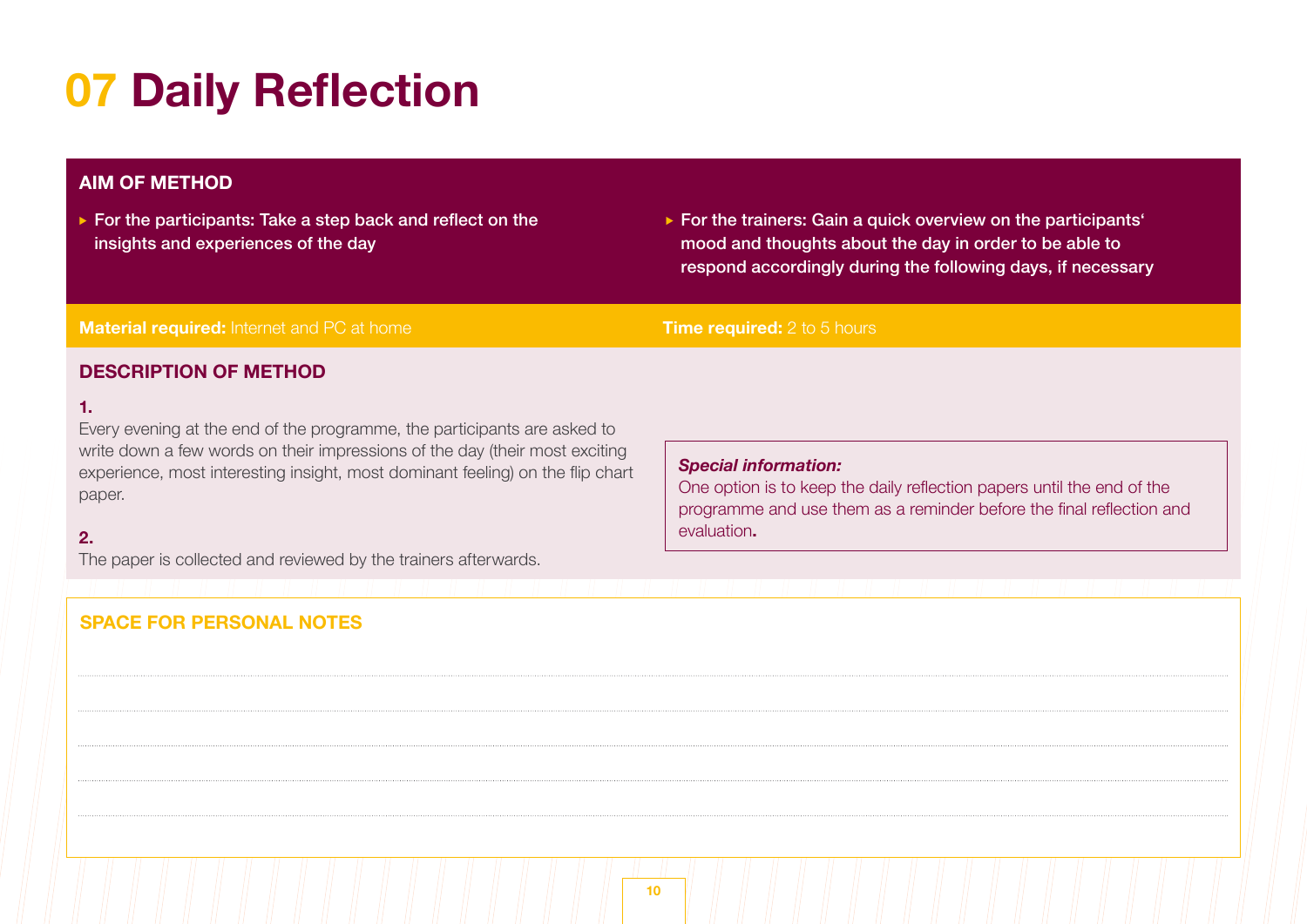# **08 Religions Quiz**

# **AIM OF METHOD**

▶ Offer a playful introduction to the different religions (in the respective Assess how much the participants know about this topic country context) and provide some factual information

### **Material required:**

- ► Quiz questions in electronic version. See version provided on the 14km website: **http://14km.org/relixchange/quiz-of-religions/?lang=en**
- $\blacktriangleright$  Laptop
- ▶ Data projector
- Flip chart or board, pen
- 

# **DESCRIPTION OF METHOD**

### **1.**

The participants are distributed into teams of 4 or 5 persons from mixed religious and cultural backgrounds.

# $2<sup>2</sup>$

Each team gives themselves a name.

# **3.**

The team names are written on the board/flip chart so that the points they achieve can be written underneath.

### **4.**

Each team receives an umbrella.

- $\blacktriangleright$  Printed questions and answers for the trainers
- ► Hand-out with all the questions and the right answers to be distributed to the participants
- $\blacktriangleright$  Prize for the winning team

# **Time required:** 2 to 5 hours

# **5.**

The trainer explains the rules of the game.

# **6.**

The first question including the possible multiple-choice answers (denominated by letters a, b, c, etc.) appears on the screen.

# **7.**

The teams quietly discuss amongst themselves which answer might be the right one.

### **8.**

The team that thinks they have the right answer raises the umbrella.

**11**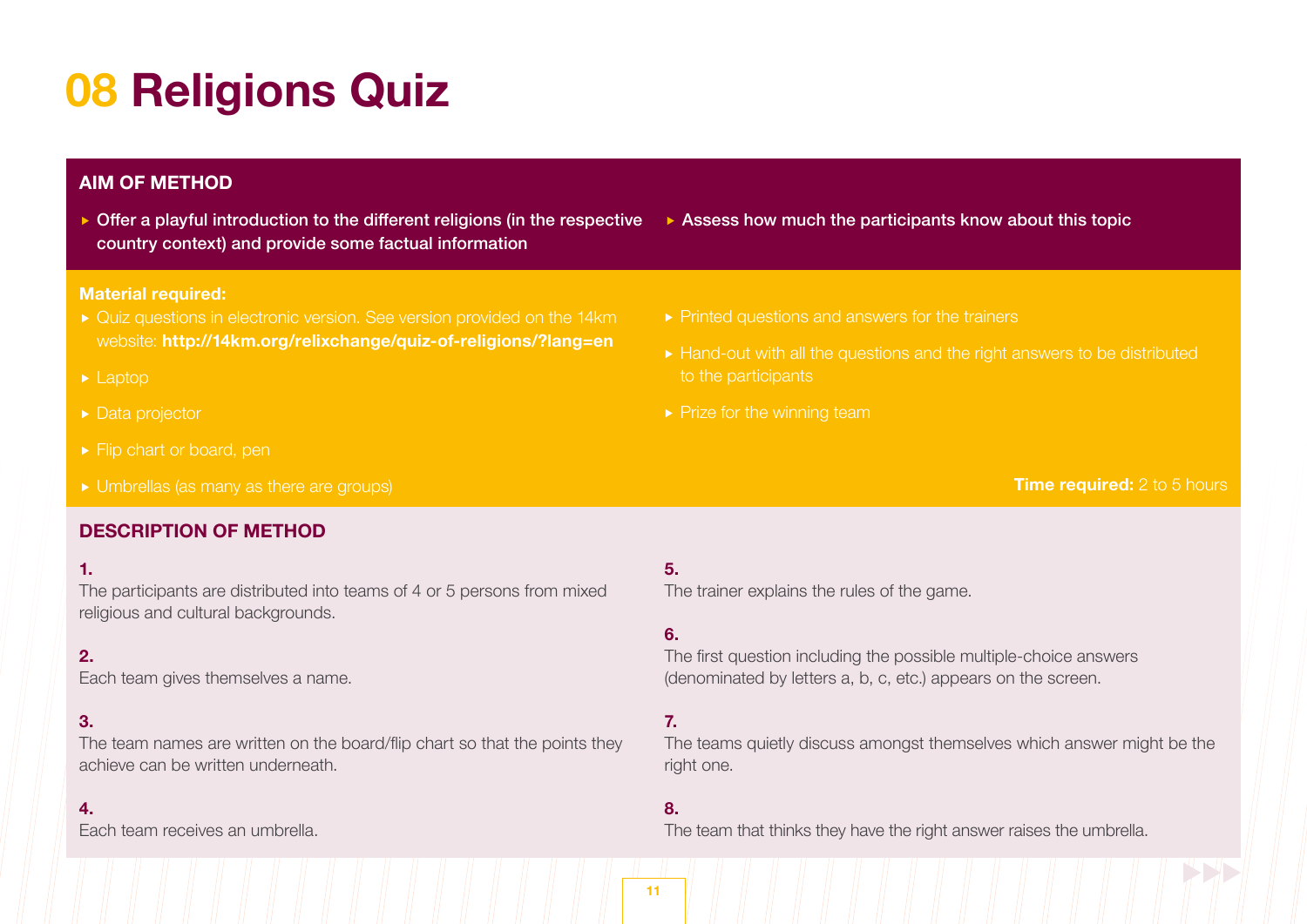# **08 Religions Quiz**

# **DESCRIPTION OF METHOD**

### **9.**

The first team to have raised the umbrella is allowed to give the answer they think is right (the other teams are not allowed to talk at this point).

### **10.**

The trainer compares the given answer with their printed answers from the quiz.

- If it is right, the right answer is displayed on the screen and the team is given a point (on the board/flip chart) by the assistant and the next question is displayed.
- If it is wrong, a point is deducted from the team who raised their umbrella first, the right answer is NOT displayed on the screen, and the other teams (who have not given an answer yet) are given the opportunity to answer the question, i.e. to raise their umbrella if they think they know the answer. The game continues as described (i.e. the group that raises the umbrella first is allowed to give an answer etc.).
- If the team that has first raised the umbrella does not come up with an answer in the first 3 seconds after being given the chance, their chance expires and a point is deducted. This avoids teams sticking up their umbrella in order to be the first and only afterwards discussing their answer.
- If none of the teams gets the right answer, the right answer is displayed and none of the teams receives a point.

#### **11.**

At the end of the quiz, the points of the teams are counted and the team with the most points receives a prize.

#### *Special information:*

The quiz needs to be prepared beforehand by the trainers or organisers. An example for a quiz about the three Abrahamic religious communities in relation to Germany can be found at http://14km.org/relixchange/ quiz-of-religions/?lang=en (in English). It might be necessary to adapt, update or create a new quiz according to the specific programme.

At least two trainers (or one trainer, one assistant) should conduct this exercise. It is advised to if possible, have three persons running it. In this constellation, the lead trainer reads the questions from the screen, compares the answers with the printed copy, and decides on whether the answers are right or wrong and how to continue; the first assistant takes care of displaying the questions and answers on the power point presentation (or similar) and pays attention to which team raises the umbrella first and the second assistant is in charge of giving and deducting the points on the flip chart/board.

A decision needs to be made beforehand as to whether multiple right answers are included in the quiz and how they are to be dealt with (e.g. first answer from a team including any of the right answers will be taken as correct, point is awarded and complete answers are displayed, or else).

It is advisable to hand the questions with the right answers to the participants afterwards, because during the game itself there is not enough time to reflect on the answers properly. Also, the trainers should be ready to discuss the answers with the participants afterwards.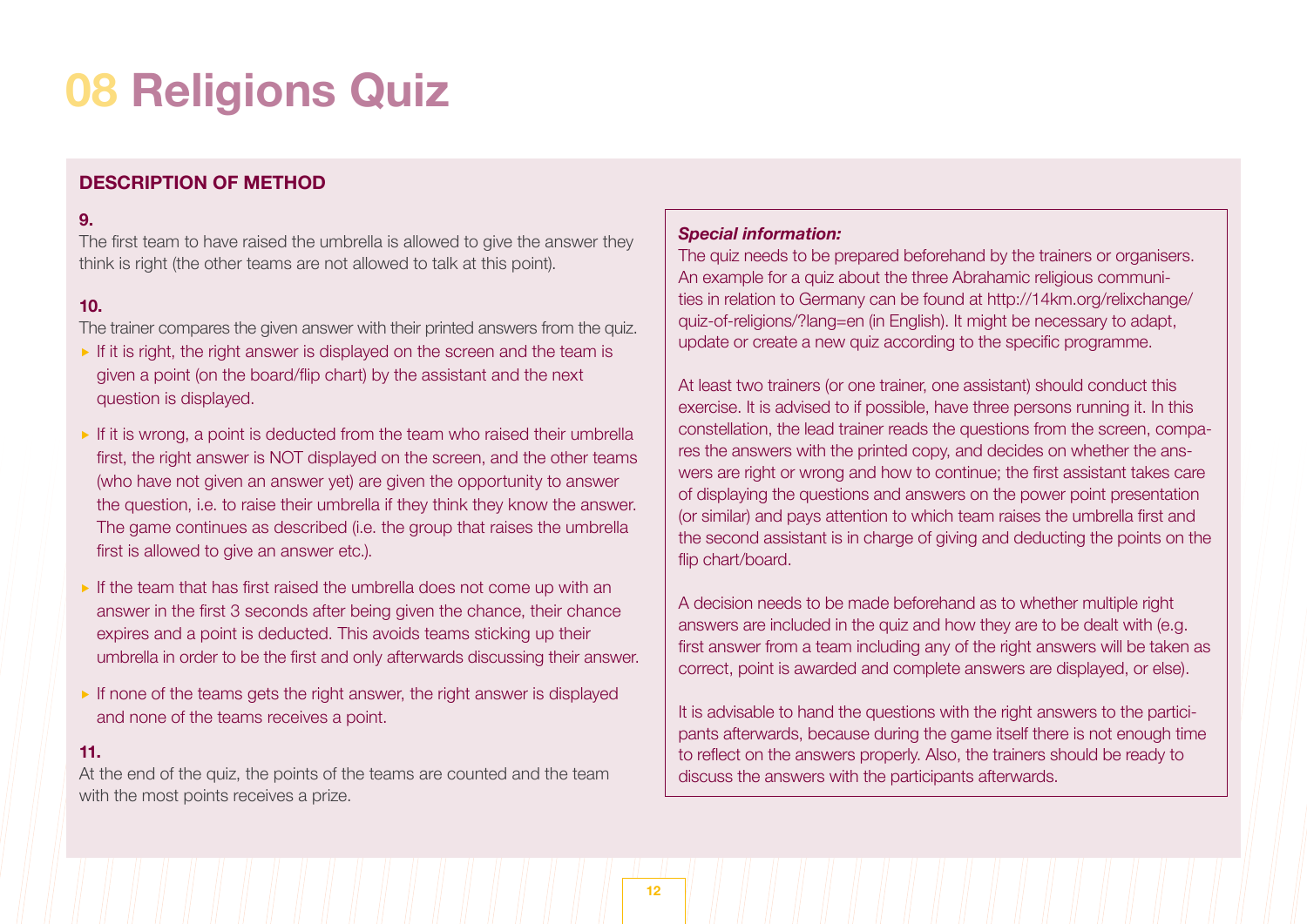# **09 Everyone's Religion?** [short awareness raising exercise]

# **AIM OF METHOD**

- Raise awareness of the differences in perspectives (on life, religion/ ethics, society), and their origins (personal and community level)
- ▶ Promote inter-religious tolerance

#### **Material required:** A watch **Time required:** 10 minutes

# **DESCRIPTION OF METHOD**

### **1.**

The trainer introduces the exercise.

# **2.**

The participants stand in a circle, so that no person touches another person.

# **3.**

Then they must turn around so that their backs face the middle of the circle, close their eyes and silently count to 60 seconds in their head.

### **4.**

After that, they open their eyes again, turn around to face the circle, and shall sit down very quietly and slowly so that no one else can hear them. They just sit and watch until everyone has finished counting.

# **5.**

When everyone is sitting, the trainer asks the group whether anyone has noticed what happened (everyone finished at a different time) and tells them how many people (and who) finished in the actual minute.

# **6.**

The trainer discusses with the participants what this experience can teach us, and what it might mean for our understanding of religion (with regards to counting 60 seconds, the differences might arise from a different feeling of time - with regards to religion, they might arise from culture, family and wider social environment, education etc.).

# *Special information:*

This exercise is suitable for the early part of a programme. However, it also has the potential to lead to deeper philosophical discussions about the nature and meaning of religion and faith.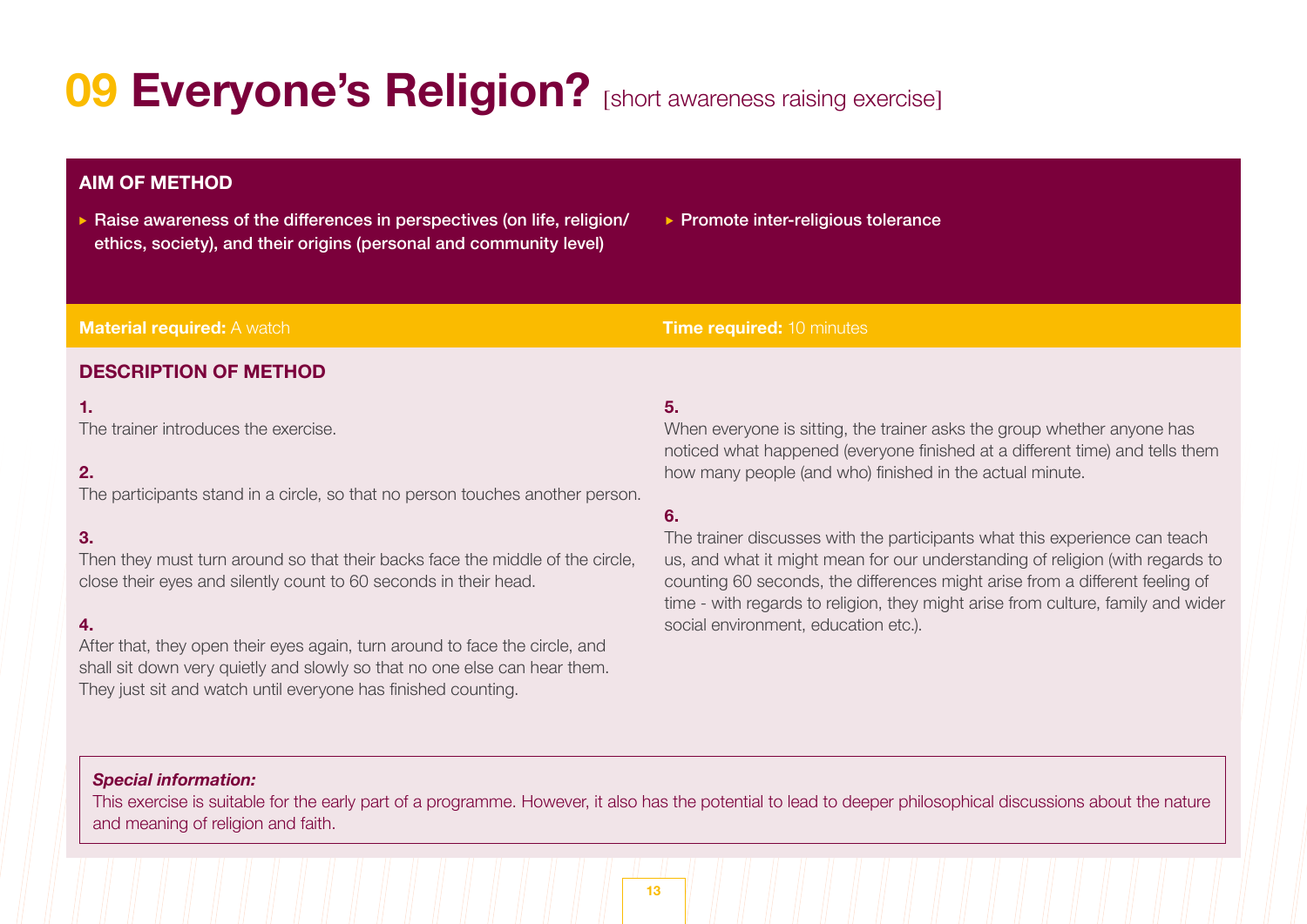# **10 Life Stories**

# **AIM OF METHOD**

- Get to know each other's religion. Find out how it is practised by different people and what this means for them
- $\blacktriangleright$  Lay the basis for further personal discussions about this topic outside of the official programme

**Time required:** Depends on the length of the programme (around 5 to 7 minutes per participant). During a multiple-day programme it is an option to have a day each for a number of participants to share their life stories.

# **DESCRIPTION OF METHOD**

### **1.**

The group comes together in a circle.

# **2.**

The trainer shows a flip chart/board displaying questions such as:

- *Are you religious, and if yes, what is your religion?*
- *- How did you come to your belief/faith, or to be an atheist? (Was it by free choice, a family tradition or due to your wider social environment/culture/education?)*
- *What are the most important ethical/religious values for you and why?*
- *- How do you practice these values and/or your religion? (In your religious community/services and in the rest of your life).*
- *Have you ever struggled with your religion /your stance as an atheist?*

### **3.**

The respective participant whose turn it is can freely choose which questions to answer and whether or not to share their religious life story with the group.

# **4.**

The life stories are not discussed in the group but participants are encouraged to follow them up with their peers later.

### *Special information:*

This method was developed by the participants of ReliXchange out of the desire to know more about each other's personal religiousness and/ or ethics. They felt they needed some kind of introduction to this in the programme in order to then be able to follow up on it in private conversations.

It is important to explain that both religious persons and atheists are invited to say something about their belief or non-belief, their own history in this regard, and their religious/ethical values. However, no one should be persuaded to answer questions they do not want to answer.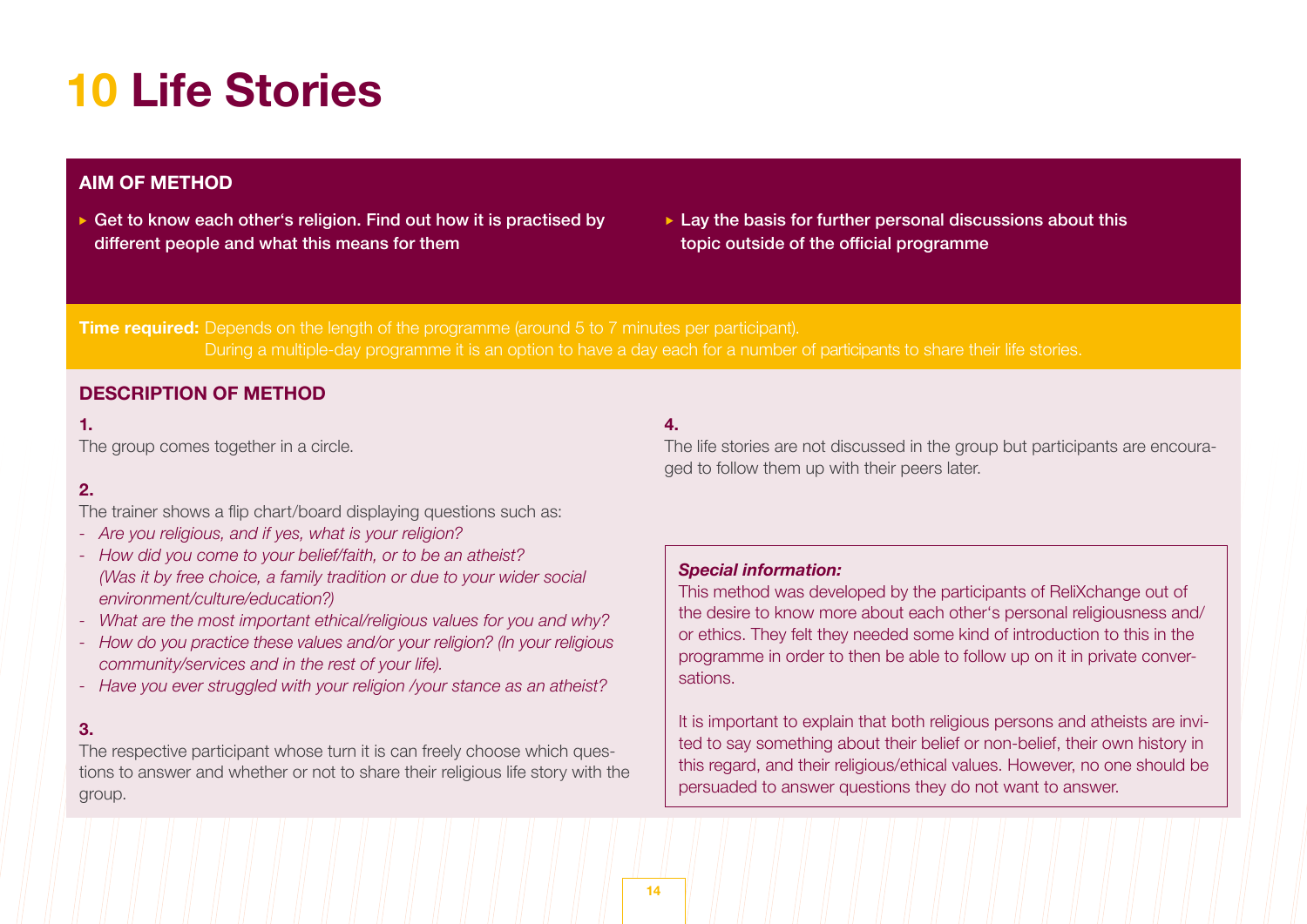# **11 Journey to Solidaria [warm-up]**

# **AIM OF METHOD**

- $\triangleright$  Strengthen group spirit
- Experience solidarity as something more rewarding than competition

**Material required:** CD player or laptop for playing music, speakers, stable chairs

# **DESCRIPTION OF METHOD**

#### **1.**

There are chairs located in the room (similar to the game *Journey to Jerusalem*) and at the beginning there are as many chairs as participants, or a bit fewer to save time.

# **2.**

The trainer plays music: Every time the music starts the participants have to walk around the chairs in a special way. Each time, another participant is chosen to be the *leader* of the group and walks/dances in a special way. All the others have to copy the *leader*. The task is to use as many different kinds of *walks* as possible, including using the three different levels in space (high, middle, low – see **Variety of small theatre exercises** in this method kit).

# **3.**

As soon as the music stops the participants have to climb the chairs and make sure no one touches the floor anymore. As soon as nobody touches the floor anymore, all the participants must count together from five to zero. If they achieve this with no one touching the floor whilst counting, they "win" and one chair is taken away and the game starts anew. Even if just one person touches the floor, the whole group "loses".

#### *Special information:*

**Time required:** 15 min.

The aim is to get down to only a few chairs. For this to be possible, the chairs need to be stable.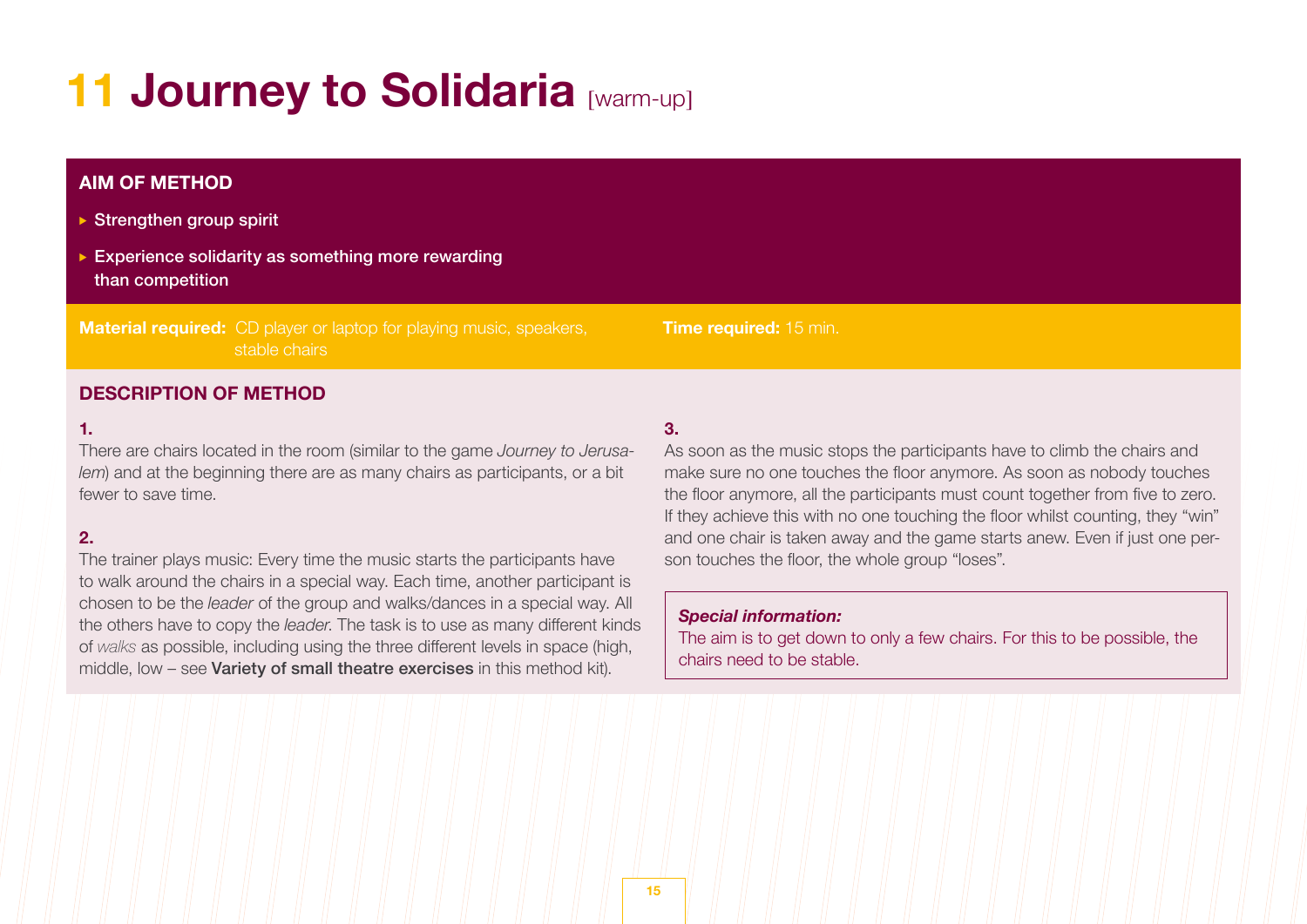# **12 Self-organised Warm-Up Exercises**

# **AIM OF METHOD**

- ► Let evervone regain their energy and motivation in between programme units
- $\blacktriangleright$  Let participants take over some responsibility for the programme

**Material required:** Flip chart/board for dividing teams into days Eventual further material will be needed (clarify with respective warm-up leaders beforehand)

and give them an opportunity to try out being a leader of the group

Communicate the specific time-slots and locations for the warm-ups to

 $\blacktriangleright$  Have fun and strengthen group spirit

#### **Time required:** 10 min. every day

# **DESCRIPTION OF METHOD**

#### **1.**

At the beginning of the programme, explain the purpose of warm-ups and invite participants to take over some of the warm-ups themselves.

# **2.**

Prepare a flip chart or board listing the programme days, so that participants can write their names under the different days they want to lead. The best option is to have all participants join one warm-up team.

#### *Special information:*

It is advisable to have the participants self-organise warm-ups at some point during the days. For the morning warm-ups, it might make more sense to have the trainers lead them as they can be used as a means to get participants into the mood for the topic(s) of the day. Furthermore, the participants need to first get an impression of how warm-ups are supposed to work.

**3.**

every team.

Warm-ups can also take place outside, e.g. before entering a church for a visit. It is just important to plan with the participants beforehand which materials they will need and whether it is possible to warm-up in the selected location.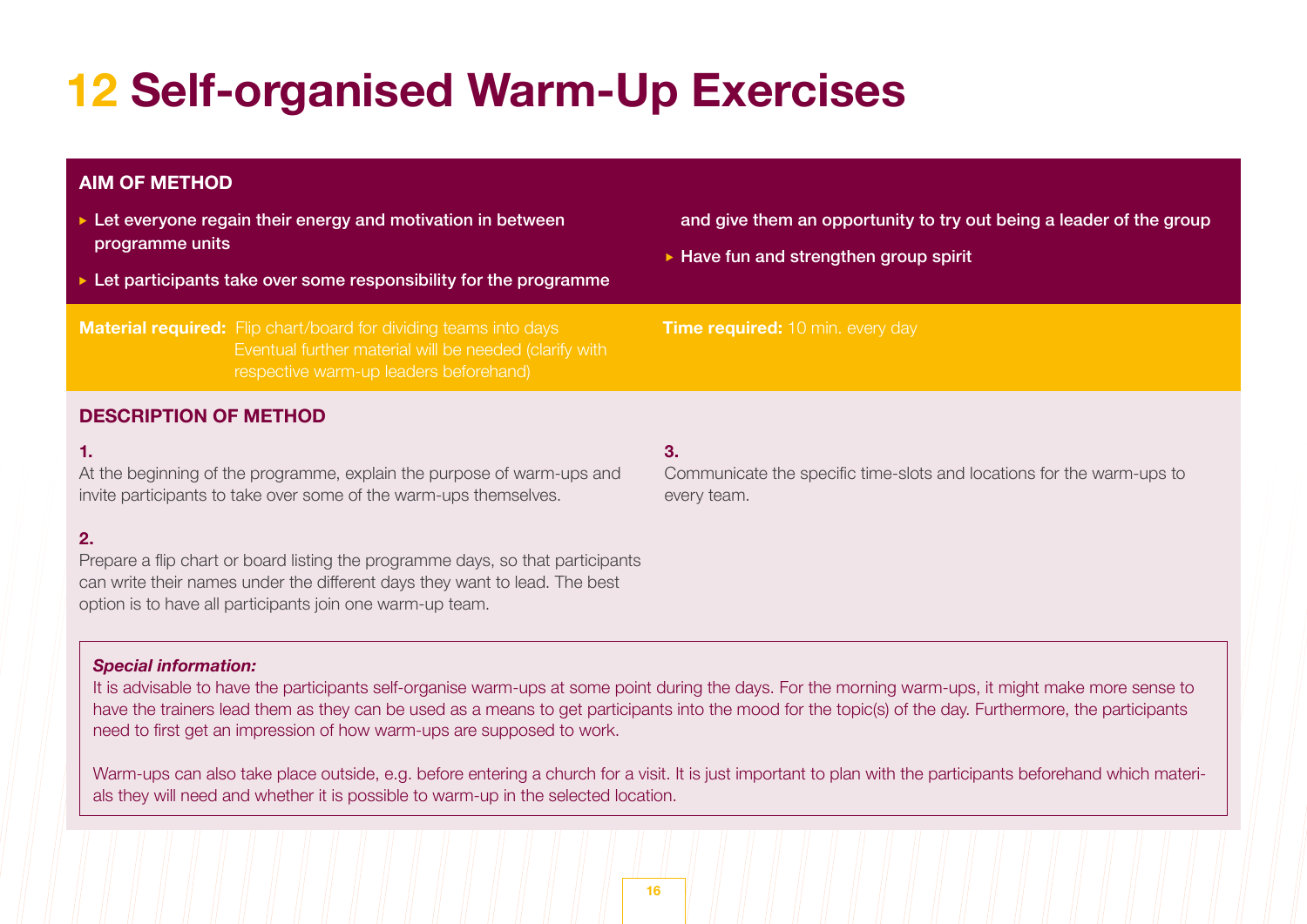# **13 Religion on the Individual, Community and State Level**

[establishing an analytical structure]

# **AIM OF METHOD**

- Gain awareness on how questions of religion are closely intertwined with individual, social, political and legal questions
- Establish an analytical structure through which participants can understand what they learn about religion and religious communities in different country/cultural contexts throughout the programme
- $\blacktriangleright$  Learn and share important information about the relationship between religion and individuals, society and the state in each other's countries

#### **Material required:**

- ► Flip chart/board
- $\blacktriangleright$  Pens
- ▶ Prepared sheets of paper with one statement related to religion written on each of them.

# **DESCRIPTION OF METHOD**

### **1.**

The trainer writes the three levels on the flip chart/board: individual level, community/society level, and state level.

### **2.**

In a short discussion round, the participants think about what each level might involve (e.g. individual: personal decisions and preferences, community/society: family traditions, social rules, rules and institutions of religious communities; state: politics, laws, institutions etc.).

# **3.**

The participants arrange themselves in groups of 3 or 4.

### **4.**

**Time required:** 1 hour

The trainer randomly distributes a number of statements to them and asks them to discuss (and eventually write on the sheets) which levels the respective statement refers to (several are possible), and in what way. This should not take more than 5 minutes per statement.

# **5.**

Then each group tells the rest of the group their statements and findings about them. The others are invited to comment and discuss. One major insight will be that almost always, different levels are involved on religious issues; or the other way round, religion pervades our societies/states in a number of ways.

#### **17**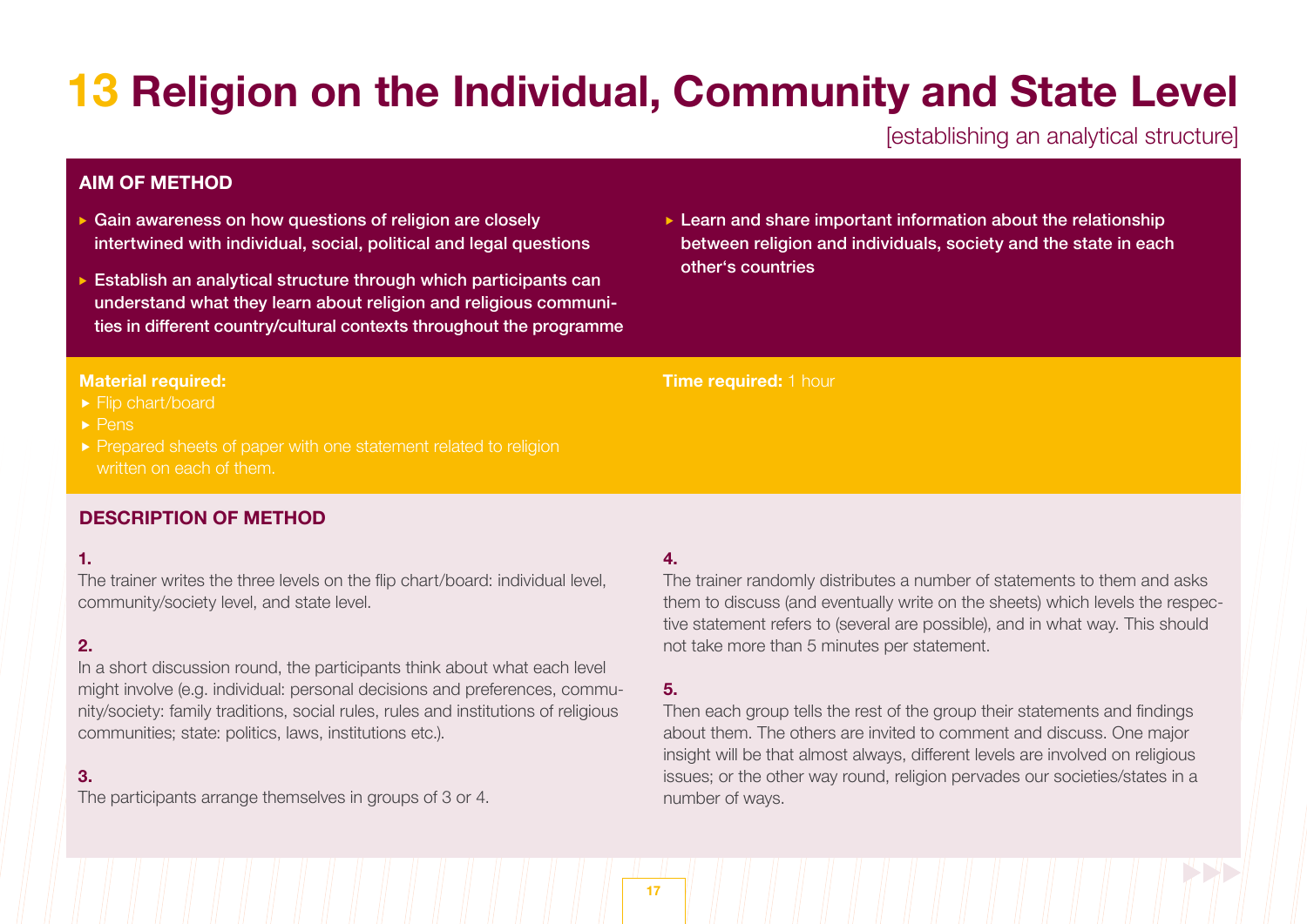# **13 Religion on the Individual, Community and State Level**

[establishing an analytical structure]

# **DESCRIPTION OF METHOD**

Examples for possible statements include:

- *- I must pray regularly.*
- *- Marriage between people from different religions is forbidden in my country.*
- *- Circumcision for girls in my village is good.*
- *- Most people in my village go to church on Sundays.*
- *- I would do everything to fulfil God's expectations.*
- *- Religious laws are more important than the laws of a country.*
- *- I only eat Halal meat.*
- *- The shops in my country stay closed on Sundays and the festive days.*
- *- Religious institutions run schools and kinder gardens in my country.*
- *- I get more respect when I dress following the religious dress code.*
- *- Many people around me consult religious leaders about their life problems.*

# **SPACE FOR PERSONAL NOTES**

- *- Our constitution says that Islam/Christianity / Judaism is the religion of the state.*
- *- I must read some of my holy book before an exam/before I fly /before I take an important decision.*
- *- Religious freedom is not allowed and people cannot change their religion.*
- *- Drinking alcohol is forbidden in my family.*

### *Special information:*

This exercise should be conducted at the beginning of the programme, as it provides a useful analytical framework for the subsequent programme content. The statements can be adapted to the respective group and/or topic.

| 18 |  |
|----|--|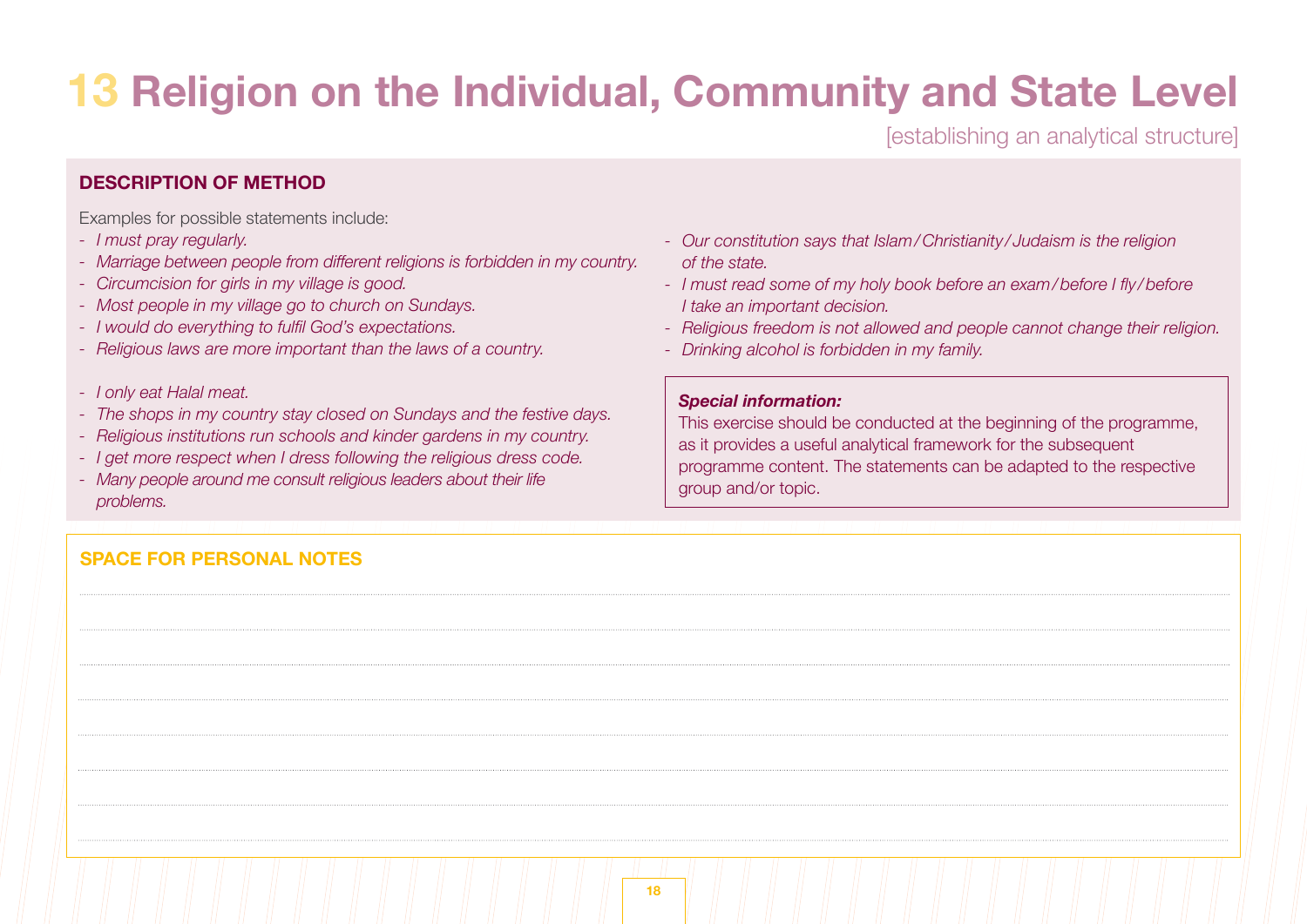# **14 A Variety of Small Theatre Exercises** [introduction to theatre]

# **AIM OF METHOD**

- Become familiar with different forms of physical expression (three levels and five speeds)
- ▶ Experience oneself differently in different roles
- $\triangleright$  Let go of possible inhibitions through low-level entry acting

**Material required:** A room large enough for the participants to be able to move around physically

**Time required:** 30 minutes in total (every exercise only takes a few minutes)

# **DESCRIPTION OF METHOD**

The trainer announces what the participants are to do. After one exercise is finished, everyone stops and listens to what is next.

# **1.**

Freeze/Go: Everyone walks around the room and stops immediately when the trainer says *Freeze!*. Continue when the trainer says *Go!*.

# **2.**

Clap/Jump: Everyone walks around the room and claps when the trainer says *Clap!* and jumps when the trainer says *Jump!*.

### **3.**

*Freeze!*, *Go!*, *Clap!* and *Jump!* are now combined.

### **4.**

**Freeze/Go - Clap/Jump reversal:** The meanings of the orders are now reversed. *Freeze!* now means *Go!* and vice versa. *Clap!* now means *Jump!* and *Jump!* now means *Clap!*. The trainer announces the orders.

#### **5.**

Greeting I: Everyone walks around the room and greets as many people as possible (e.g. by saying *Hi, Hello,* waving etc.).

# **6.**

**Greeting II:** Everyone walks around the room and greets as many people as possible by calling them by their names (e.g. *Hi Sara, Hello Omar* etc.).

# **7.**

Greeting III: Everyone walks around the room and greets as many people as possible by calling their names and telling them something s/he remembers about them (e.g. *Heeey Ahmed, you are the guy who likes to stay up late reading!* etc.).

#### **8.**

Everyone walks around and gives the others the feeling that everything is fine - just by looking at them.

**19**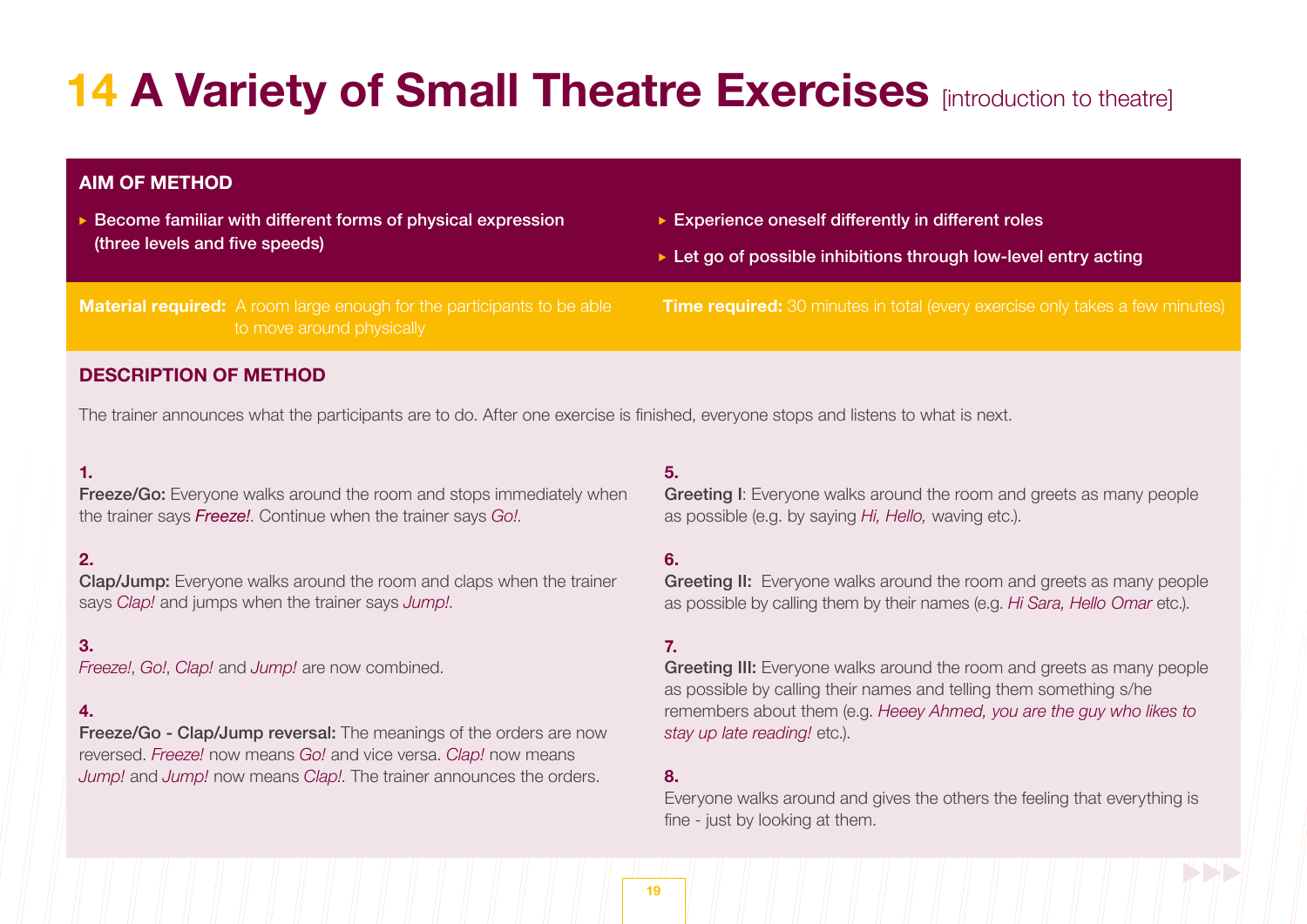# **14 A Variety of Small Theatre Exercises [introduction to theatre]**

# **9.**

Everyone walks around and each person must join together with two other people just by looking at them, no talking! Everyone needs to remember the people they have grouped up with.

### **10.**

Everyone walks around at different speeds (from 0=standing to 5=running). The trainer announces the speeds.

# **11.**

Everyone walks around at different levels (high=stand/walk tall), middle=bent, low= crawling on the floor). The trainer announces the levels.

#### **12.**

Everyone walks around at different speeds *and* levels. The trainer announces the combinations (e.g. high 3, low 2, middle 5 etc.).

# **13.**

In the groups of three that were formed before: Everyone walks around, and when the trainer claps, the groups must divide into the levels. Afterwards, the groups should continue to split into different levels (without speaking), but this time without the trainer announcing it.

# **14.**

The participants should get together in mixed pairs: One is *blind* (they need to close their eyes) whilst the other one must lead their *blind*  partner through the room only by making a noise which is typical from their country/culture. Participants are given 10 seconds to choose the sound (it must be proper sounds, no words are allowed). After 2 minutes the pair switches roles. (This last exercise can be easily followed by the exercise The Cultural Choir described in this method kit.)

#### *Special information:*

These exercises (or similar ones) can be used as an introduction to the other theatre methods presented in this kit. The participants need to 'get into the mood' in order to become familiar with theatre as a means of expression and overcome any fear they might have about acting, before engaging in more advanced theatre methods such as the Theatre of the Oppressed involving the topic of religion.

If the group includes people with disabilities, some exercises may have to be modified to ensure inclusiveness.

Recalling the Freeze/Go exercise, the trainer can now use the word *Freeze!* to get the participants' attention if making announcements. This is a particularly useful tool when the participants are getting too loud or excitable during the exercises.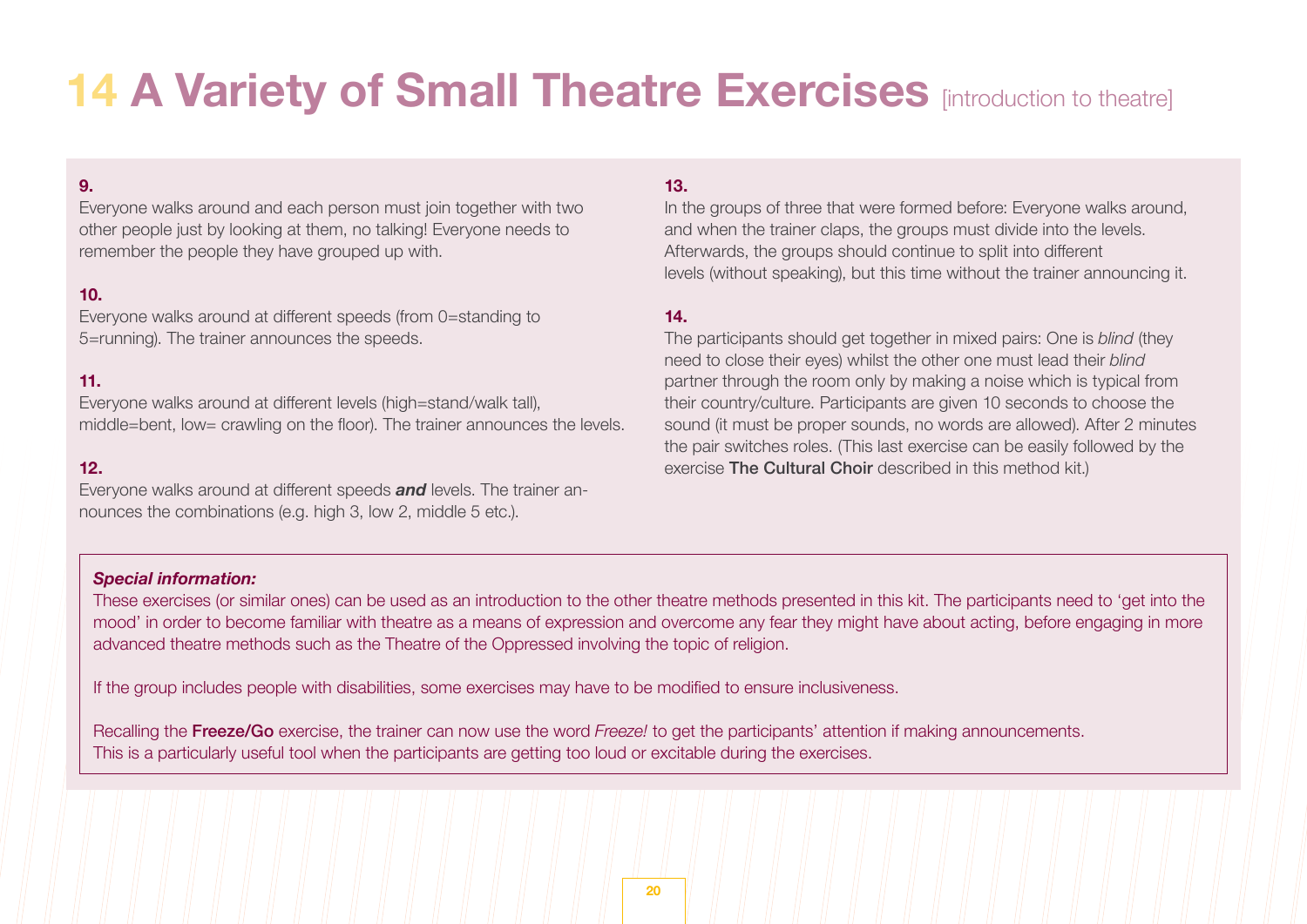# **15 The Cultural Choir [theatre method]**

# **AIM OF METHOD**

- $\triangleright$  Learn about the country and culture of the participants involved in the exchange in a fun and playful way
- ▶ Become aware of one's own stereotyping of the other country and its culture

### **Time required:** 20 minutes

# **DESCRIPTION OF METHOD**

## **1.**

The trainer announces that the participants are going to listen to two famous choirs. The participants are divided into two choirs (if it is an exchange project with two countries, they can be divided per country – if not, another division can be chosen).

# **2**.

The participants of the first choir (e.g. the **Choir of Egypt**) take 10 seconds to think about and decide upon a sound that best represents their country/ culture (each participant chooses his/her own sound). It needs to be a proper sound/noise, words are not allowed.

# **3.**

The trainer acts as the conductor and points to different sections of the choir to 'sing' one after the other (as real conductors do). Then, the whole choir 'sings' together. The audience (the rest of the participants) claps.

### **4.**

Next, the second choir (e.g. the **Choir of Germany)** performs their piece in the same manner as above.

# **5.**

The exercise ends with a reflection:

- *- First, the second choir analyses the first choir: The participants in the*  Choir of Germany *are asked what they have learnt about Egypt solely from the sounds sung by the Choir of Egypt. Were they able to identify any of the noises sung and if so, how would they describe or interpret what they heard?*
- *- After the participants of the Choir of Germany have reflected on the sounds they identified, the participants of the Choir of Egypt are invited to comment on how accurate these assumptions were.*
- *- Similarly, the first choir should reflect on their assumptions about the sound sung by the second choir.*
- *- Finally, the participants are asked about their own individual interpretation of the choirs. Was their initial interpretation right or false, and what does this mean? (Maybe they were interpreting some things according to existing stereotypes?)*

**21**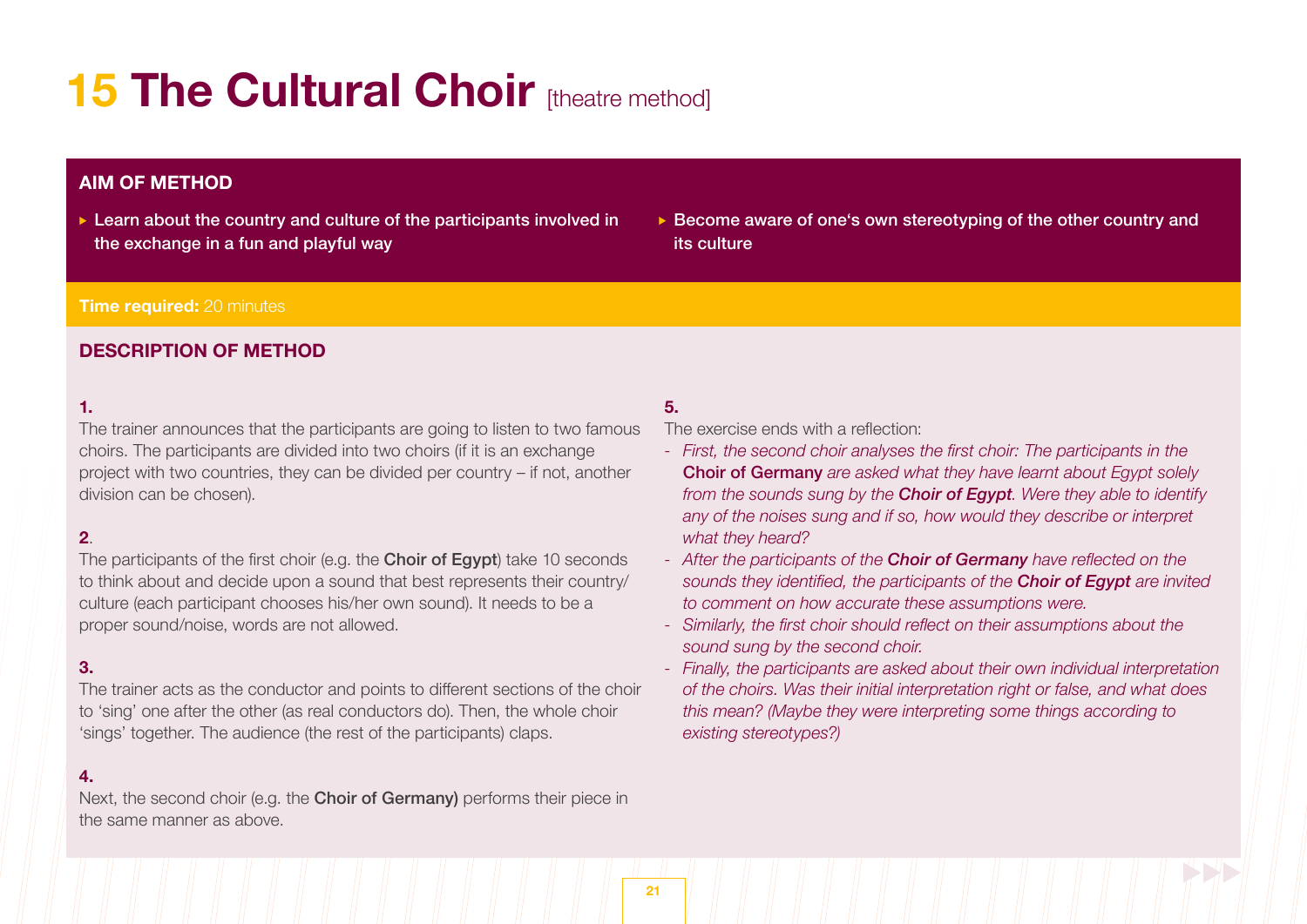# **15 The Cultural Choir [theatre method]**

# *Special information:*

The Cultural Choir exercise is best preceded by warm-up exercises, preferably the Variety of small theatre exercises seen above, which includes an exercise that involves finding a noise that best describes/reminds each participant's home country and, by uttering it, leading another person around the room.

Dividing participants according to their country of origin or religious background is generally not advisable in exercises. Nonetheless, in this specific

| <b>SPACE FOR PERSONAL NOTES</b> |  |
|---------------------------------|--|
|                                 |  |
|                                 |  |
|                                 |  |
|                                 |  |
|                                 |  |
|                                 |  |
|                                 |  |
|                                 |  |
|                                 |  |
|                                 |  |
|                                 |  |
|                                 |  |
| 22                              |  |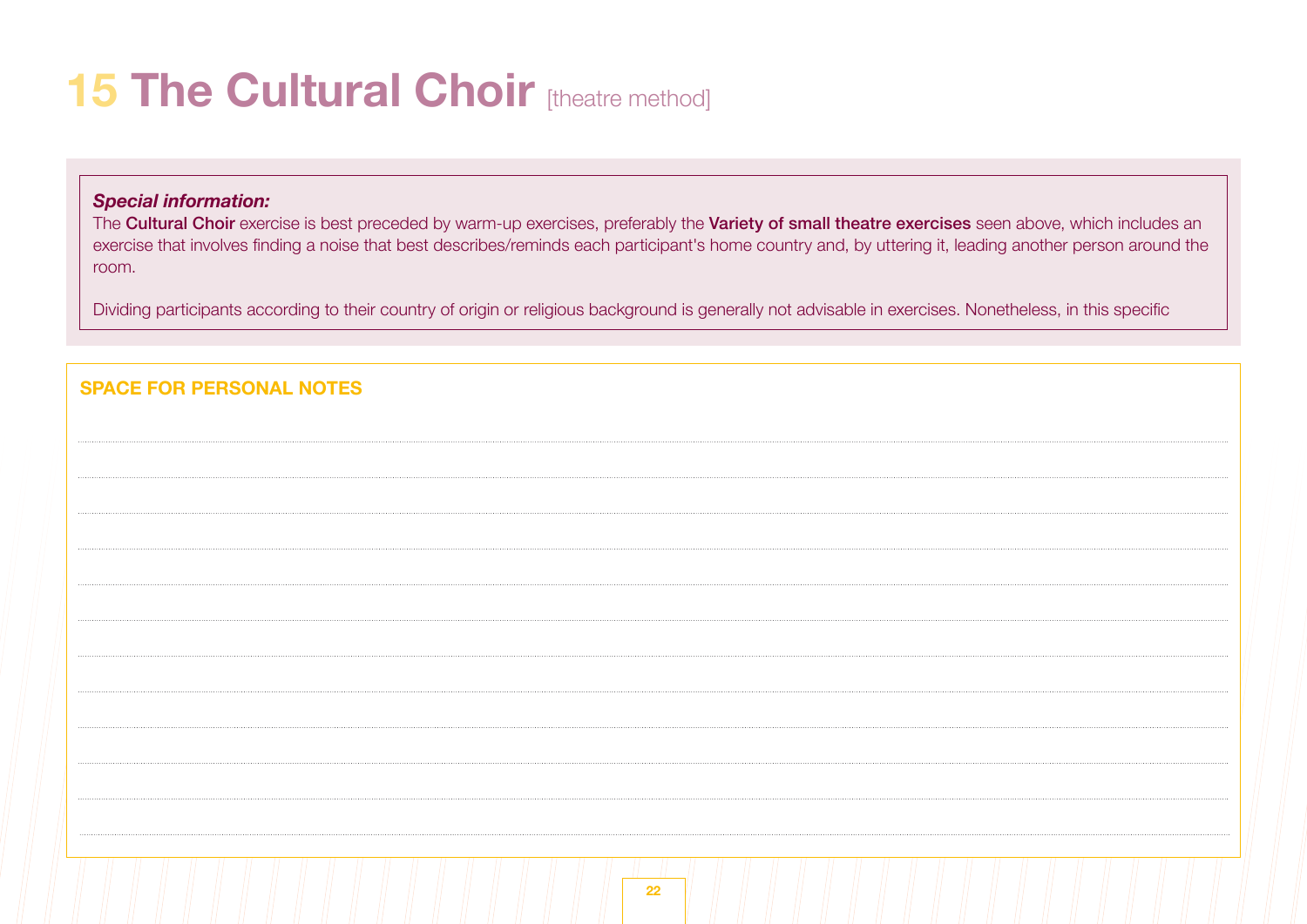# **16 Guided Tour of Religious Sites [Temples]**

# **AIM OF METHOD**

▶ Learn about a particular religion and its customs, stories, rituals, sacred symbols and relics in the place of worship

**Material required:** Eventual hand-out with most important information about the respective religion for the participants **Time required:** 1 ½ hours

# **DESCRIPTION OF METHOD**

### **1.**

At the venue, the trainer explains the aim of the visit and introduces the guide.

# **2.**

The guide introduces the participants to the religious site including its history, and explains aspects of the respective religion via the things that can be seen at the religious site (for example information about the church windows or wall paintings, seating arrangements for physical separation of genders, role of carpets for prayers, location of baptisms or other rituals, location for lead prayer, religious symbols and ways of worshipping etc.).

# **3.**

Questions to the guide can be asked either during or after the guided tour through the religious site (see also the special method Ask a Jew for an example of how the discussion can be more structured in certain cases).

#### **4.**

After the visit and discussion with the guide, the experience should be reflected on with the participants.

# **SPACE FOR PERSONAL NOTES**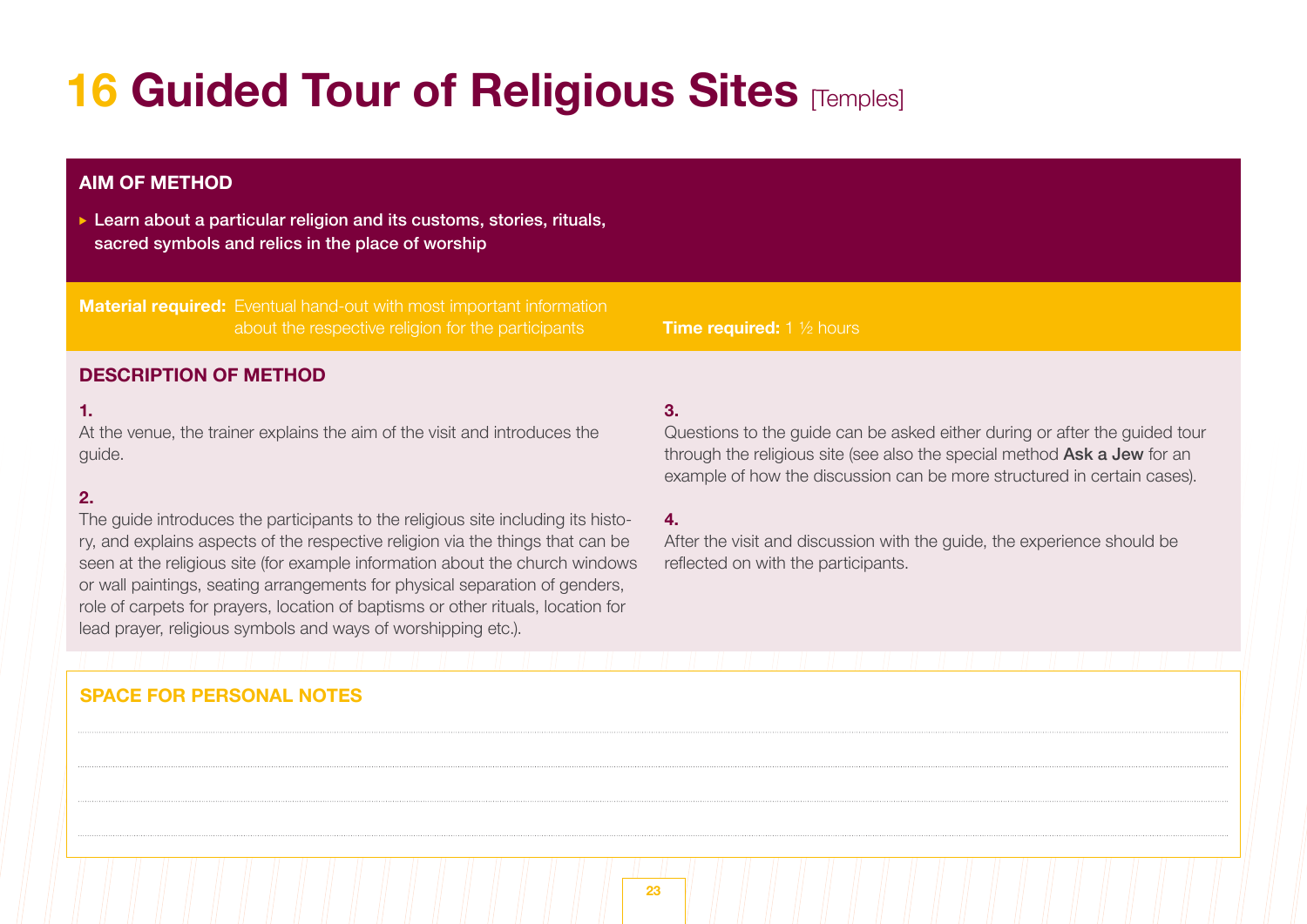# **16 Guided Tour of Religious Sites [Temples]**

### *Special information:*

Before the visit takes place, the participants should have gained some knowledge about the respective religion/religious community and its place in the respective country already. If this is not possible, then the guide should give an introduction at the beginning of the tour.

Importantly, a knowledgeable guide needs to be arranged beforehand with a suitable date, time and location to be visited (prayer times need to be taken into consideration!). For this, one can approach religious communities and institutions, or other institutions supporting interfaith dialogue. The content of the guided visit should be agreed on beforehand.

The language of the guided tour should be clarified beforehand – if necessary, a professional interpreter and respective technical equipment (in the case of simultaneous interpretation) should be organised.

It should be clarified with the guide and/or the place of the visit whether and where a discussion between the guide and the participants can take place. If it is not possible to hold a discussion at the religious site itself, a nearby café or meeting room should be arranged.

If different religions are the subject of the project/exchange, then a temple visit should be considered for every religion under concern, especially in order to keep the balance and not to offend anyone if the project includes participants from each of these religions.

# **SPACE FOR PERSONAL NOTES**

|  | 24 |  |
|--|----|--|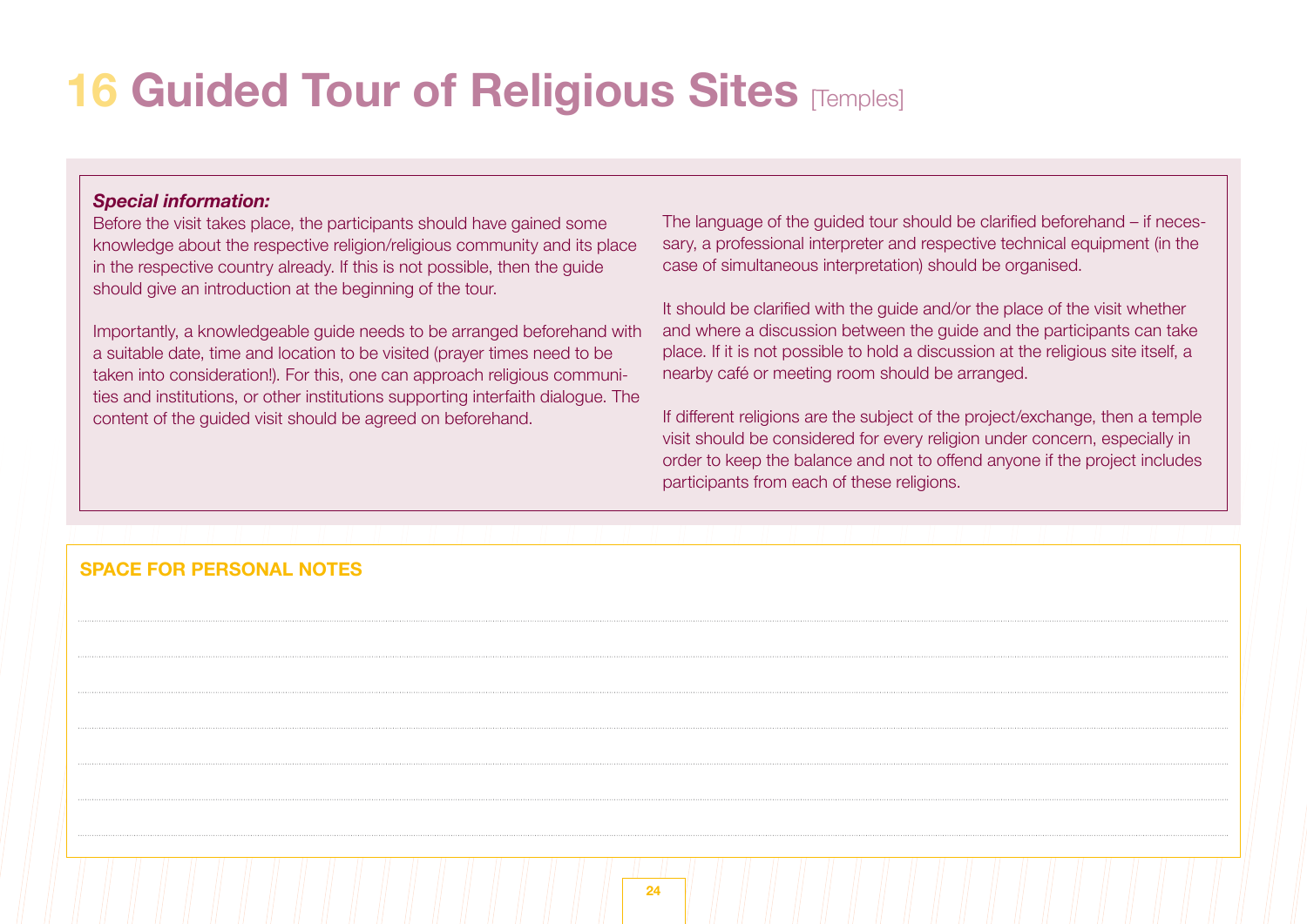# **17 Meeting with Guest Speaker**

# **AIM OF METHOD**

▶ Provide the participants with an in-depth and expert knowledge and/or personal experience on a topic in the area of religion or inter-religious issues

#### **Material required:**

# **Time required:** 1 <sup>1</sup>/<sub>2</sub> hours

- Eventual interpreter
- Eventual data projector, laptop and speakers
- Eventual hand-outs with the most important information from the

# **DESCRIPTION OF METHOD**

# **1.**

The meeting should be organised well ahead of time in order to find a suitable speaker and agree on a date and time.

# **2.**

At the meeting, the aim and proposed content of the unit are explained. The speaker should be introduced by the trainer.

## **3.**

The speaker presents.

# **4.**

The presentation should be followed by a discussion between the speaker and participants, which is moderated by the trainer.

# **5.**

After the speaker has left, a reflection on the experience with the participants should take place.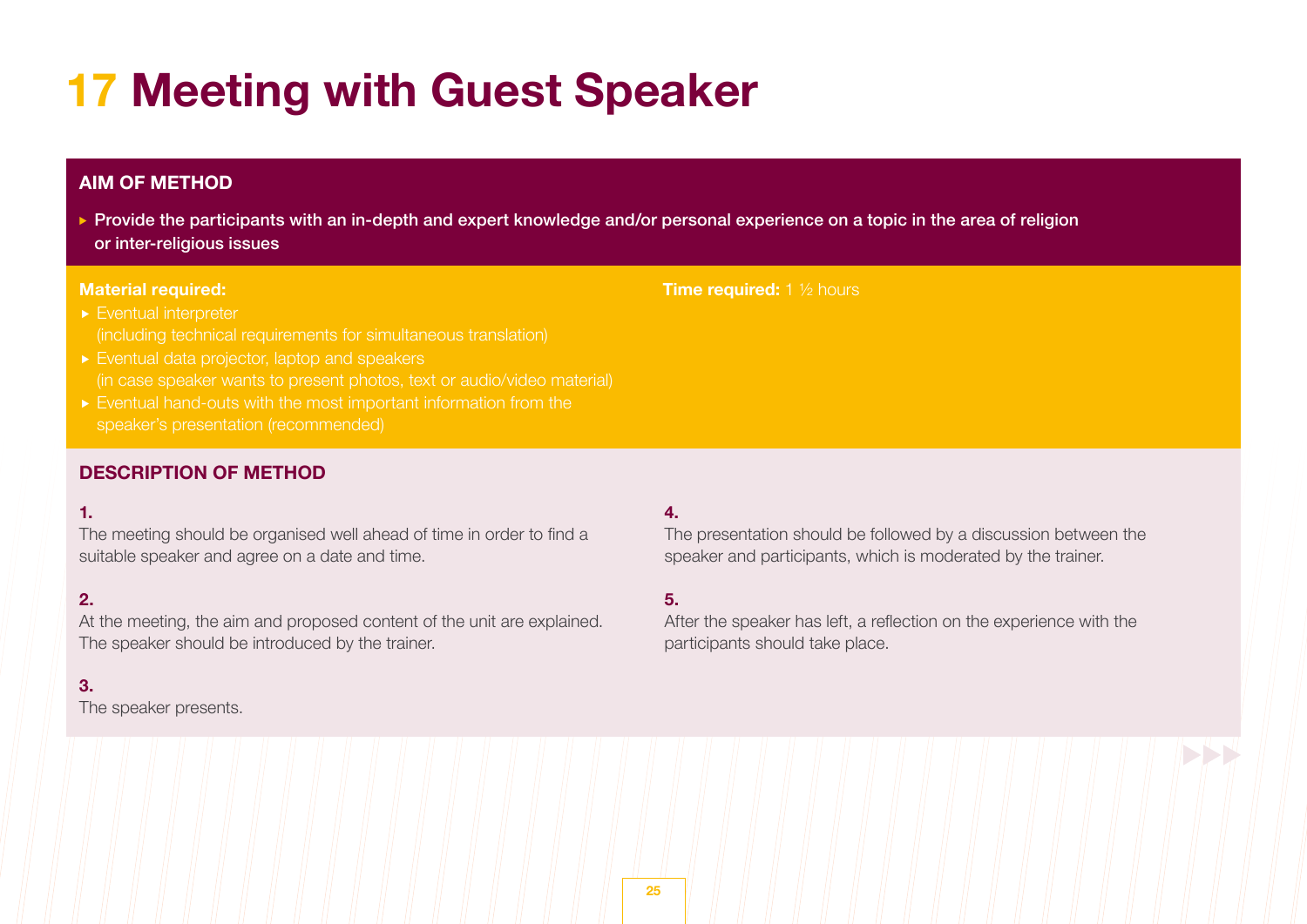# **17 Meeting with Guest Speaker**

# *Special information:*

A meeting with a guest speaker is a good option to enhance the content of the programme and provide a sense of depth and discussion on the topic, which cannot perhaps be delivered by the trainers with the same quality.

Possible topics include: Judaism, Christianity, Islam, Women in any of these religions, smaller religious communities such as Bahá'í or Sufi, the role of religious institutions in a particular country, relations between state and particular religious communities in a chosen country, the legal situation and history regarding the treatment of religion and religious minorities in a given state etc.

Accordingly, the guest speaker can be representative of a religious community, but also someone working at a university or another research institution, a political representative, or someone from an NGO or another organisation dealing with the topic.

When organising a meeting with a guest speaker, the language of the talk should be clarified beforehand – if necessary, a professional interpreter and any technical equipment (in the case of simultaneous interpretation) should be organised.

If possible, give time for speakers and participants to talk personally afterwards, e.g. over lunch or during a break, as some might be interested in asking specific or personal questions.

# **SPACE FOR PERSONAL NOTES**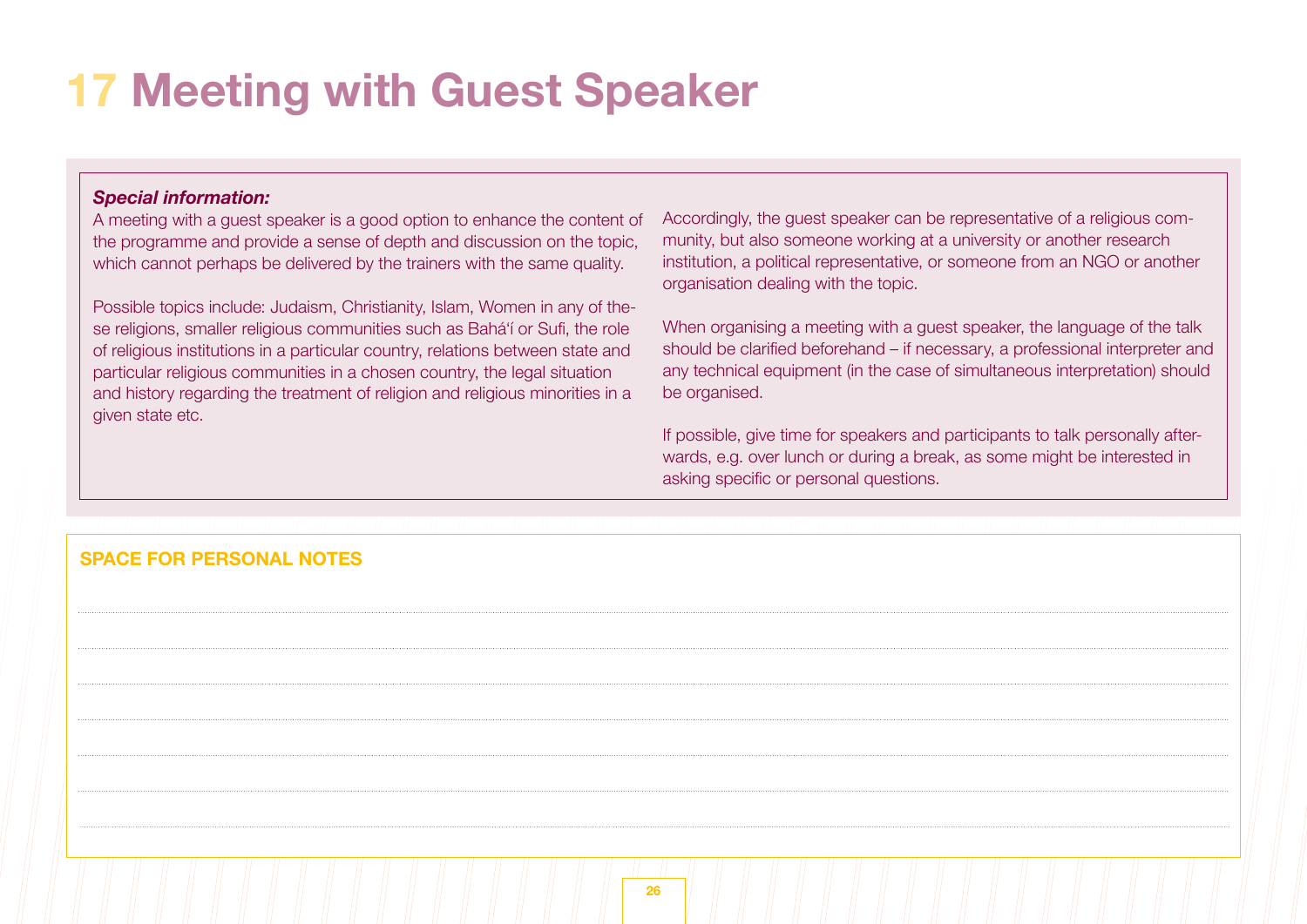# **18 GPS Educational Tour** *Religion in Berlin* **[Actionbound]**

# **AIM OF METHOD**

- ► Learn about the present and history of different religious communities in Berlin and Germany, become aware of their presence and absence
- **Think about and discuss questions regarding the relations between** religious minorities and majorities or the state in Germany

#### **Material required:**

- 
- ▶ App Actionbound installed on all tablets/phones
- $\blacktriangleright$  Proper clothing
- Eventually maps and public transport maps of Berlin (so different team members can take over different tasks)

# **DESCRIPTION OF METHOD**

The basic principle is that the participants are divided into teams of 3 to 5 and move through the city or another place trying to complete different tasks. The concrete method depends on the technical tools used.

If using the app **Actionbound**, it is best to familiarise oneself well with the app before applying it in a project, and to try out the route that one wants to use (the app itself provides tutorials and helpful information which does not have to be repeated here). 14km has designed an educational GPS tour through Berlin on the topic of Religion in Berlin which is now freely available via the app Actionbound. A detailed description of the Actionbound GPS educational tour **Religion in Berlin** and its implementation with a group can be found on the 14km website at

http://14km.org/relixchange/gps-tour-religion-in-berlin/?lang=en

- $\triangleright$  Discover important sights of the city
- $\triangleright$  Strengthen the group spirit among the team members of different backgrounds

**Time required:** 4 hours

 However, it is also possible to create one's own *Bound* (=GPS Tour) for a project. For use with a group in the context of an inter-religious dialogue project, an educational licence can be purchased from Actionbound for just a few Euros per participant.

▶ The mentioned GPS tour **Religion in Berlin** developed by 14km exists also in a quite sophisticated software called *iChallenge* and can in this form be booked via mediale pfade.de - Agentur für Medienbildung in Berlin, who also offer support during the implementation. Prices will be individually agreed.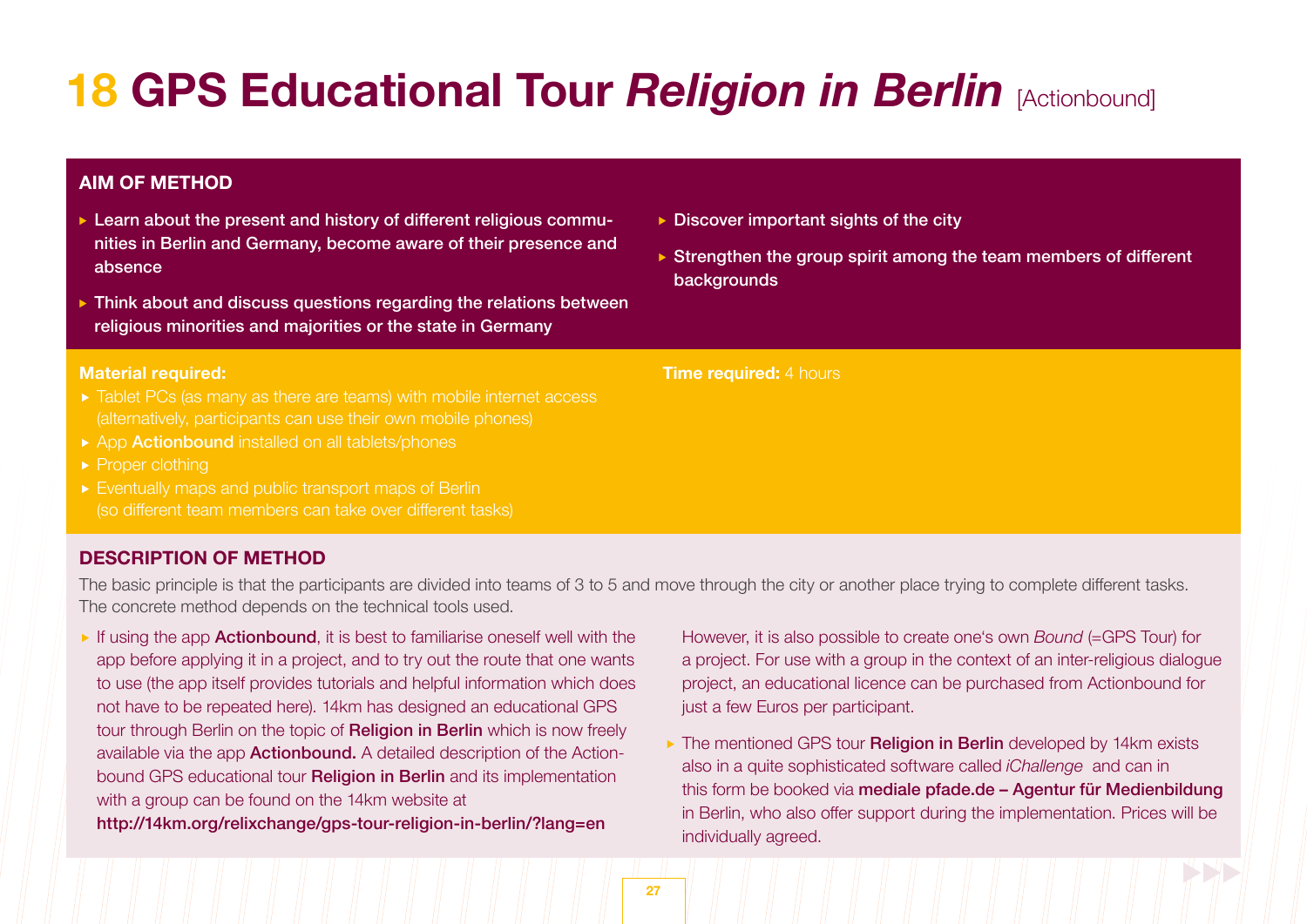# **18 GPS Educational Tour** *Religion in Berlin* **[Actionbound]**

- $\triangleright$  Apart from that, however, there are also simpler possibilities to do a city rally on religion. For example, one can use traditional Geo-Caching methods, i.e. hide so-called *caches* at relevant places throughout the city and equipping participants with GPS devices (and optionally also maps and a road book) to find them and complete the tasks hidden in the caches.
- Not least, a city rally can be done completely without GPS devices: Equipped with a road book and a map, participants can be sent round the city to different places at which they must complete different tasks related to religion and religious communities.

# *Special information:*

When doing the GPS Educational tour **Religion in Berlin**, the participants' cultural and religious backgrounds but also their experience in getting around in a big German city should be taken into account when creating the teams, in order to provide for a balanced mixture.

In order to get the participants back in time, a rule can be applied that gives the first team to arrive some extra points and deducts points from the teams that arrive late.

# **SPACE FOR PERSONAL NOTES**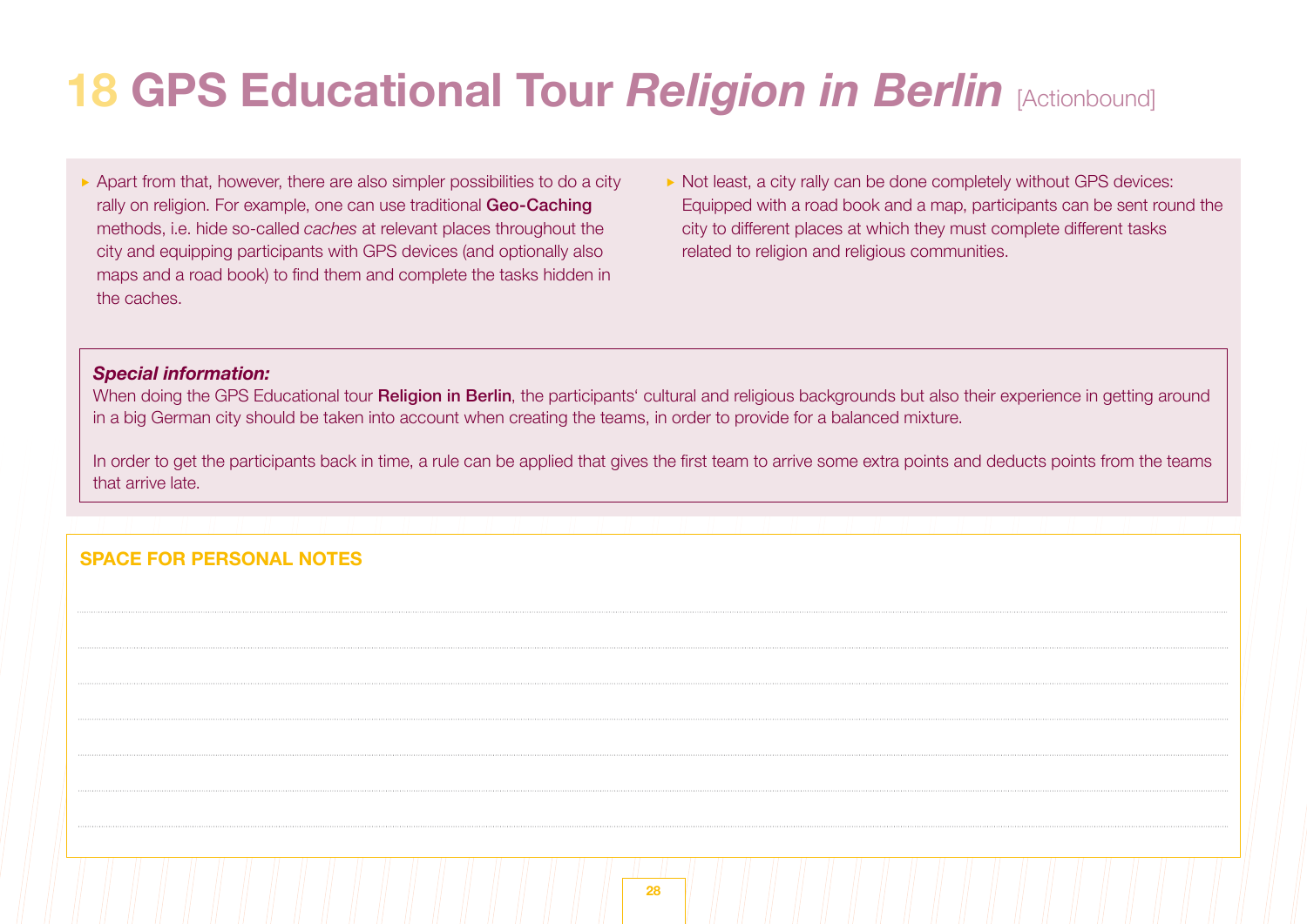# **19 Public Space Tour and Photo Essays**

# **AIM OF METHOD**

- Gain awareness about the presence and absence of religion and religious communities (in different cultural environments)
- Gain awareness about who dominates and shapes public space, and who does not (in different cultural environments)

#### **Material required:**

- Paper, pens
- 
- ► Road books (as many as there are teams, with different contents according
- ▶ Cameras or smartphones with camera
- 
- Laptop
- ▶ (Data) projector

# **DESCRIPTION OF METHOD**

### **1.**

The trainer gives an introduction to the theory of public space as a discursive construct and, importantly, explains its relevance for the topic of religion/ religious communities.

# **2.**

The participants come together in mixed teams.

### **3.**

Each team gets a map indicating a particular route, and a road book, which

► Gain an understanding of public space as a place of discursive struggle

#### **Time required:** 4 hours

gives important information about what they will see on their tour. If the tour includes different topics and questions, the teams should be able to choose a route that interests them.

### **4.**

The trainer explains the task for the photo essay: In sum, the team members are to take pictures of things/scenes/sceneries that reveal something interesting about the presence, absence or role of religion in the public space. The trainers can decide upon more specific questions and/or topics.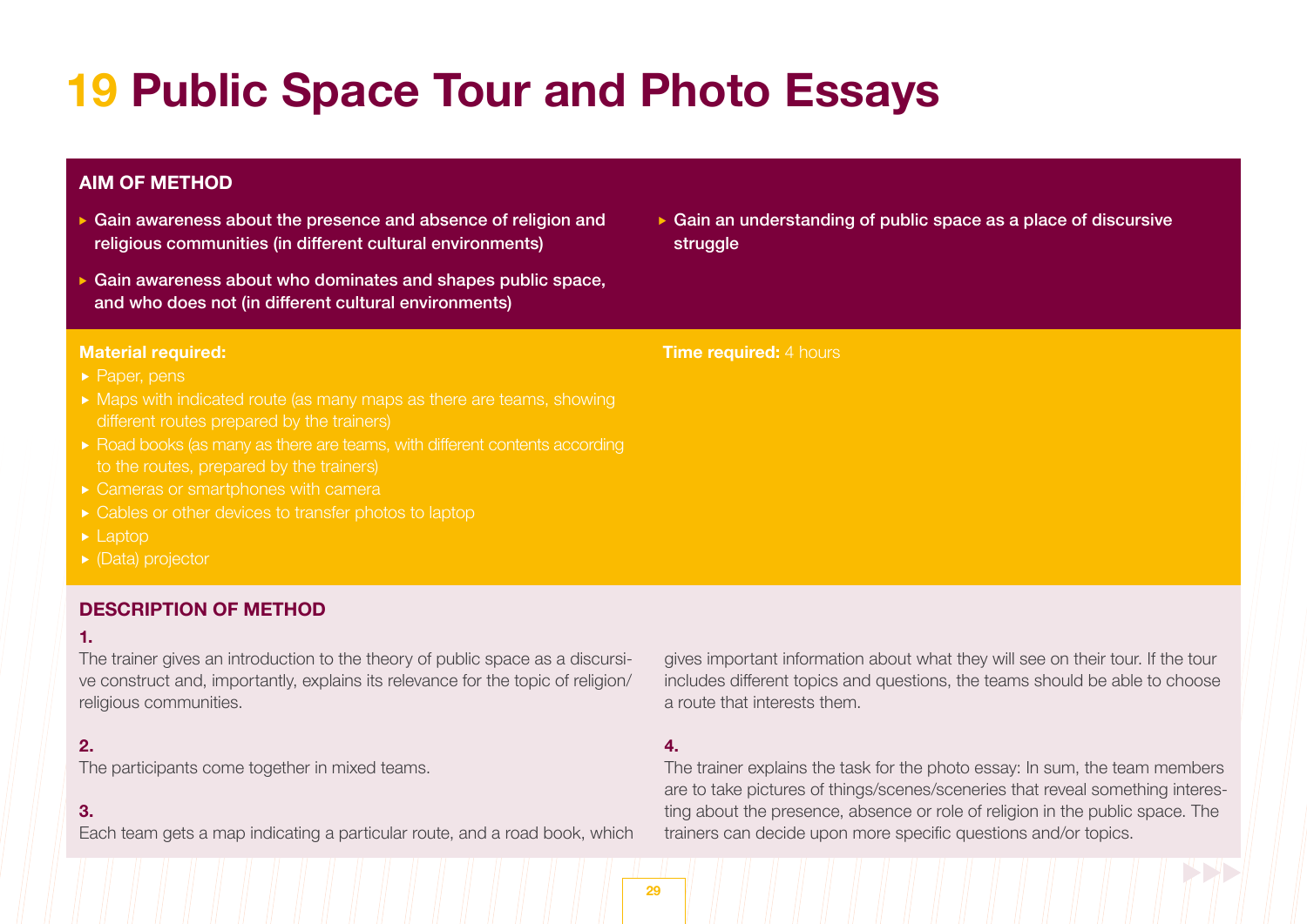# **19 Public Space Tour and Photo Essays**

# **5.**

The teams go off by themselves but are given a time when they must be back at the training location (make sure to include a buffer in the time planning).

#### **6.**

Back at the training location, the teams are given 30 minutes to select 8 to 10 photos that they want to present to the rest of the participants. Ensure that these are brought in the right order and format, and transfer them to the presentation laptop.

# **7.**

The teams present their choice of photos and explain the most important things about each one.

#### **8.**

After all teams have presented, a joint reflection in the group takes place, discussing any insights gained about the place of religion in the public space.

#### *Special information:*

For this programme unit, the trainer needs to be well informed about the concept of public space and have an understanding of the role of religion in the discursive construct that is public space. In a nutshell, public space is not something static and stable, but is defined, shaped, contested and re-defined by many different actors and processes. Religious actors, communities, symbols, buildings, institutions, and rules play an important role in the shaping and definition of public space. This exercise wants to draw participants' attention to the ways in which this occurs. Apart from this focus, the 'public space tour' can also direct participants' attention to other questions and topics that are relevant to the programme, such as the presence of different cultures, or gender relations.

# This is a selection of literature that might be helpful for preparation: *Public Space and the Revolution:*

*Rabbat, Nasser, "The Arab Revolution takes back the Public Space," Critical Inquiry, 39:1, Autumn 2012, available at: criticalinquiry.uchicago.edu/past\_issues/issue/autumn\_2012\_v39\_n1*

## *Public Space and Art:*

*Meyer, Sara-Duana, "How Space becomes Public," in Shaware3na, A Documentation: An art in public space project in Cairo and Giza, January to June 2012, available at: http://issuu.com/mahatat/docs/shaware3na\_documentation (in English)*

#### *Public Space and Gender:*

*De Koning, Anouk, "Gender, Public Space and Social Segregation in Cairo: Of Taxi Drivers, Prostitutes and Professional Women," Antipode, 41: 3, May 2009, pp. 533 - 556, available at: http://www.researchgate.net/publication/230267641\_Gender\_Public\_Space\_and\_Social\_Segregation\_in\_Cairo\_ Of\_Taxi\_Drivers\_Prostitutes\_and\_Professional\_Women (in English)*

In the case of an international exchange, the exercise can be done in both countries in order to compare the differences between the public spaces in two different cultural areas. If this is done, it might be helpful to re-display the photos from the first tour before showing and discussing the photo collection from the second tour, in order to enable a direct and interesting comparison.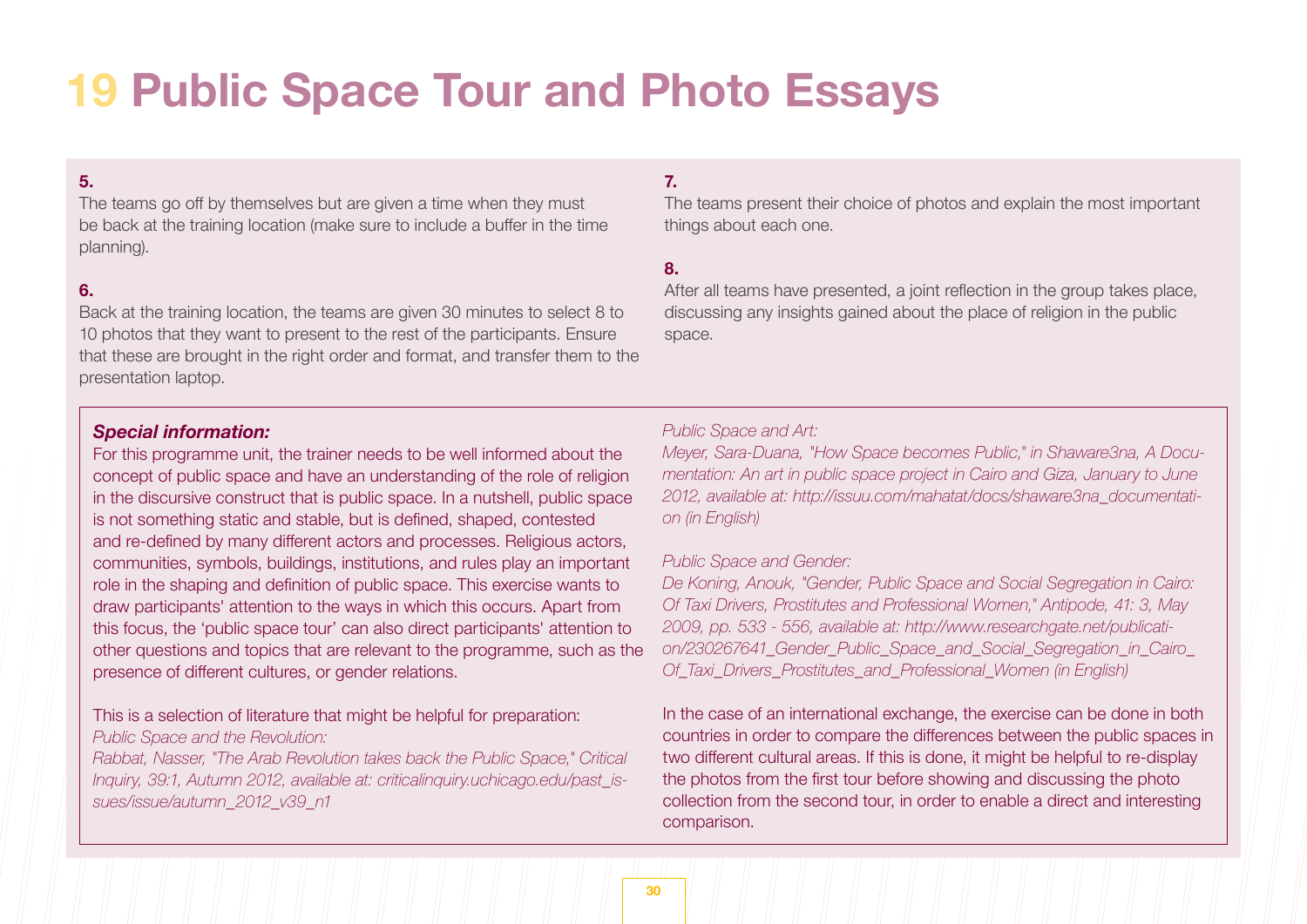# **20** *Ask a Jew***: Discussion with an Expert**

# **AIM OF METHOD**

- **Learn about Judaism**
- ▶ Tackle latent stereotypes, prejudices and resentments regarding Jews and Judaism

#### **Material required:**

Paper, pens, flip chart (to write the three questions on beforehand)

organisers with a respective expert on Judaism, ideally someone from the local Jewish community who has experience in working with youth and is also willing to discuss the relationship between Judaism and the state of Israel, and the social and political dimensions of the Middle East conflict (as this topic might come up, especially when working with young people of Arab origins).

# **DESCRIPTION OF METHOD**

#### **1.**

Before meeting the expert on Judaism, the meeting and the topic should be prepared with the participants. This can already be done a day before the meeting.

- ▶ They should receive a short introduction on the long history of Judaism by the trainers or be allowed some time to read up on it themselves.
- $\triangleright$  Before the meeting (either the day before or 15mins before) the participants are given the task to chose one out of the following three questions and write a one-sentence answer/question on a sheet of paper:

 $\triangleright$  Provide a space for discussing the relationship between Judaism and the state of Israel

#### **Time required:** 1 to 1 <sup>1</sup>/<sub>2</sub> hours plus preparation

- *- What did you always want to ask a Jew?*
- *- What did you always want to tell a Jew?*
- *- What did you always want to know about Judaism?*
- ▶ The papers are folded and collected by the trainer who reviews and sorts them according to similar themes.

### **2.**

Before the start of the meeting (or even the day before), the trainer explains to the expert on how the questions were sorted.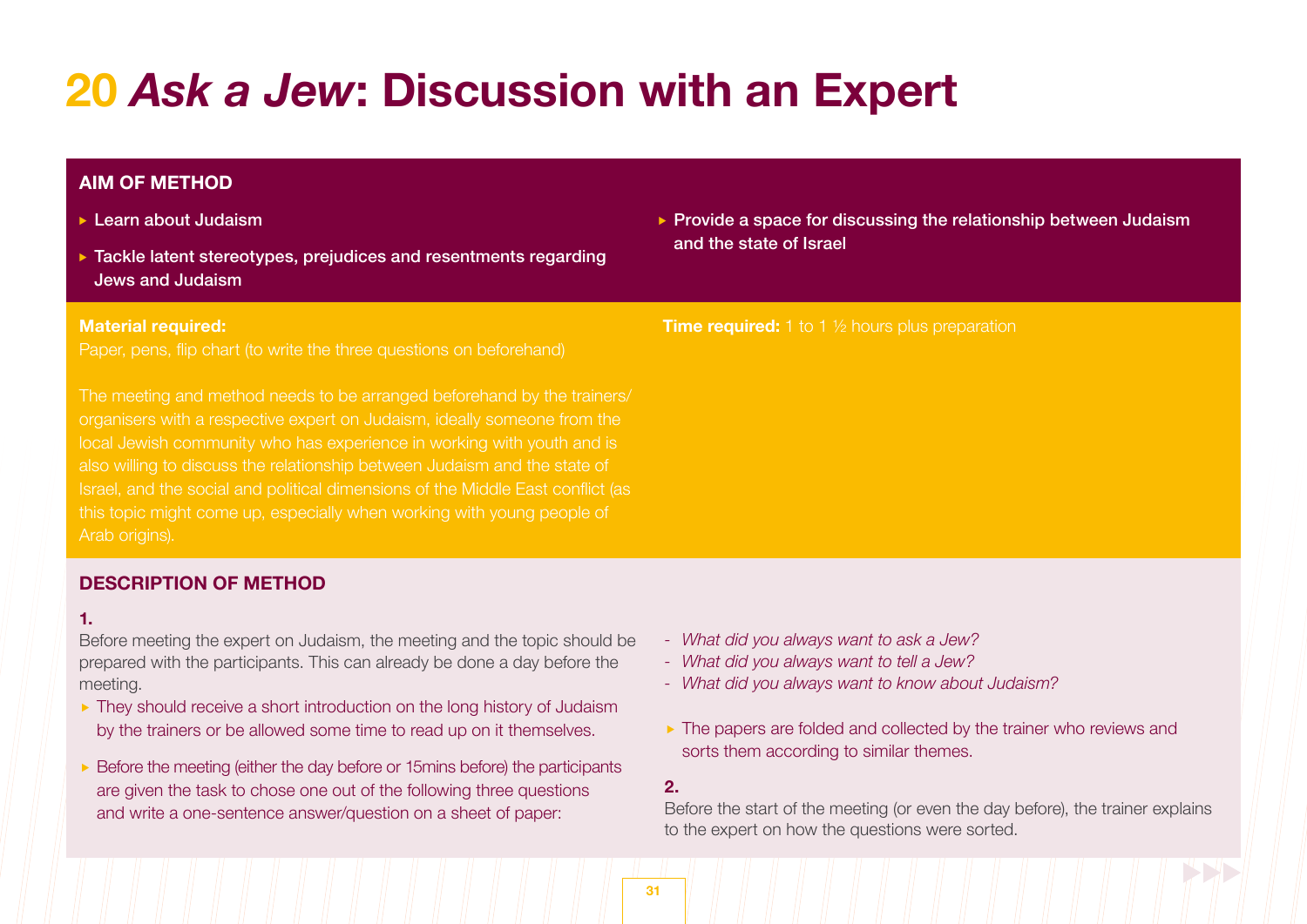# **20** *Ask a Jew***: Discussion with an Expert**

# **3.**

At the beginning of the meeting, and after being introduced by the trainer, the expert gives an introduction on the central features of Judaism.

# **4.**

The expert then continues by answering the sorted questions (in bulk), in particular, taking into consideration the sensitive questions that participants might not dare to ask themselves.

### **5.**

After having answered some questions in this general way, the floor can be opened. Participants are asked whether they still want to ask their prepared or any other question, and are invited to also share anything they know about Judaism with the group.

#### **6.**

After the expert has left, the meeting should be reflected on with the group.

# *Special information:*

This method was invented by someone who regularly guides groups of young people through a synagogue and speaks to them about Judaism. According to this experience, this way of asking questions lends itself favourably towards groups where prejudices and resentments against Jews are clearly present. It allows the expert to tackle these issues without forcing the person(s) to expose themselves. In groups where participants are open-minded and no strong resentments can be expected, it might be more convenient to have the participants ask their own questions directly (as it turned out to be the case in our exchange project).

This method can be easily combined with a guided tour through a synagogue. For example, before the questions, you can start with a tour of the outside of the building and then continue inside with an introduction to Judaism and subsequently, an explanation of the different aspects of Judaism on the basis of the interior of the synagogue. The guide can then answer the questions in the course of this tour or afterwards.

# **SPACE FOR PERSONAL NOTES**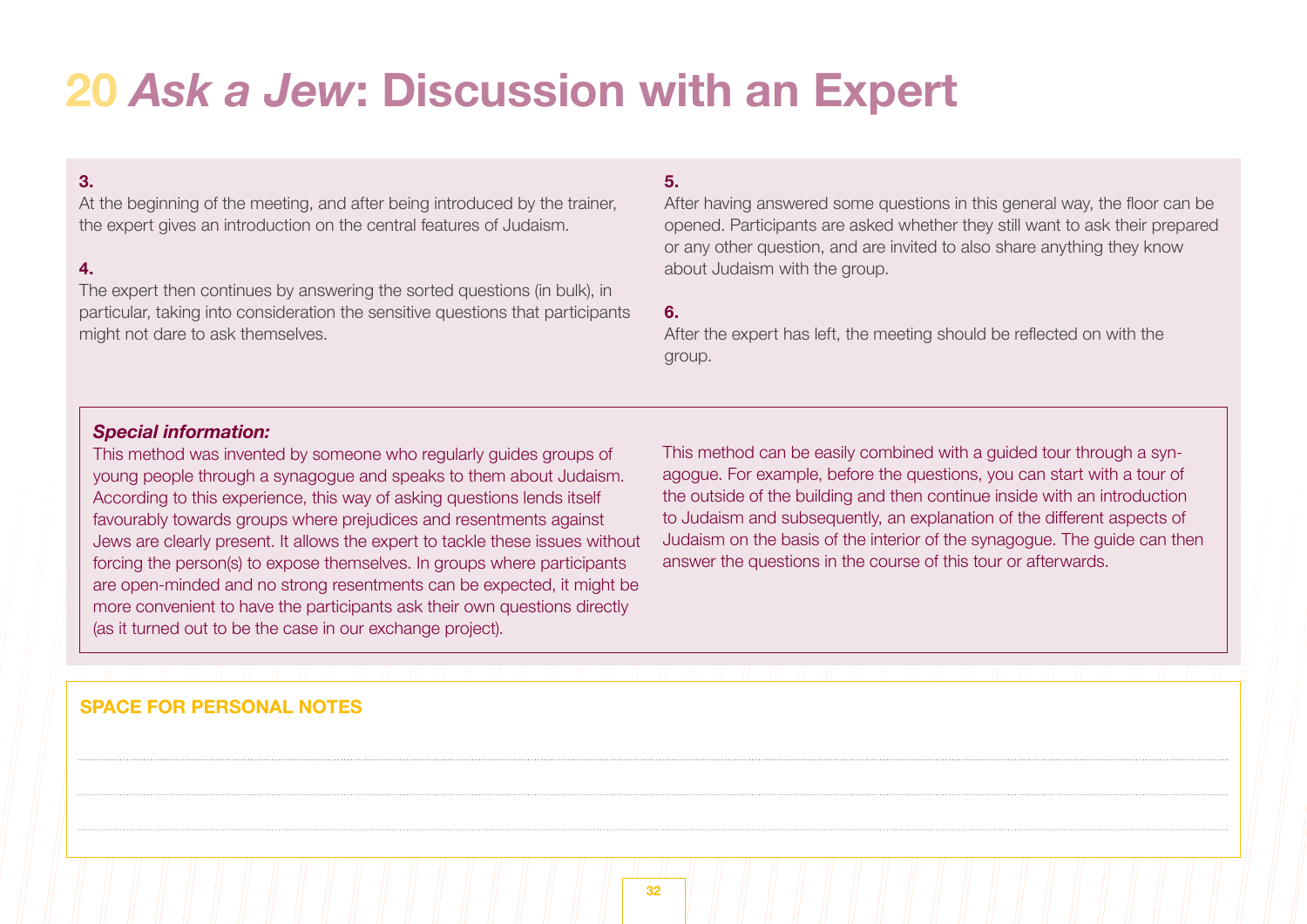# **21 Visit to Anne Frank Centre (Berlin) and Reflection**

# **AIM OF METHOD**

- $\blacktriangleright$  Learn about the history of the Jews in Germany
- Develop an understanding and empathy for the suffering of oppressed religious minorities

#### **Material required:**

A hand-out with the most important information about the Third Reich and the Holocaust to distribute to participants afterwards (might be particularly relevant to non-German participants who possibly have very little knowledge about the topic)

- $\triangleright$  Become aware of mechanisms of oppression and discrimination
- $\triangleright$  Increase motivation to stand up against religious-based discrimination

#### **Time required:** 1 <sup>1</sup>/<sub>2</sub> to 2 hours

# **DESCRIPTION OF METHOD**

#### **1.**

Visit to Anne Frank Centre in Berlin: Participants visit the exhibition by themselves for around 45 minutes or a guided tour can be booked (the exhibition is made especially for young people and is easily accessible even without a guide).

# **2.**

After that, participants watch a 30 minute long film on the life of Anne Frank which provides important insights into her personal experiences as well as the political and social context in which she lived. The film also complements the exhibition.

#### *Short break*

# **3.**

The film room can be used for a discussion:

- *- Participants are asked how they feel (brief opportunity to state personal feelings after such an intense experience).*
- *- Discussion of information gained during the visit and film, including thoughts about how such a horrific treatment of a specific group of people could come about socially, and politically.*

BBB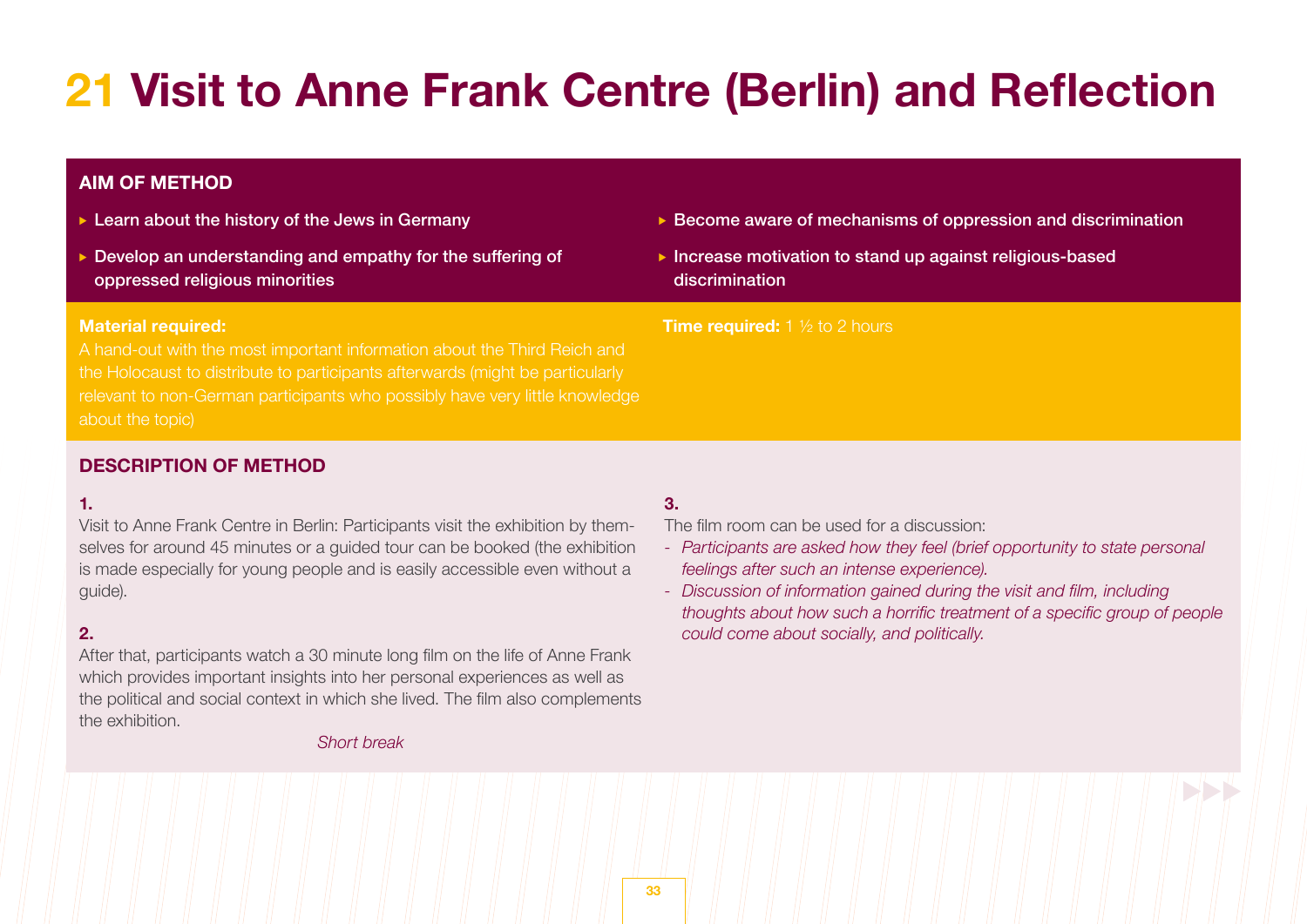# **21 Visit to Anne Frank Centre (Berlin) and Reflection**

# *Special information:*

The Anne Frank Centre should be contacted beforehand in order to book the group visit, the film, and the room for the discussion.

The participants should be introduced to the history of Anne Frank and her diary and the purpose of the visit beforehand. In the course of this, trainers should find a constructive way of dealing with the fact that German participants might already know parts of the information offered during the unit (group experience, remembering, explaining things to their non-German peers etc.).

For the discussion, the trainer should be knowledgeable and well prepared on the background of Nazi policies towards Jews during the Third Reich. They should also have some things to say about the perspectives in German society on the Jews during Third Reich, before and after.

This includes the long history of anti-Semitism and the expulsions of Jews in Europe as well as the myth of "we didn't know what was going on" in regard to the Holocaust. They should also mention examples of moral courage and resistance during the Third Reich, the current culture of Holocaust remembrance, present day anti-Semitism, and the complicated German-Israeli relationship, to list a few.

The discussion should be handled according to the sentiment of the participants after the exhibition and film. If they feel too overwhelmed and shocked by the experience, they should be given a longer break to recover or go back to the seminar place before starting the discussion.

# **SPACE FOR PERSONAL NOTES**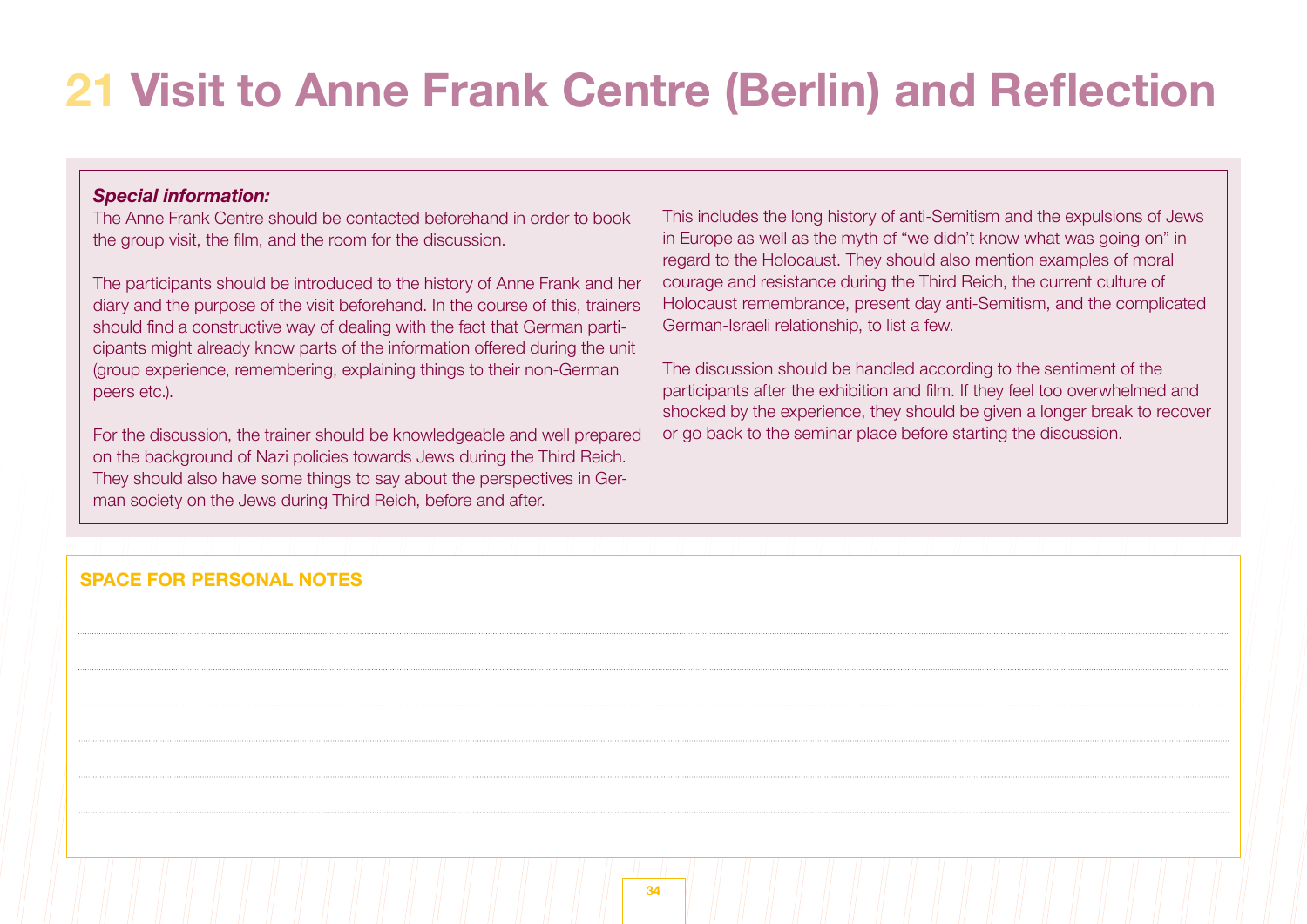# **22** *I Am You:* **Debate/Role Play**

# **AIM OF METHOD**

- ▶ Train critical thinking on differences in perspectives and their origins
- Gain an understanding of religion as something socially and culturally constructed
- $\blacktriangleright$  Increase inter-religious understanding and tolerance

**Material required:** Laptops/tablet PCs with internet access (as many as there are teams), Paper, Pens

# **DESCRIPTION OF METHOD**

#### **1.**

The trainer introduces the exercise: A debate will be held between different religious/non-religious groups. First, two groups debate with each other and the other half of the participants acts as the audience. Then, the second half of the participants debates in two groups with each other and the other half acts as the audience. The topics and groups of the debate can, for example, be:

- *- Debate 1: How did mankind come about? (Conservative Christian creationists vs. atheist evolutionists)*
- *- Debate 2: What is better for society, a secular state or a theocracy/an Islamic state? (moderate Muslims vs. Muslim fundamentalists)*

### **2.**

The participants are divided into 4 groups with different ideologies/religious stances. Importantly, nobody shall play a role that is congruent with or close to her/his actual stance (i.e. a participant who is Christian can act as either an atheist, a moderate or a fundamentalist Muslim, but not as a Christian).

### **3.**

**Time required:** 1 <sup>1</sup>/<sub>2</sub> hours

The groups are given 15-20 minutes to familiarise themselves with *their*  position and develop arguments to be used in the debate. Two speakers are selected for each group (can rotate for each input).

### **4.**

Debate 1 starts: First, both debating groups are given 3 minutes (one after the other) to present their position on the question of evolution or creation in front of the audience.

### **5.**

After that, they are given 3 more minutes (one after the other) to react to what their counterparts have said.

### **6.**

Now, the audience is allowed to ask a limited number of questions. Make sure that the questions are formulated in a way so that both debating groups can answer them. One after the other, the debating groups respond to the questions.

**35**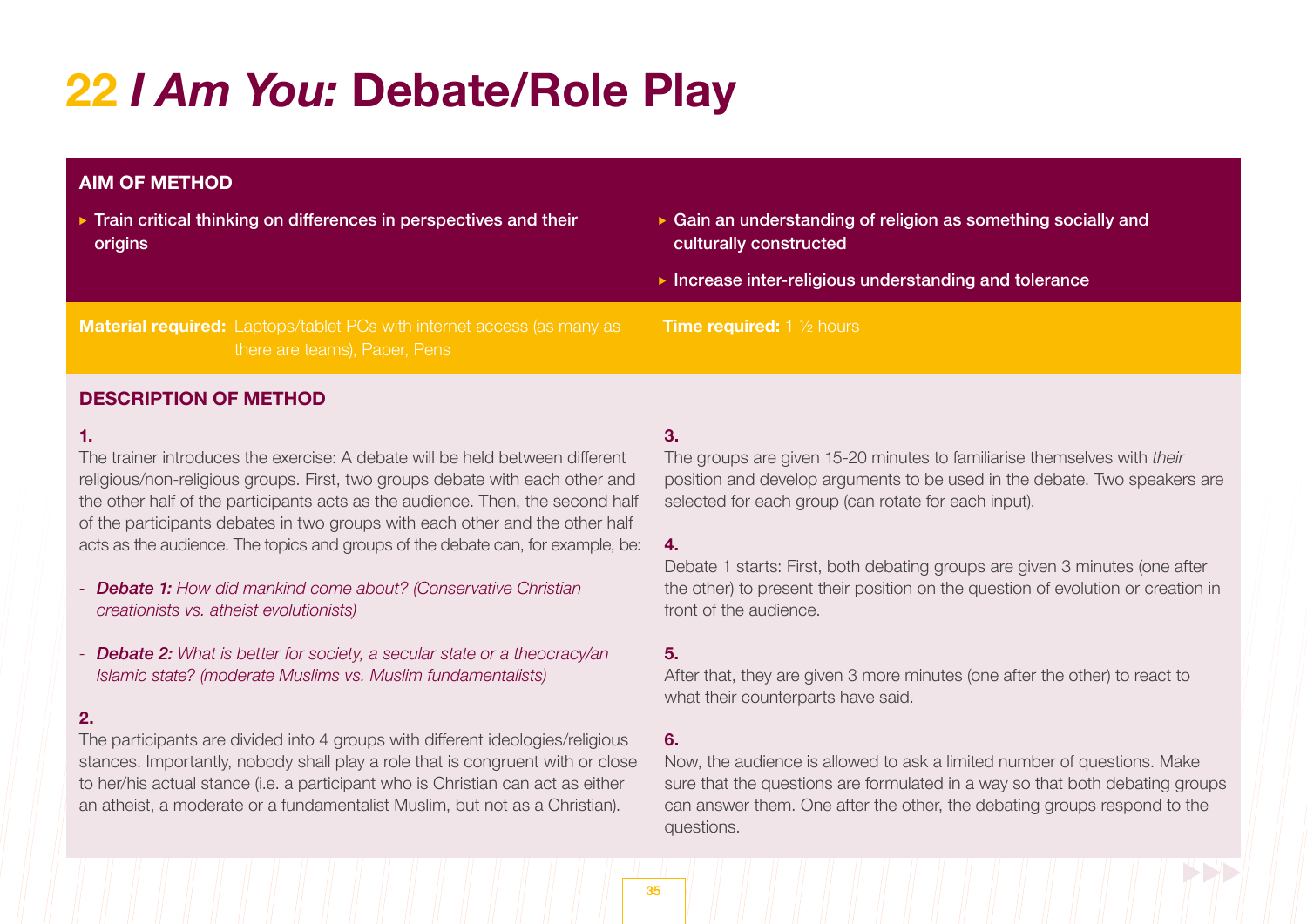# **22** *I Am You:* **Debate/Role Play**

# **7.**

At the end of the first debate, the audience applauds the speakers/groups, and Debate 2 starts. The same procedure is repeated, now on the question of secular state or theocracy.

# **8.**

After both debates are finished, the participants come together in a circle and reflect on their experiences. Possible questions:

- *- How did you feel at the beginning and at the end of the exercise?*
- *- Was it difficult for you to adopt your debating position?*
- *- What did you observe when you watched the others debate?*
- *- What did you learn from this experience?*

### *Special information:*

The topic of the debate and the respective debating groups need to be adapted to the programme and to the composition of participants.

| <b>SPACE FOR PERSONAL NOTES</b> |
|---------------------------------|
|                                 |
|                                 |
|                                 |
|                                 |
|                                 |
|                                 |
|                                 |
|                                 |
|                                 |
|                                 |
| 36                              |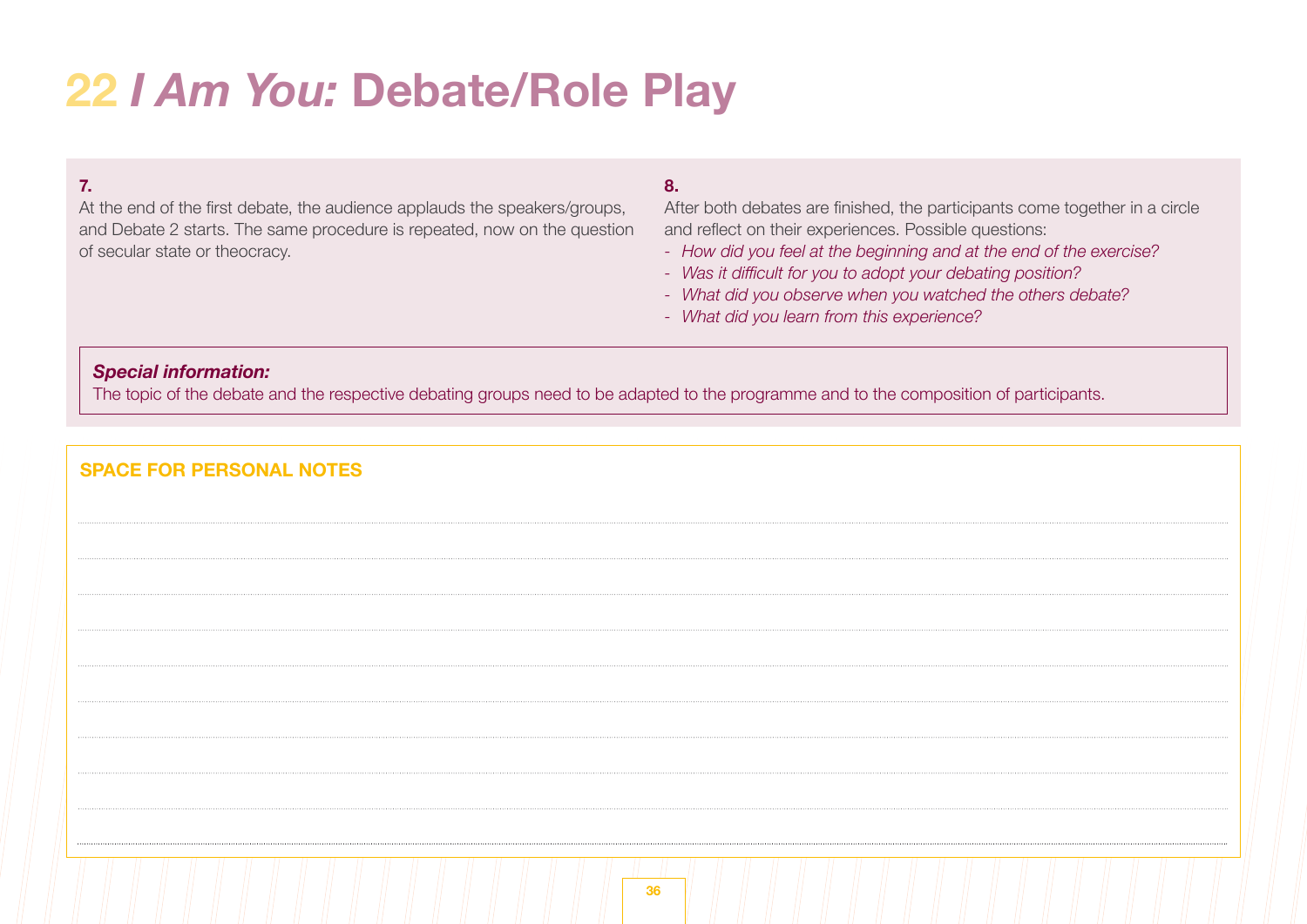# **23 Storytelling**

# **AIM OF METHOD**

Acquire an understanding of how people make sense of the world in different ways and develop/choose their own stories and explanations (can be used as preparation for **Life of Pi** film exercise)

**Time required:** 20-25 minutes for a group of 20 people

# **DESCRIPTION OF METHOD**

### **1.**

Participants sit in a circle and are asked to make up a story in their heads.

# **2.**

Requirements: The story should have a climax and must include a certain number of specific details. An example of details includes:

- *- The story must be about a girl.*
- *- She has to have a sister and a dog.*
- *- She must live in a city.*
- *- Somewhere in the course of the story, she will steal a book, find a key and break her toe.*

# **3.**

Participants are given 5 minutes to think of a story being sure to integrate the decided upon details.

#### **4.**

These stories are not told. Instead, the participants are asked to jointly tell the story in a special way: Going in a circle, each person reveals one sentence of their story; before the end of the round all details must have been included.

# **5.**

Reflection: Question to the participants: Was the story that came out similar to the story that you had imagined in your head beforehand? Why do you think this was the case/what does that mean?

# *Special information:*

In the end, more specific questions about religion as a story can be asked. This depends on the group and the level (and direction) of reflection that has been reached up until this point in the project.

**37**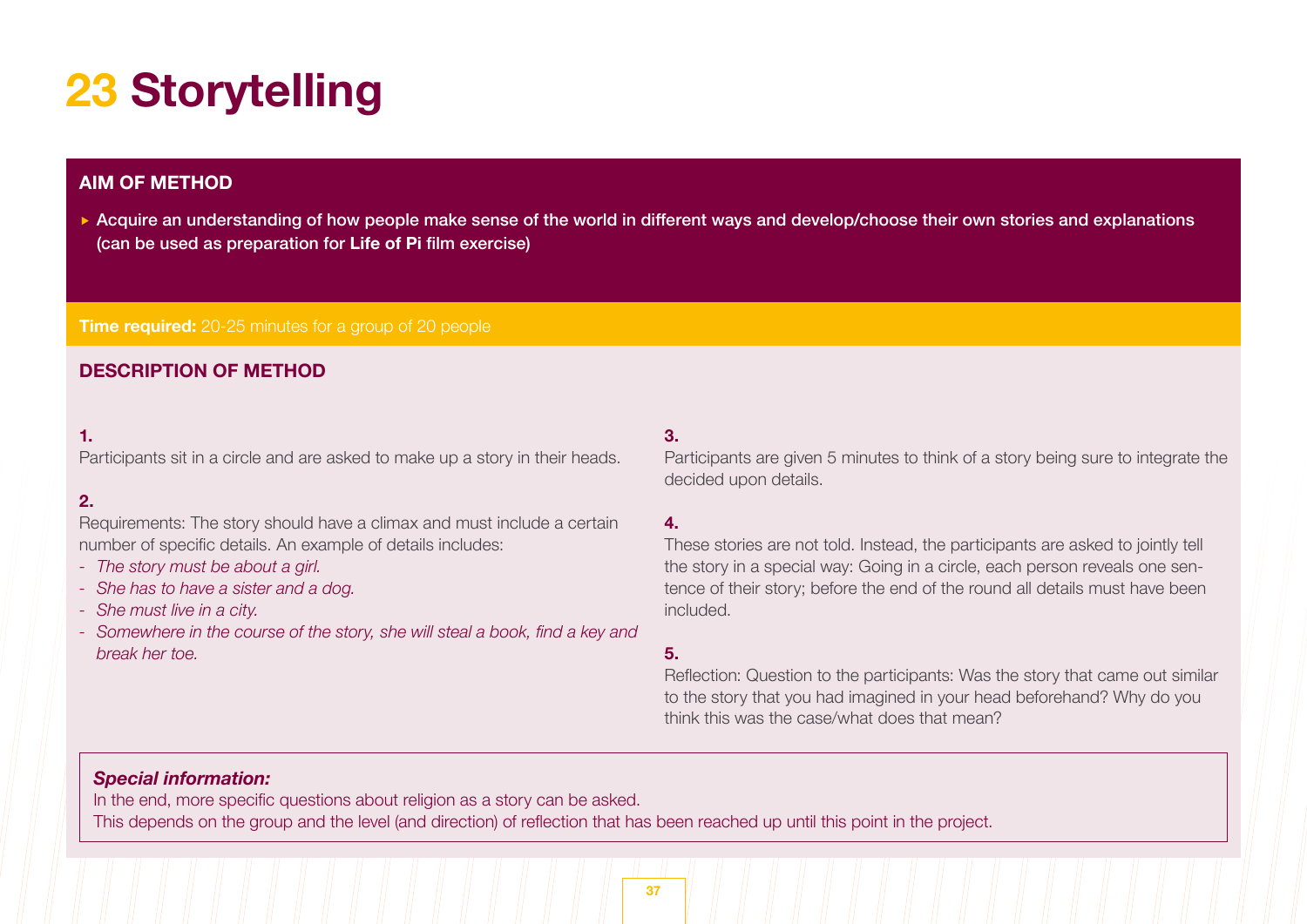# **24** *Life of Pi:* **Film and Analysis**

# **AIM OF METHOD**

 Encourage philosophical thinking and discussion about the meaning and role of religion and faith in both one's own individual identity and the larger society

#### **Material required:**

- DVD Life of Pi with language options and subtitles
- ► Laptop with a video player
- ▶ Projector
- ▶ Speakers/sound system
- ▶ Suggest a perspective on religion as a 'chosen beautiful story' and on faith as a 'human searching for meaning, explanation, self-expression and wholeness'
- ▶ Curtains/sun-blinds to darken the room
- A hand-out on the most important aspects of the film including plot, levels

**Time required:** The total length of the film is 122 minutes, but it can be shortened, Discussion 45-60 minutes

# **DESCRIPTION OF METHOD**

After watching the film and taking a short break: Discussion of the film according to different topics (see below) and with any questions that the trainer wants to raise, depending on how and where the discussion is going. The aim of the discussion is not to reach a specific analysis of the film; rather it is open to interpretation. Some possible topics/questions:

- *- The film (as well as the book on which it is based) tells several stories on different narrative levels – which ones did you recognise? (e.g. the author's voice, the talk with the journalist, the ship wreck story etc.)*
- *- What are the big themes of the film? (e.g. survival, cruelty, faith, religion, death, miracle, family, self-experience, love, animal-human relationship, nature-human relationship etc.)*
- *- What are the big questions that the film brings to light? (e.g. the meaning of faith in people's lives, the power of stories, the reason for living etc.)*
- *- How are religion/faith/ethics/spirituality (and the differences between them) presented in the film? (e.g. through the tension between idealism*

*and rationalism, private vs. public, light vs. dark or enlightenment vs. ignorance/blindness, paganism/polytheistic vs. monotheistic religions, animals, crises, forces of nature etc.)*

- *- The film is packed with religious allegories – which ones do you recognise? (e.g. Tsimtsum - the name of the ship)*
- *- How is space presented in the film? (e.g. as infinitely wide sea and very small boat, territory, exodus from the Holy Land, Pi's ark, sky, borders that are trespassed, monistic whole etc.)*
- *- Life of Pi as post-postmodern piece? [for this, postmodernism and post-postmodernism need to be quickly explained] Does it send the message that what we believe in matters, and that we have the power to choose what to believe in?*
- *- Which other characteristics and themes did you discover in the film?*
- *- In your opinion, what does the film want to convey in providing two alter- native stories about Pi's time on the boat?*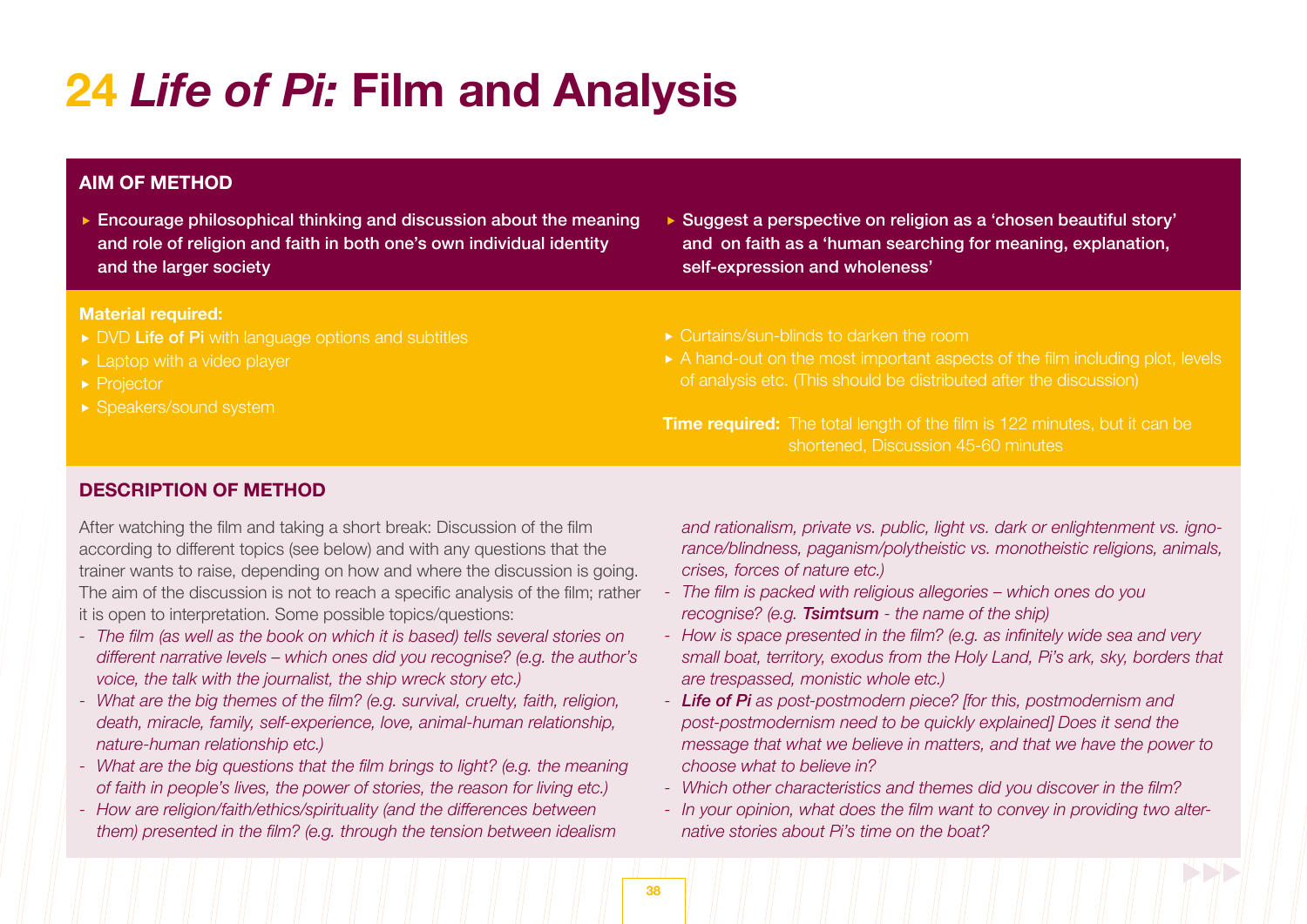# **24** *Life of Pi:* **Film and Analysis**

# *Special information:*

The trainer in charge of the exercise should thoroughly prepare by reading up on the various interpretations of the film (and book) being sure to inform themselves about important concepts such as monism, paganism, postmodernism and post-postmodernism. Numerous analyses and interpretations can be found online.

Below is a selection of literature that might be helpful for preparation:

### *Life of Pi and Post-Postmodernism:*

*Eshelman, Raoul, "After Postmodernism: Performatism in Literature," Anthropoetics, 11: 2 (Fall 2005 / Winter 2006), available at: http://www. anthropoetics.ucla.edu/ap1102/perform05.htm (in English)*

*Hassan, Ihab, "Beyond Postmodernism: Toward an Aesthetic of Trust," Open Journals, 11, 2003, available at: http://openjournals.library.usyd.edu. au/index.php/MGST/article/view/6313 (in English)*

Given that watching the film with the participants takes up a lot of time, the following options for shortening the unit can be considered:

- *- The participants watch the film beforehand (problem is that probably not everybody will have it at home)*
- *- The participants watch the film beforehand as part of the evening pro gramme (problem is that participants will favour outside activities, especially if they are visiting a new country)*
- *- Some sections of the film can be skipped (e.g. some scenes on the open sea such as the flying fish scene and the complete island scene) (the exact minutes and technical procedure need to be well prepared by the trainer beforehand in order to avoid upsetting the film experience too much)*

In the case that some participants have watched the film recently (and remember specific details) they can be given other (topic-related) special tasks to carry out whilst the rest of the group watches the film.

# **SPACE FOR PERSONAL NOTES**

. . . . . .

 $1.1.1.1$ 

 $1.1.1.1$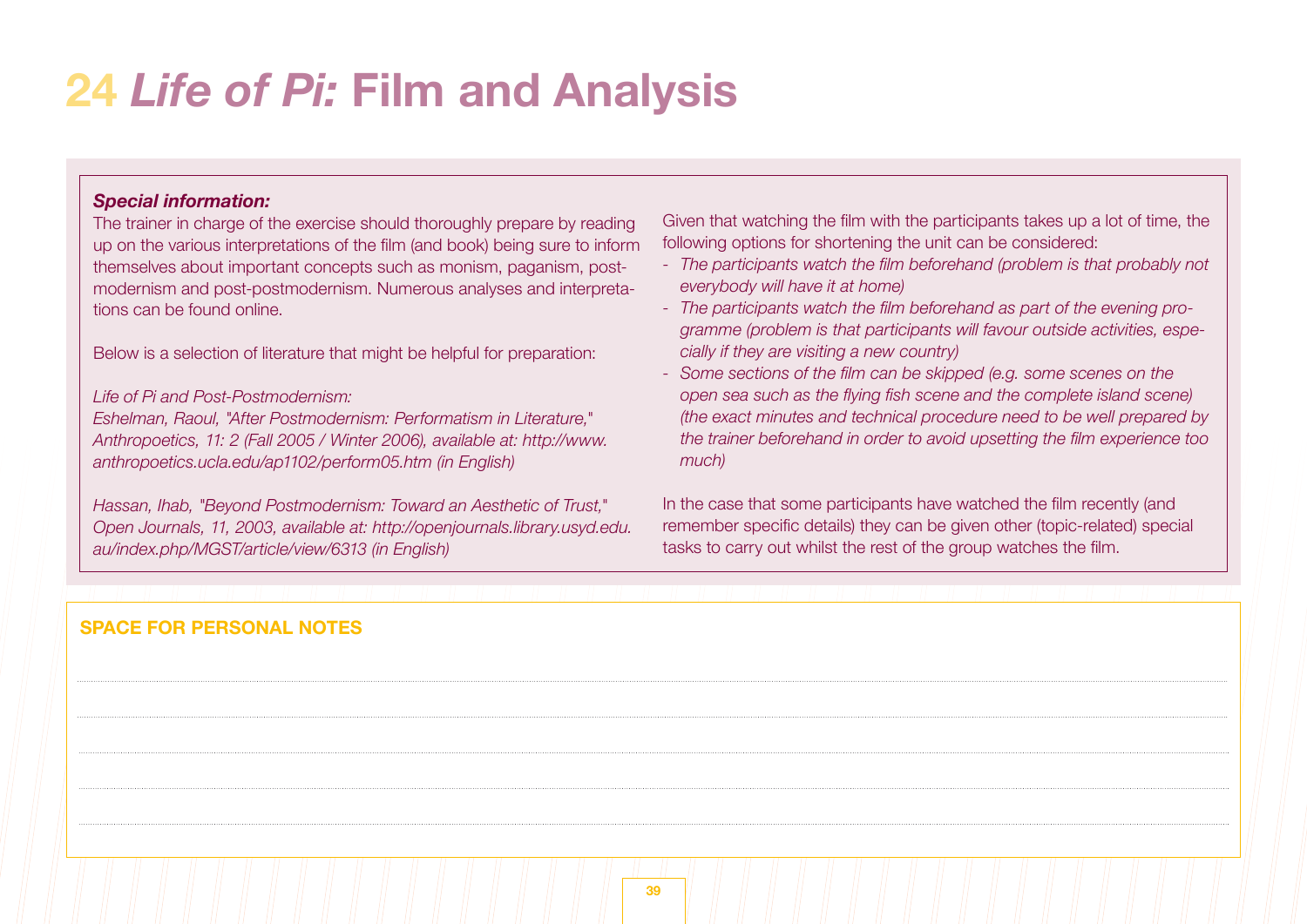# **25 Media Work on Pop Culture and Religion**

# **AIM OF METHOD**

- $\triangleright$  Raise awareness on how religion and faith is present in pop culture
- $\triangleright$  Raise awareness on how, and which, messages about religion are communicated to us on an every-day basis via pop culture

#### **Material required:**

- ► Laptops or tablet PCs (as many as there are groups) with good internet connection
- 
- Eventually a cable to connect tablet PCs to the data projector
- ▶ Speakers

# **DESCRIPTION OF METHOD**

- **1.** The trainer introduces the topic and exercise.
- **2.** The participants form mixed groups of 3 to 5 persons.
- **3.** Each group discusses the topic and thinks about any pop culture product that they know has a religious content or contains religious references.
- **4.** Then every group researches on the internet (e.g. youtube) for these examples. If the participants come from different countries, then the trainer should make sure that different groups concentrate their research on different countries, i.e. that there is a country balance in the final presentations.

▶ Raise awareness on how religious pop culture influences gender images

#### **Time required:** 1 hour

- **5.** The groups analyse the material they have found (audio/video material, lyrics, writing – concentrating on 1 or 2 examples) thinking about questions such as:
	- *- How is religion, faith and/or God portrayed in the material?*
	- *How are genders/gender roles portrayed in the material?*
	- *What other message might the product be sending to the recipient?* In order to answer these questions, they can also use other online sources.
- **6.** Back together, the groups present their findings to the other participants. For this purpose, they can play the songs or display the lyrics or any other relevant material to the group.
- **7.** The whole group can comment on and discuss the different analyses of pop culture together with the trainer.

**40**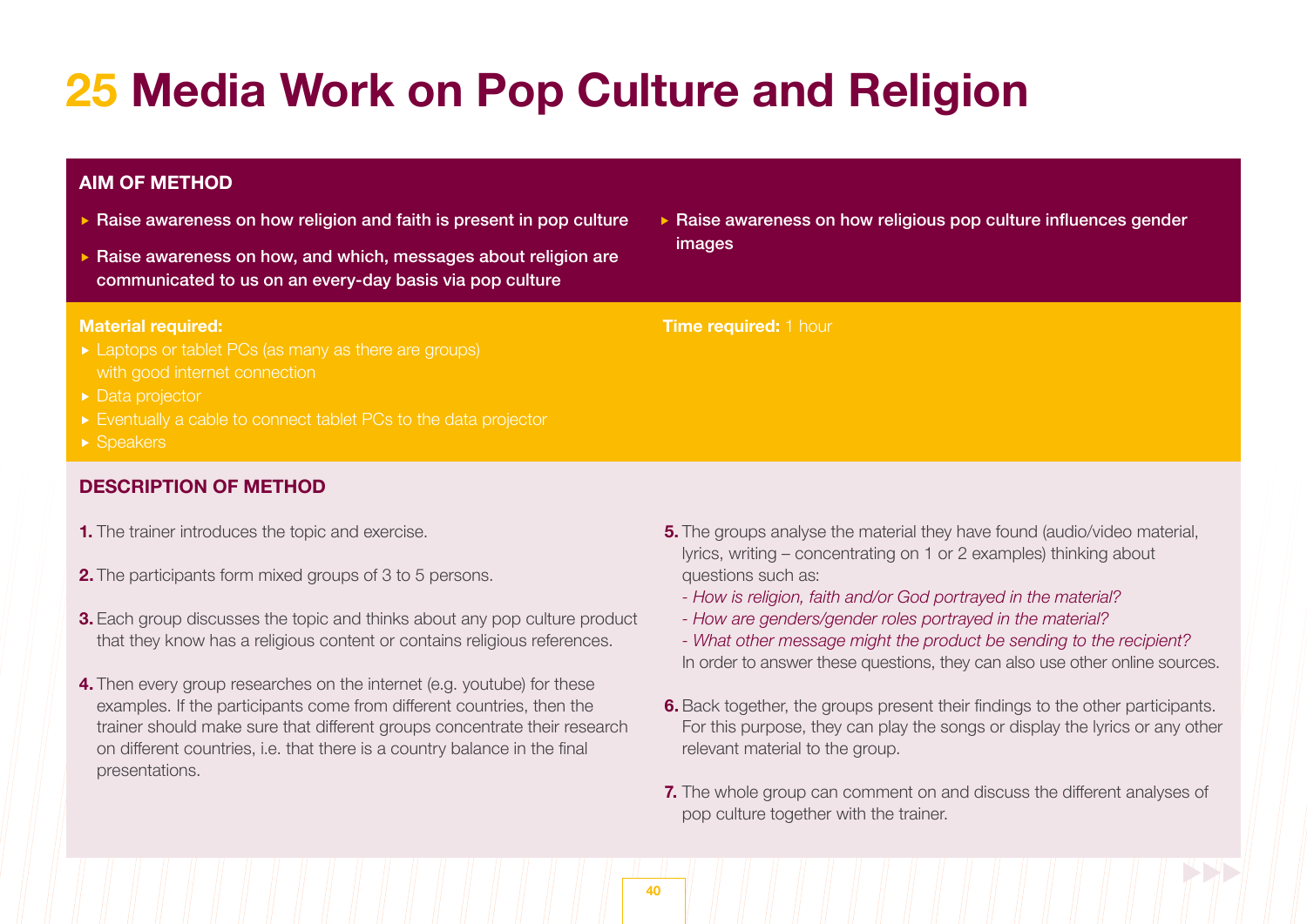# **25 Media Work on Pop Culture and Religion**

# *Special information:*

In case the participants do not spontaneously have any ideas for religiously inspired pop music, the trainers should be able to give them some hints (e.g. songs by Xavier Naidoo, Des'ree, Sheryl Crow, Joan Osborne, Eric

Clapton, Rammstein for music that is being listened to in Germany – for other countries the trainer(s) should have some ideas brainstormed before).

| <b>SPACE FOR PERSONAL NOTES</b> |  |
|---------------------------------|--|
|                                 |  |
|                                 |  |
|                                 |  |
|                                 |  |
|                                 |  |
|                                 |  |
|                                 |  |
|                                 |  |
|                                 |  |
|                                 |  |
|                                 |  |
|                                 |  |
|                                 |  |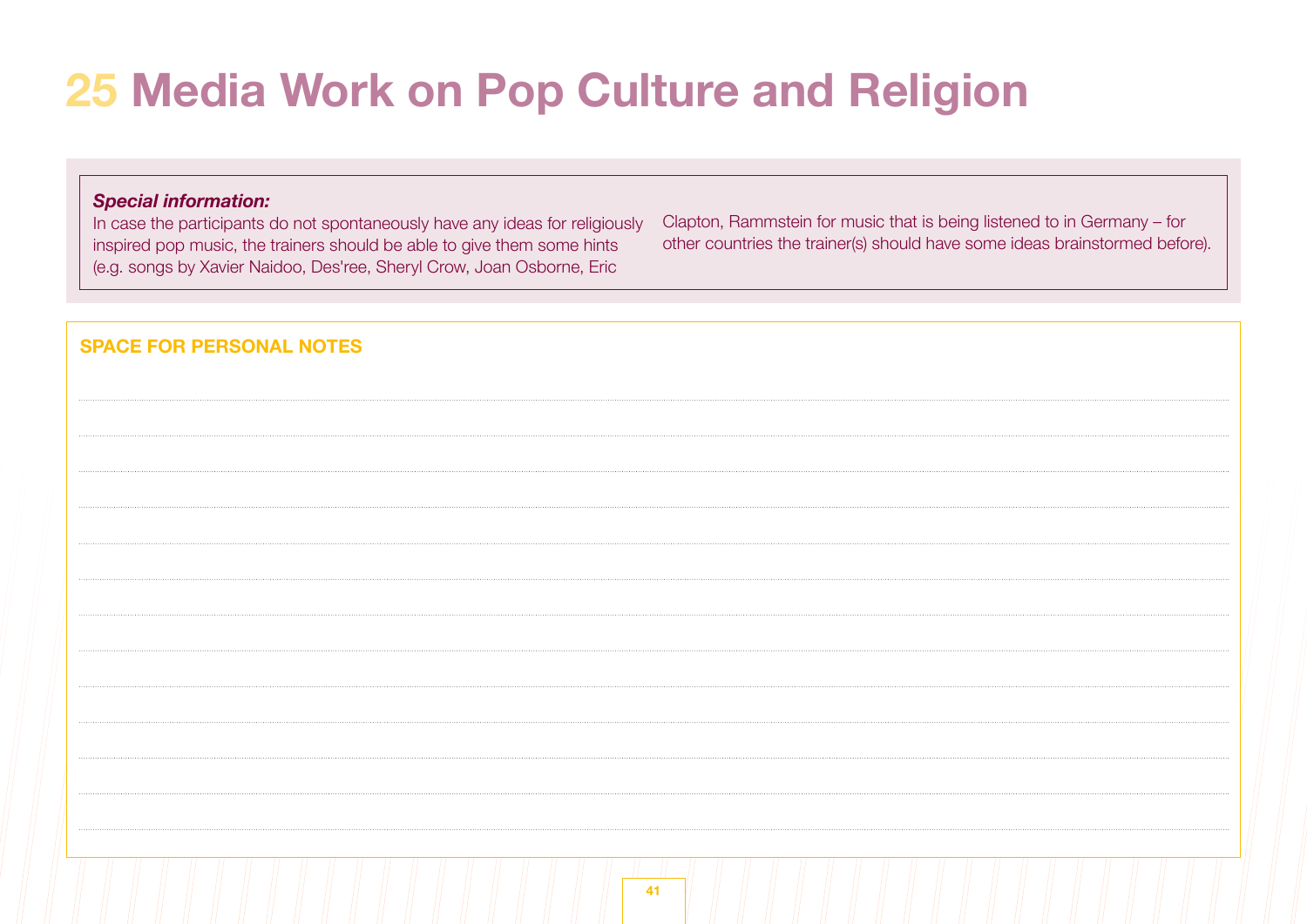# **26 Media Work on Cases of Religious-Based Discrimination**

# **AIM OF METHOD**

- ▶ Become (more) aware of religious-based discrimination (in society or politics)
- ▶ Develop an understanding of how religious-based discrimination works (motives, consequences) and how it interrelates with other aspects of society, politics and the media

#### **Material required:**

- 
- $\blacktriangleright$  Internet access
- **Etherpads** 
	- (=online, e.g. from http://www.yourpart.eu/ or https://medienpad.de/)
- Flip chart, paper and pens/markers

# **DESCRIPTION OF METHOD**

#### **1.**

The trainers set up as many Etherpads as there will be groups for the exercise. Ensure they are named or numbered.

# **2.**

Ten minute discussion with the whole group: "What does discrimination mean, which forms of discrimination do you know, and what does it have to do with religion?"

▶ Gain knowledge on religious-based discrimination in different countries (e.g. with different religious minorities/majorities) and thus develop a more sophisticated and informed perspective on the issue

#### **Time required:** 3 hours

#### **3.**

The trainer provides a definition of discrimination and religious-based discrimination (including source). This definition is discussed with the participants.

### **4.**

Participants divide into groups of 4 or 5 groups (mixed nationalities/religions).

## **5.**

The groups are given the task to think about and quickly discuss a case of religious-based discrimination (or a case of discrimination where religion played a role), research about it online and document all the relevant links in the Etherpad.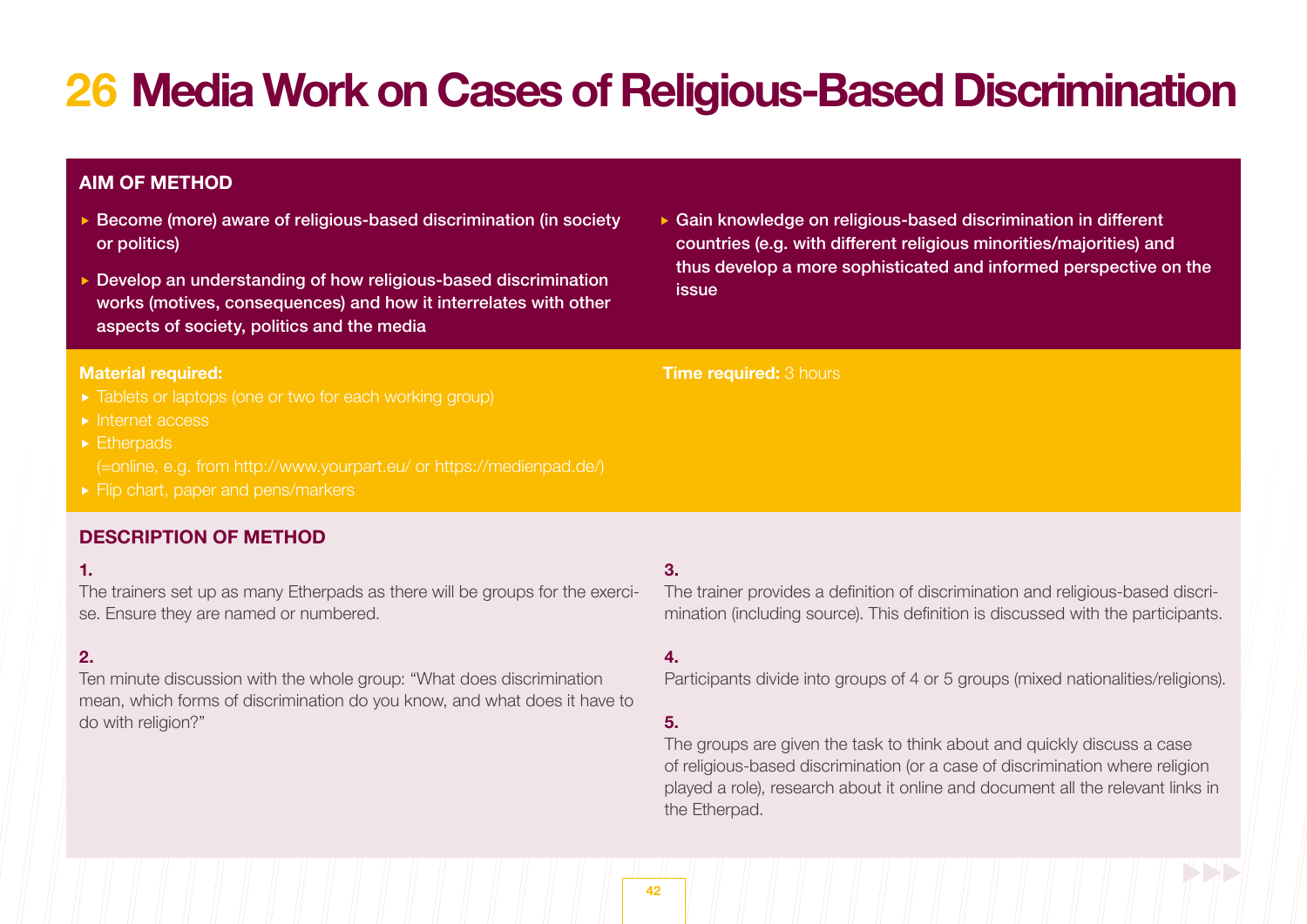# **26 Media Work on Cases of Religious-Based Discrimination**

# **6.**

The next step for the groups is to prepare a presentation, on the flip chart, on their chosen case of discrimination in order to present it to the other groups. It should include the following aspects:

- *Facts of the case*
- *Broader problem behind the case (if any)*
- *Type/category of discrimination (if not only religious-based discrimination)*
- *Agents relevant to the situation/case*
- *- Who benefits directly/indirectly?*

# **7.**

The groups present their cases. The audience can ask questions if they do not understand something in the case.

# *Special information:*

Etherpads are online text documents allowing for easy collaborative work. Even if you have never worked with an Etherpad before, there is no need to worry, as it is extremely simple to use. Just click on one of the links to

Etherpads provided above and you will be able to open one. No need to create an account or log in.

# **SPACE FOR PERSONAL NOTES**

# **8.**

Group discussion:

- *- Which differences and similarities did you recognise between the different cases and situations?*
- *- So far, in the exercise you have used online media as a tool to gather information. If you now think about how your case was portrayed and discussed in the different pieces of information, what insights can you draw on the role that media plays in these cases?*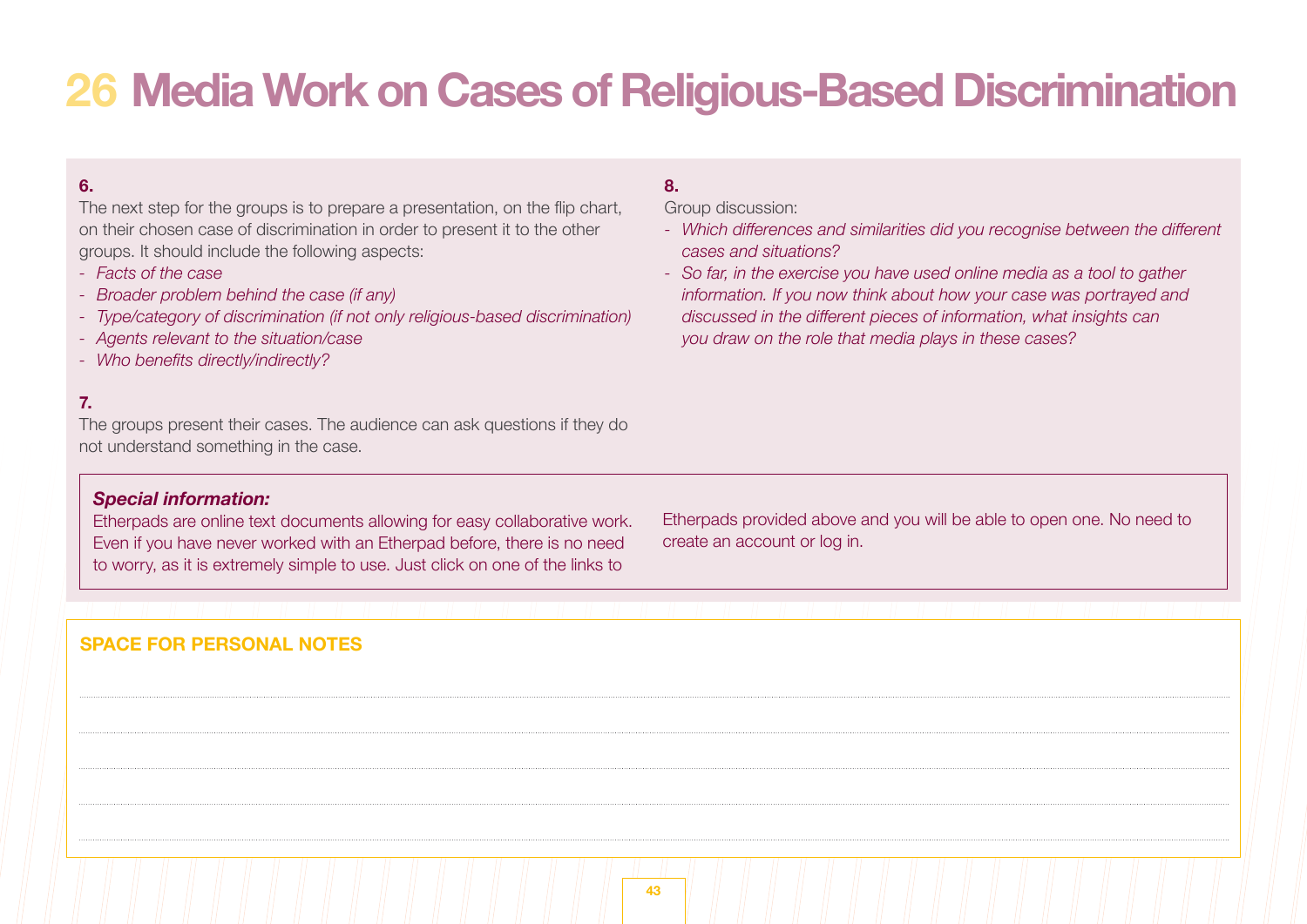# **27 Inter-Religious Relationships – Luck or Challenge?**

[creative workshop]

# **AIM OF METHOD**

- $\triangleright$  Gain awareness of the social, legal and individual challenges involved in inter-religious relationships in different contexts
- Share and learn important information and personal experiences concerning how inter-religious relationships are dealt with in different contexts

► Cameras or tablet PCs with camera

▶ Cable or other devices to transfer photos to laptop

Glue

► Laptop

▶ Data projector

### **Material required:**

- ▶ Paper, pens
- Coloured pens
- **Plasticine**
- Coloured paper
- $\triangleright$  Scissors
- $\blacktriangleright$  Tape

# **DESCRIPTION OF METHOD**

- **1.** The trainer introduces the topic of inter-religious relationships, i.e. explai- ning that religion can have important implications on our life choices, such as whom we engage with in a relationship. S/he can also share some examples of persons for whom this was the case (positively and/or negatively).
- **2.** The participants should form mixed groups of 4 or 5 and have to share for around 10 minutes what they know (and think) about inter-religious relationships and the advantages and challenges of them.
- **3.** Then the groups are asked to gather their thoughts, experiences and/ or visions on this topic and produce a creative storytelling presentation, for which they can use any of the materials listed above. The storytelling

▶ Strengthen the participants' conviction of freedom of belief and inter-religious tolerance

**Time required:** 3 hours

- presentation can include creating a picture/photo story, presenting a short theatre piece, producing an arts exhibition, a trick film, a hand puppet scene, a song/musical etc.
- **4**. Afterwards, the stories are presented to the whole group.
- **5.** The trainer and the group reflect on them, also thinking about the inter- relations between religion and personal, social and political level regarding this topic (see exercise 'Religion on the Individual, Community and State Level' in this method kit).

**44**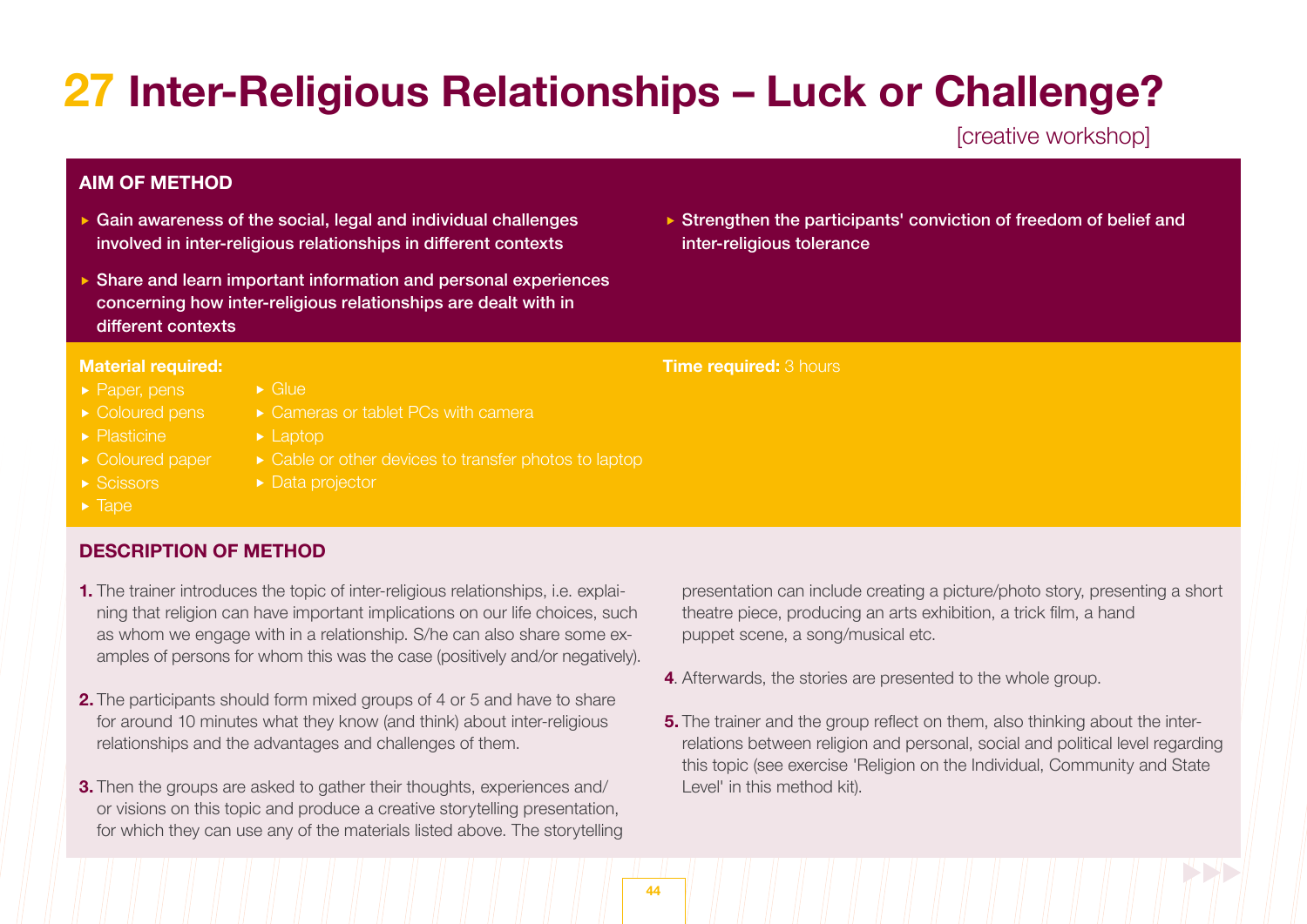# **27 Inter-Religious Relationships – Luck or Challenge?**

[creative workshop]

# *Special information:*

Make sure to explain that inter-religious relationships include also relationships between religious and non-religious individuals and groups. In the context of the exercise, participants should also be able to deal with questions of same/trans-gender relationships.

For this exercise, it is helpful if the participants can leave the seminar room in order to produce their material and worked undisturbed by the other groups.

| <b>SPACE FOR PERSONAL NOTES</b> |    |
|---------------------------------|----|
|                                 |    |
|                                 |    |
|                                 |    |
|                                 |    |
|                                 |    |
|                                 |    |
|                                 |    |
|                                 |    |
|                                 |    |
|                                 |    |
|                                 | 45 |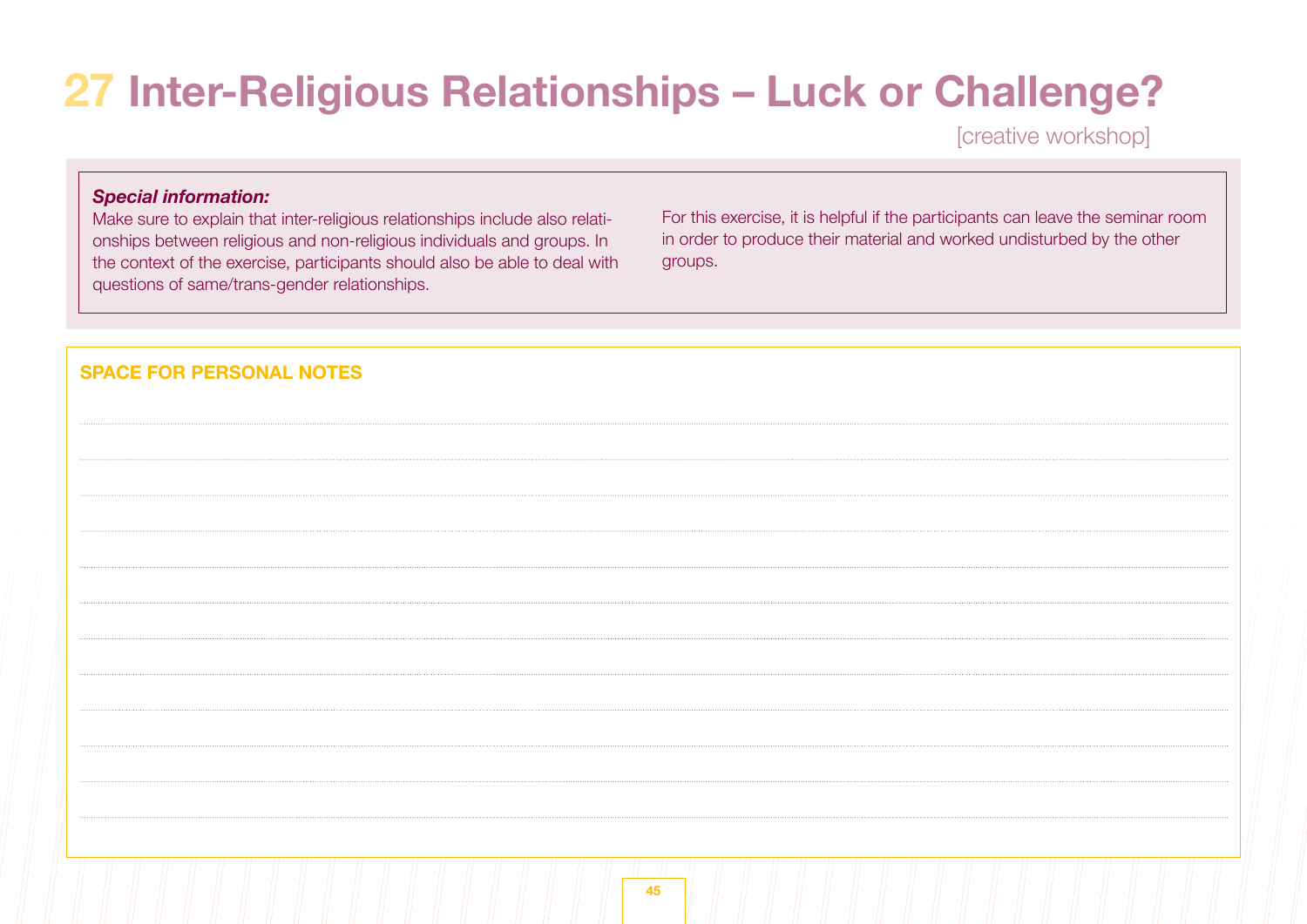The following three methods are based on the **Theatre of the Oppressed** developed by Augusto Boal and have been adapted for the context of an inter-religious youth exchange between Germany and Egypt. The methods rely on the assumption that a picture can sometimes reveal more about reality than a discussion can. As such, they serve as a complement to methods that are more cognitively oriented. Moreover, these methods were developed as a tool to constructively deal with issues of social tensions, prejudice and oppression and thus lend themselves towards working on the topic of religion, more specifically, religious minority-majority relations and inter-religious dialogue.

# **28 Religion and Values** [statue theatre method based on the Theatre of the Opressed]

# **AIM OF METHOD**

- 
- Understand the (religious/ethical) values of other participants Think about the differences between the theory and practice of religious values

### **Time required:** 3 hours

#### **DESCRIPTION OF METHOD**

#### **Part 1:**

The first part of the exercise serves as a warm-up for the second part.

#### **1.**

Half of the participants pair up. The others sit down and watch as an audience.

#### **2.**

All pairs do the following at the same time: Person 1 makes a random movement or gesture towards person 2. Person 2 watches, and after a short thinking pause, responds with another movement or gesture and so forth. The gestures need to refer to the other person, but do not have to be a direct and logical reaction to the movement done before. For example, if person 1 takes a big step as if to attack person 2, person 2 can decide to

step out of this situation and crawl between person 1's legs and stay there; person 1 can then for example react by kneeling down, facing person 2 like two sphinxes. The aim is to interact both playfully and creatively.

#### **3.**

After some minutes, the exercise is stopped and the trainer asks the audience: Which poses (gestures or movements) did you see that reminded you of things to do with religion, values, or culture? (Note: Although the task was not to explicitly act out values, the audience will identify and interpret some accordingly.)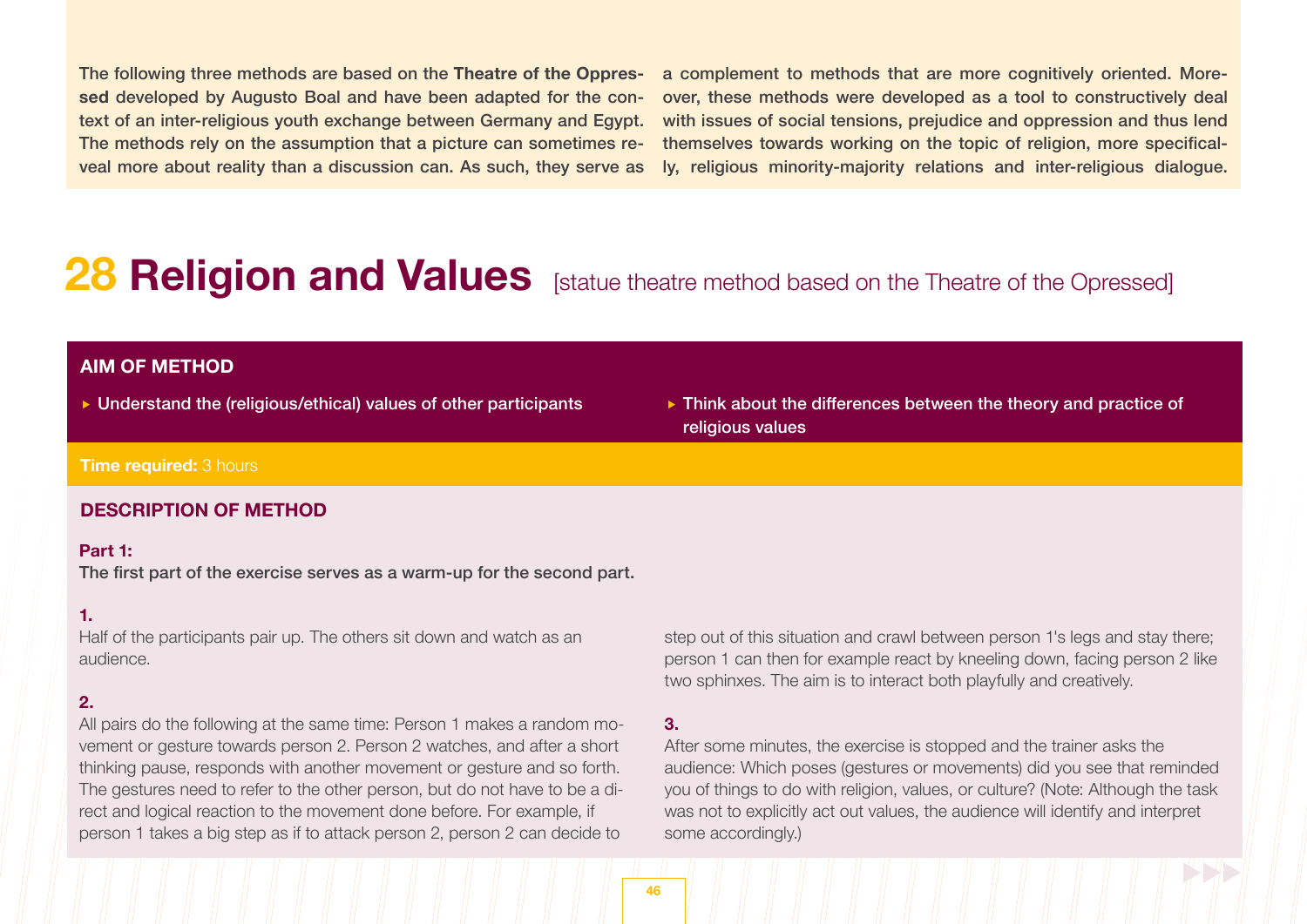# **28 Religion and Values** [statue theatre method based on the Theatre of the Opressed]

# **Part 2:**

Now the *Statue Theatre* is continued with an explicit focus on values. For this, the participants are given a minute to think about their most important ethical and/or religious values. To start with, volunteers are invited to act out a religious or ethical value. Other persons can be included to help act it out if needed.

- **4.** The others watch whilst one volunteer (1) acts out a religious or ethical value, called the *Present*. The statue can either represent or negate the value; for example, giving to a poor person, in an act of charity, is a repre sentation of the value of charity, while ignoring a beggar is a negation of this value.
- **5.** Another volunteer (2) is asked to act out the *Past* of the picture, i.e. they should perform another statue (on the left of volunteer 1), which shows what happened before (e.g. thanking God for a good life, or being sick oneself). What is acted out is up to volunteer 2 (volunteer 1 is not allowed to speak at this point in time).
- **6.** Then another volunteer (3) is asked to act out the *Future* or last scene of the image started by volunteer 1. On the right side of volunteer 1 he or she should act out (in form of a statue/a picture) what might happen after this scene (e.g. both characters end up happy, or sad). What is presented in this final scene is decided upon by only volunteer 3. Volunteers 1 and 2 are not allowed to speak at this moment.
- **7.** The trainer then invites the other participants to reflect and discuss on the scene:
- *- What is this story about?*
- *- Does this or a similar story figure in any religious text that you know? Which and how?*
- *- Is this a religious/ethical value? If so, why?*
- *- Which values did the volunteers want to represent in their play? How valuable was this representation? Where does this value come from?*
- **8.** Any of the participants are invited to modify the scene in order to present it in a way to better represent the value (or ideal).
- **9.** If the scene signified the negation of a value. The participants are invited to discuss which scene we see more frequently in reality, is it the representation or the negation of the respective value?
- **10.**Several scenes (representing or negating ethical values) can be acted out and discussed with the group if there is time available. Examples of values that could be represented are compassion, respect, patience, justice etc.

# *Special information:*

This is a more advanced exercise, so it is advisable to have completed (e.g. right before, or the day before) the other theatre variations presented in this method kit as an introduction to theatre.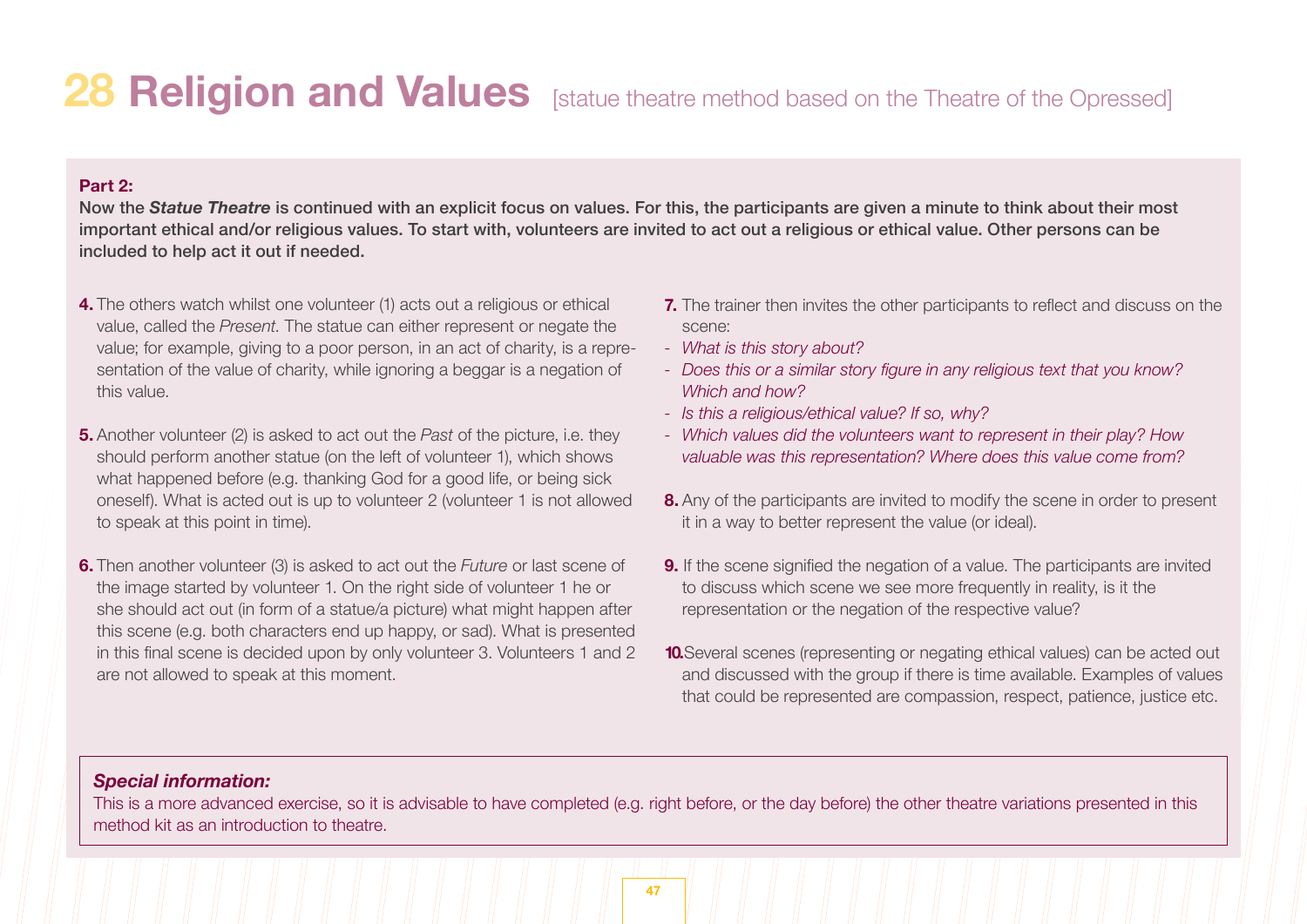# 29 Who's Got the Power? [theatre exercise on power and oppression]

# **AIM OF METHOD**

- ▶ Raise awareness on situations of religion-based discrimination and oppression
- Develop ways of dealing with/countering religion-based discrimination

#### **Time required:** 2 <sup>1</sup>/<sub>2</sub> hours

### **DESCRIPTION OF METHOD**

#### **Part 1:**

Again, the first part of this exercise functions as a preparation for the second part.

### **1.**

The participants are told to walk like elephants, with stiff legs and their hands on the floor.

### **2.**

Then they are to walk like apes, arched over, always with three extremities (hands and/or feet) on the floor.

### **3.**

Now they pair up: One is the leader, one is the follower. The task is to walk around so that the one following always ensures they follow the hand of the leader in a distance of exactly (approximately) 20 cm. The leaders must make the follower move in all directions, slowly enough so that the follower can actually manage to follow them. After 3 minutes, the pairs switch their roles.

#### **4.**

Next participants must get together in groups of 5: One is the leader, two must follow the leader's knees, whilst the other two must follow the leader's hands at a distance of 20 cm. The groups can switch roles several times. If there is not enough space in the room, the groups can take turns.

# **5.**

Finally, the participants sit down in a circle. The trainer asks all of them how they felt during the exercise (humiliated, powerful, ridiculous, funny, helpless, responsible, guilty, uncomfortable etc.).

### **6.**

The trainer also asks the followers why they actually followed, especially if it was an unpleasant experience. (Possible insight: the power relations in the room made them do it!)

▶ Think critically about power structures and how they influence our dealings with religious minorities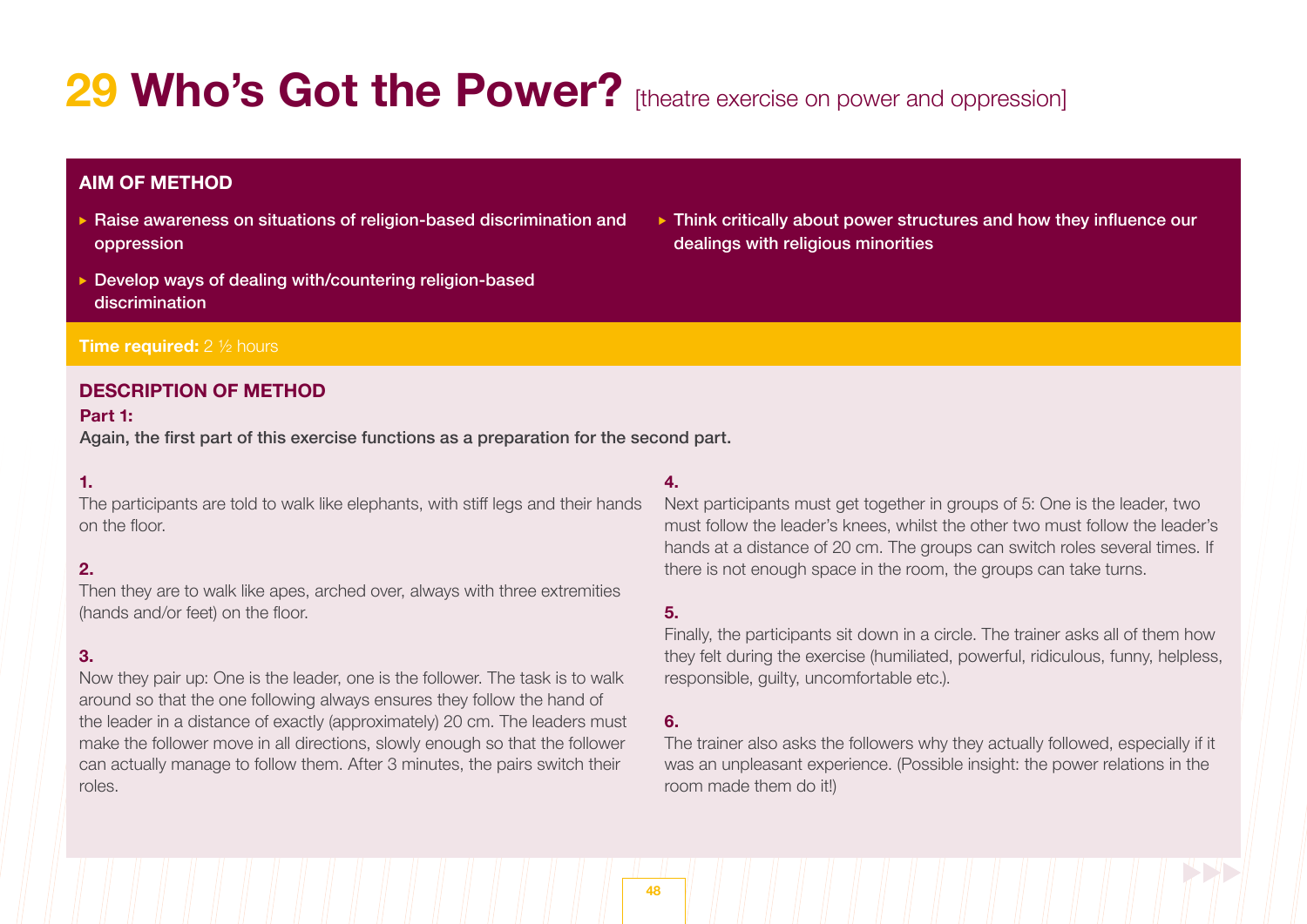# 29 Who's Got the Power? [theatre exercise on power and oppression]

# **Part 2:**

At this point, it is advisable that the trainer gives a short introduction to the **Theatre of the Oppressed** in which Boal's goal and philosophy is to have everyone act in his theatre, not just the actors, even spectators become *spect-actors*.

# **7.**

The participants are now told to choose a scenario based on religious oppression/discrimination, following one of the following motivations:

- *- Personal identification (a scene that has happened to oneself, however one should not be too traumatised by it)*
- *- Analogy (a scene similar to a scene one has experienced)*
- *- Solidarity (a scene that we saw happen to others or that we read about)*

### **8.**

Furthermore, the scene needs to fulfil the following criteria:

- *- The oppression in the scene must be related to religion, i.e. it must be a scene where either someone oppresses another person based on their religion or where someone is being oppressed on the grounds of their religion.*
- *- It must not be a scene involving a victim, i.e. someone who is helpless in his/her situation.*
- *- The scene should not be too specific but one where the 'spect-actors' can potentially solidarise (empathise) with the oppressed. (An example for a possible scenario is: A veiled Muslim woman being ha rassed* on a bus in Germany by a right-wing person who is trying to *take her seat.)*

### **9.**

Participants should break up into groups of 5 to 7 persons, discuss the task at hand and decide on 3 pictures in the form of statues - past, present and future (see also theatre exercise **Religion and Values** in this method kit):

- *- Picture 1: The oppression takes place (e.g. oppressor discriminates against the veiled woman on the bus)*
- *- Picture 2: The oppression reaches its climax (because the oppressed makes a bad choice) (e.g. veiled woman decides to sit still, oppressor pulls the veil off)*
- *- Picture 3: The oppressed is defeated/surrenders/gives up (e.g. veiled woman gives up her seat)*

#### **10.**

Each group presents their three pictures (one after another) to the larger group (in the form of statues).

### **11.**

The participants decide through a majority vote which image/scene is the most interesting one and should be worked on further (as time is usually too short to work on all scenes).

# Now the chosen scene is developed further:

#### **12.**

The crisis picture (picture 2) is acted out with 5-7 persons, i.e. instead of standing like statues and freezing their scenario, the actors of the respective group now have to act it out. The crisis must be performed in such a way that the *spect-actor*s feel they want/need to interfere.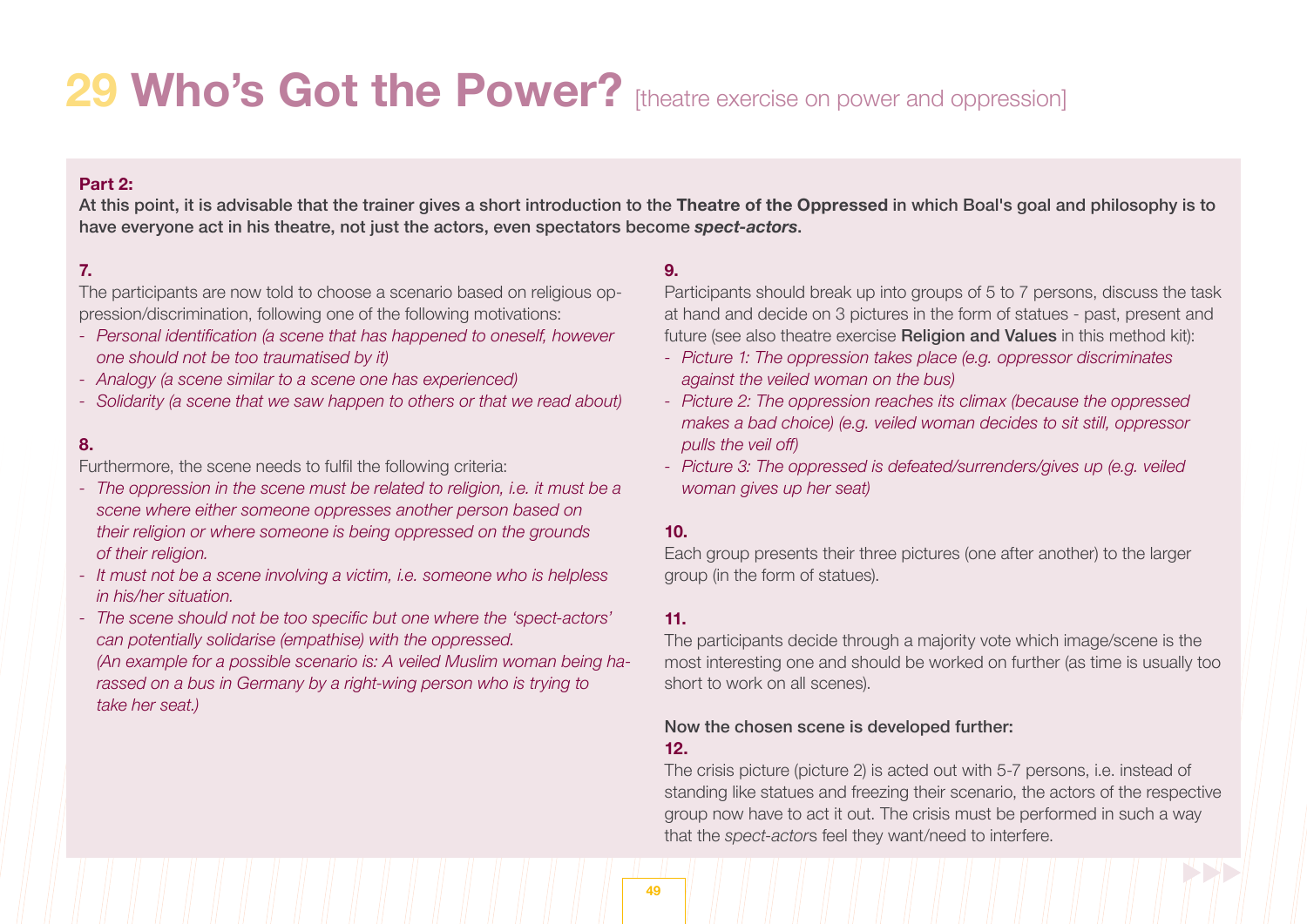# 29 Who's Got the Power? [theatre exercise on power and oppression]

### **13.**

In the next step, the oppressed person is replaced by volunteer *spect-actors*  from the *audience* in order to get an impression of different end results and to better understand how the oppression can be stopped, whilst the oppressor(s) continue(s) acting within their role. The other, less involved people in the picture can also choose to act differently (e.g. the bus driver can choose to interfere and stop the bus etc.).

- *- Importantly, the oppressed person always needs to be worked on, because in a real life situation of oppression you can only ever change yourself, not the people around you.*
- *- It is important that the participants always try to be realistic and act like r real people as they would in real life.*
- *- One of the insights to take away from the exercise will probably be that aggression from any allies/friends will not help solve the situation but instead could escalate the aggression of the oppressor.*

# **14.**

In between scenes, the trainer should lead discussion amongst the participants on what is happening within the scenario and why it is still not satisfying. What does still need to be changed, before the next person volunteers to jump in to try and rectify the situation? The goal is to get everyone to really engage, express their ideas on how to change things so that the participants get the feeling that the situation has somewhat improved through their intervention.

# **15.**

At the end, everyone comes back in a circle to reflect on and discuss the experience. Questions can be asked such as:

- *- What have you learned?*
- *- Were you able to identify with the oppressed?*
- *- Non-violence or aggression? What is the better strategy to end oppression?*
- *- What is the role of bystanders? How can we deal with feelings of paralysis versus solidarity in a situation of oppression? How can we become allies rather than bystanders?*
- *- Is it at all possible to solve these situations through logical argumentation?*
- *- What are our tools for resistance in a situation of oppression and how can we use them?*
- *- Where/when would intervention have to start?*
- *- Who has the power to change relations of oppression?*
- *- Can all situations of oppression be solved? If not, why should we still try to?*

# *Special information:*

Information on Augusto Boal's approach to theatre can be easily found online. However there are also a number of more detailed publications in book form.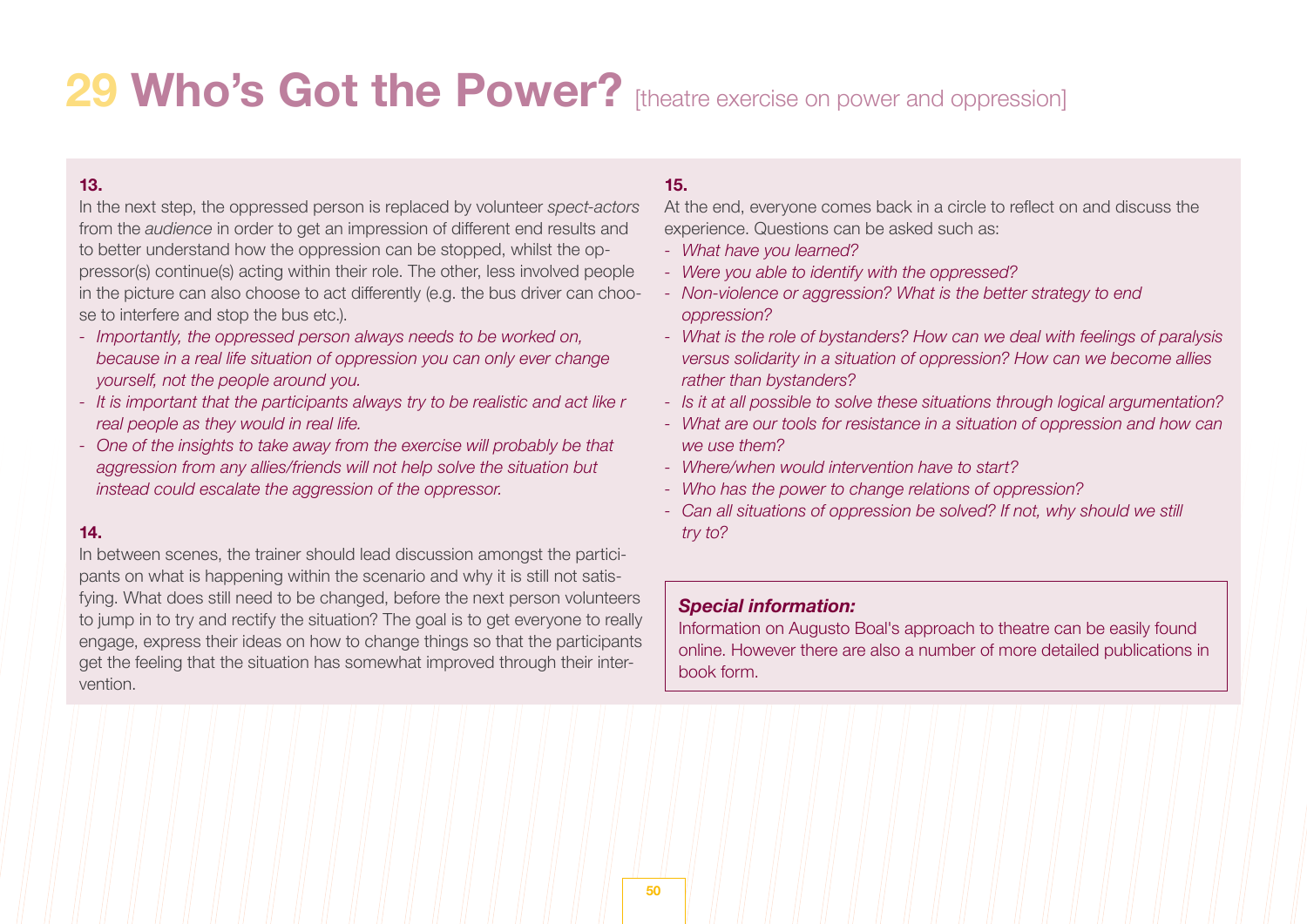# **30 Image of a Word** [statue theatre method on prejudices]

# **AIM OF METHOD**

 Become aware of one's own stereotypes regarding religious communities

# $\triangleright$  Promote critical thinking about different religions and religious communities

#### **Time required: 1 hour**

# **DESCRIPTION OF METHOD**

#### **Part 1:**

The first part of the exercise serves as a warm-up for the second part.

# **1.**

The trainer introduces the exercise, telling participants to prepare for presenting stereotypes (not just their own, but also those that exist in their societies).

# **2.**

The participants stand in a circle facing outwards and with their backs facing the inner of the circle.

# **3.**

The trainer tells them to act out a specific idea/emotion/concept chosen by the trainer (e.g. friendship, happiness, surprise, a reunion etc. - something positive is helpful) in the form of a pose (statue, picture) still facing the outside of the circle.

### **4.**

In total they will have to increasingly exaggerate their pose on three different levels, the first pose (above) determines level 1. Next step is to act it on level 2, then on level 3, each time making it bigger and exaggerating it more.

### **5.**

Now everyone turns around and shows the other participants their pose.

# **6.**

Participants now develop a one-second movement out of their pose; this can include a sound as well. Participants then walk around constantly repeating this movement in order to find their *family*, i.e. other people who are acting out the emotion/idea/concept in a similar way.

### **7.**

After all *families* have formed, they separately perform their unified movements to the rest of the group, one *family* at a time. The others clap.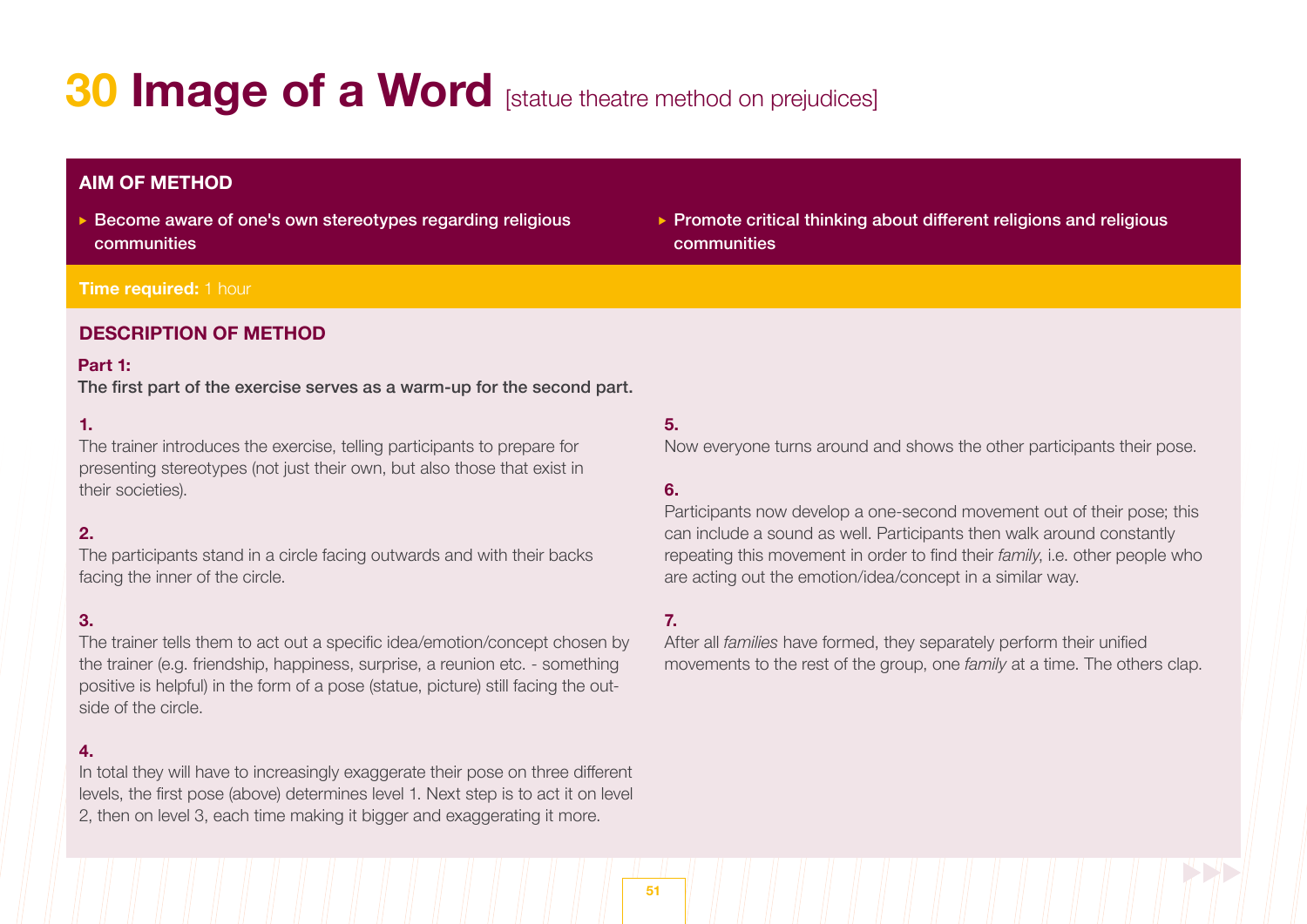# **30 Image of a Word** [statue theatre method on prejudices]

### **Part 2:**

# **8.**

Now exactly the same steps are followed with an idea/concept, which refers to a religious community, e.g. *Christian* or *Muslim*. Remind participants that they can use ideas they see in their own societies. What they perform does not necessarily need to reflect the image they themselves hold about the respective religious group. (Basically, this explanation also serves to free them from any inhibitions to act out their own stereotypes.)

### **9.**

Every time a *family* presents their image (if possible with sounds), the trainer asks the other participants to reflect on the following questions: What aspects of Christianity (or the religion under concern) do you see in the image?

# **10.**

After every *family* has presented, the participants are invited to reflect on for example…

- *- the two most diverse expressions of the idea/concept – how can they both signify the same thing (e.g. Christianity)?*
- *- which pictures were most frequent – where do these pictures come from?*
- *- Are they correct or are they stereotypes and prejudices?*

### **11.**

At the end, the trainer leads a final discussion: What did you find interesting in this exercise, and what did you learn? (Everyone should contribute at least one opinion).

### **12.**

In this discussion, those participants who chose not to make a pose/picture should be asked for their reasons for not doing so. For example, they might say that there is nothing in particular defining a Christian, or that they did not want to reinforce any stereotypes (both of which are completely legitimate reasons).

### *Special information:*

The same exercise can be done for different religious communities. If there is not enough time for this, the participants, instead, can be asked what they think would have been the most frequent pictures performed by the group.

This is the end of the methods which are based on the **Theatre of the Oppressed** developed by Augusto Boal.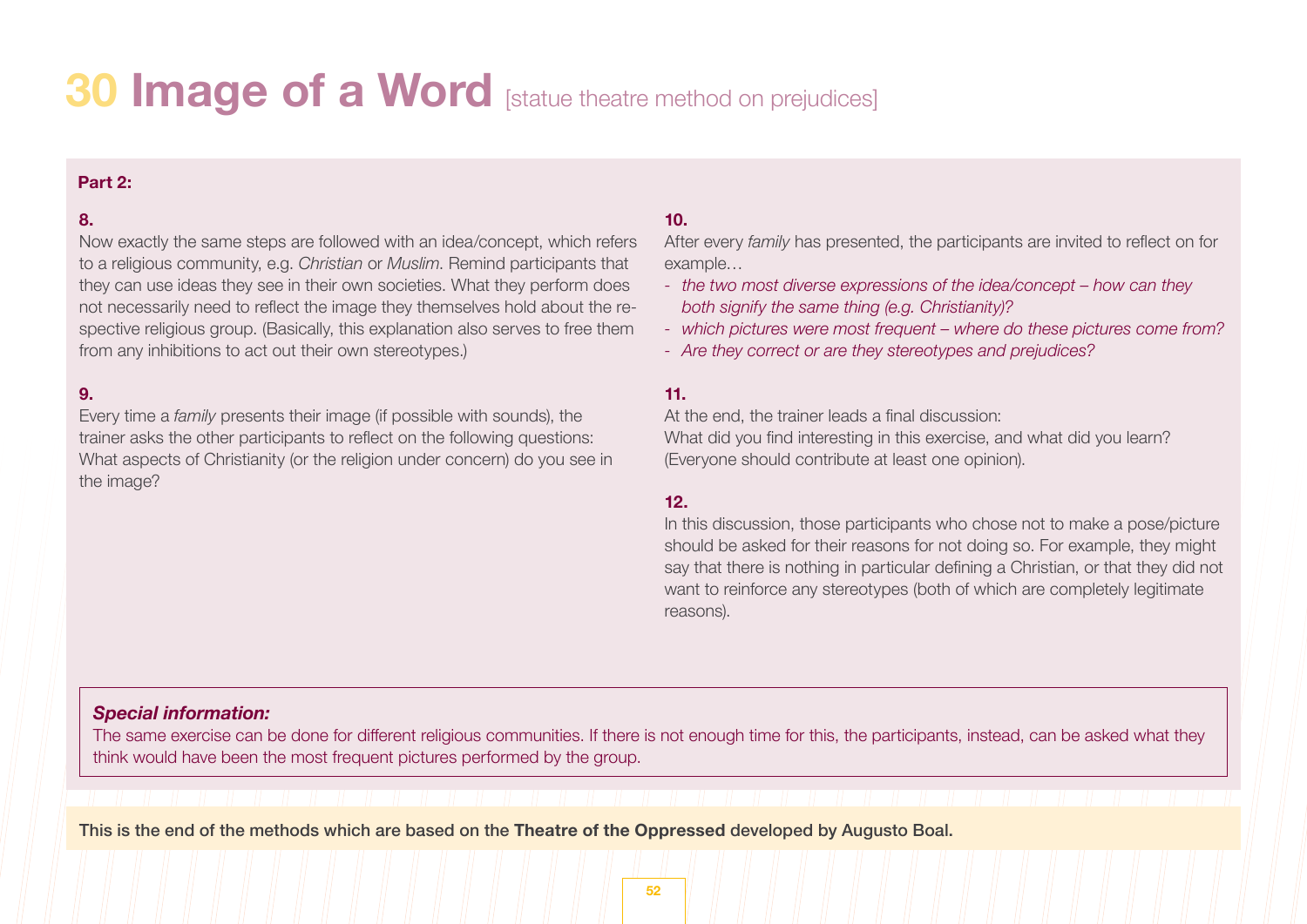# **31 Hip-Hop Workshop** [on religion and culture, conflict, tolerance]

# **DESCRIPTION OF METHOD AIM OF METHOD Material Required:**  To be arranged with the external trainer conducting the Workshop **Time required:** 1 day ▶ Deal in a creative/artistic way with inter-religious conflict and resolution ► Learn about the philosophy of Hip Hop ► Experience self-efficacy A one-day Hip-Hop workshop for the participants on the topic of religion and culture, conflict, and tolerance offers itself as an entertaining and fun ending for the programme or (in the case of an exchange) for the end of the first half of the programme. Arrangements need to be made with a respective external trainer to discuss how the topic will be introduced and worked on. *Special information:* Products can be for example a joint song including rhymes of all participants (some separate, some in groups), the lyrics of all rhymes, and a "making-of" video. For an example of such a workshop (in this case with Amin Saleh from Rap4Respect) and respective products you can visit the 14km website at http://14km.org/relixchange/hip-hop-workshop/?lang=en (in English). **SPACE FOR PERSONAL NOTES**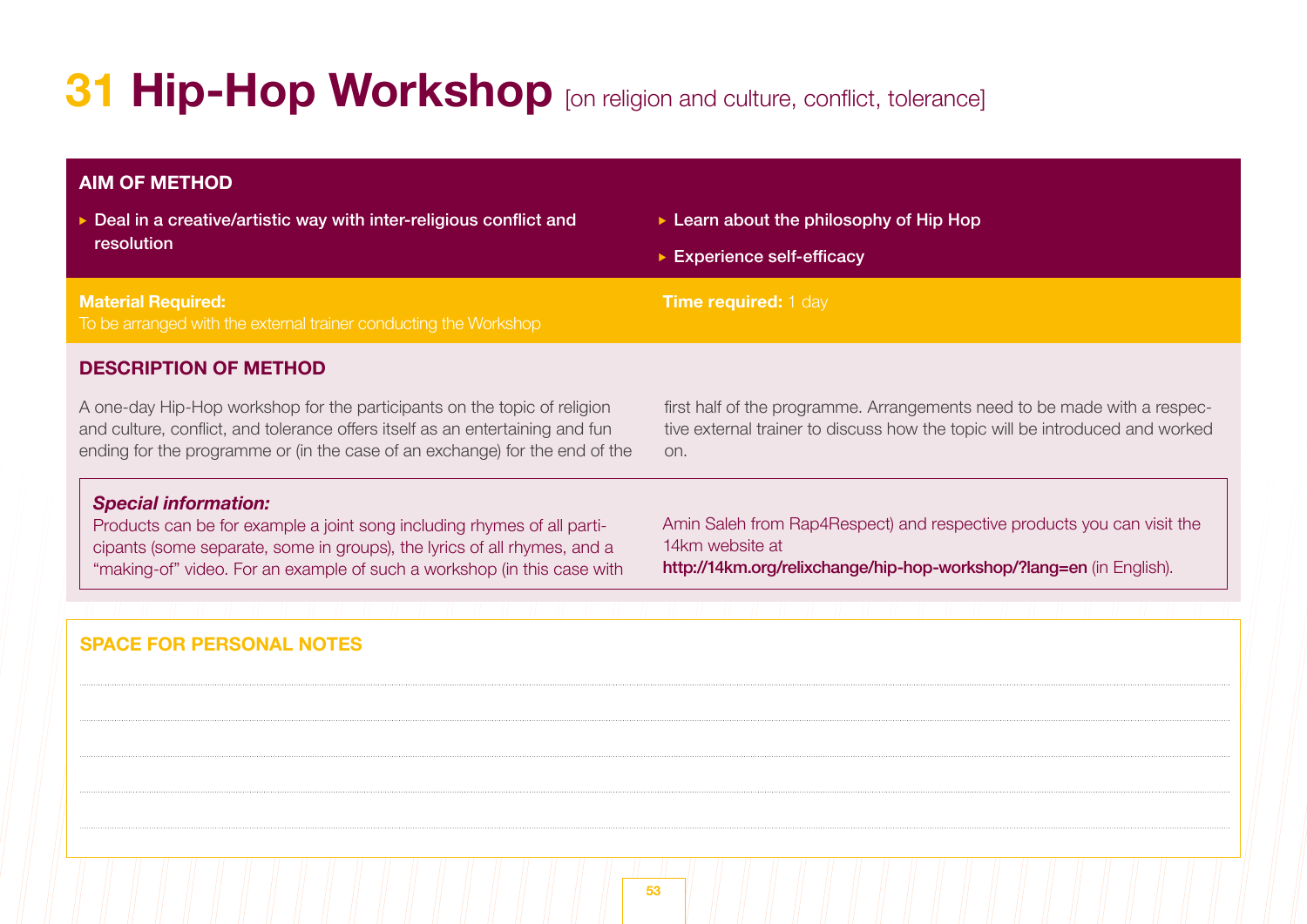# **32 What Can I do for Inter-Religious Peace and Tolerance?**

# **AIM OF METHOD**

- $\triangleright$  Set the analytical frame for developing options for action
- $\triangleright$  Think about, and identify, space for action regarding fostering inter-religious dialogue, cooperation and understanding
- Arrive at an understanding of what one can do personally to support inter-religious dialogue and how this relates with broader issues
- Prepare for work on individual, concrete ideas for action and active engagement regarding inter-religious understanding

#### **Material Required:**

- Moderation cards
- $\blacktriangleright$  Pens
- $\blacktriangleright$  Two sheets of paper: one stating *Space for Action* and the other one stating *No Space for Action*

# **DESCRIPTION OF METHOD**

### **1.**

The trainer asks the participants to think about factors that influence the role and situation of religious communities in a country, the relations between them, and between them and the state, society, individuals etc. They should write each factor on a separate moderation card (this will help bring up things such as education, culture, religious rules, community or family traditions, laws, international conflicts, individual belief).

# **2.**

The trainer then introduces the topic of individual active engagement for inter-religious understanding and cooperation. S/he should mark a space on the floor to act as a continuum between the two extremes, *Space for Action* and *No Space for Action*.

# **3.**

**Time required:** 45 to 60 minutes

The participants sort the moderation cards with the factors on the continuum in self-organisation (the trainer stays out). The discussion they will need to have in order to agree on sorting them is the most important part of this exercise.

### **4.**

The trainer re-enters the circle and summarises the insights with the group, highlighting that the factors that were identified closest to the "Space for Action" offer themselves to be worked on when conceptualising one's own activities for fostering inter-religious peace and dialogue. A respective exercise should follow (see also exercise "My action for inter-religious peace" in this method kit).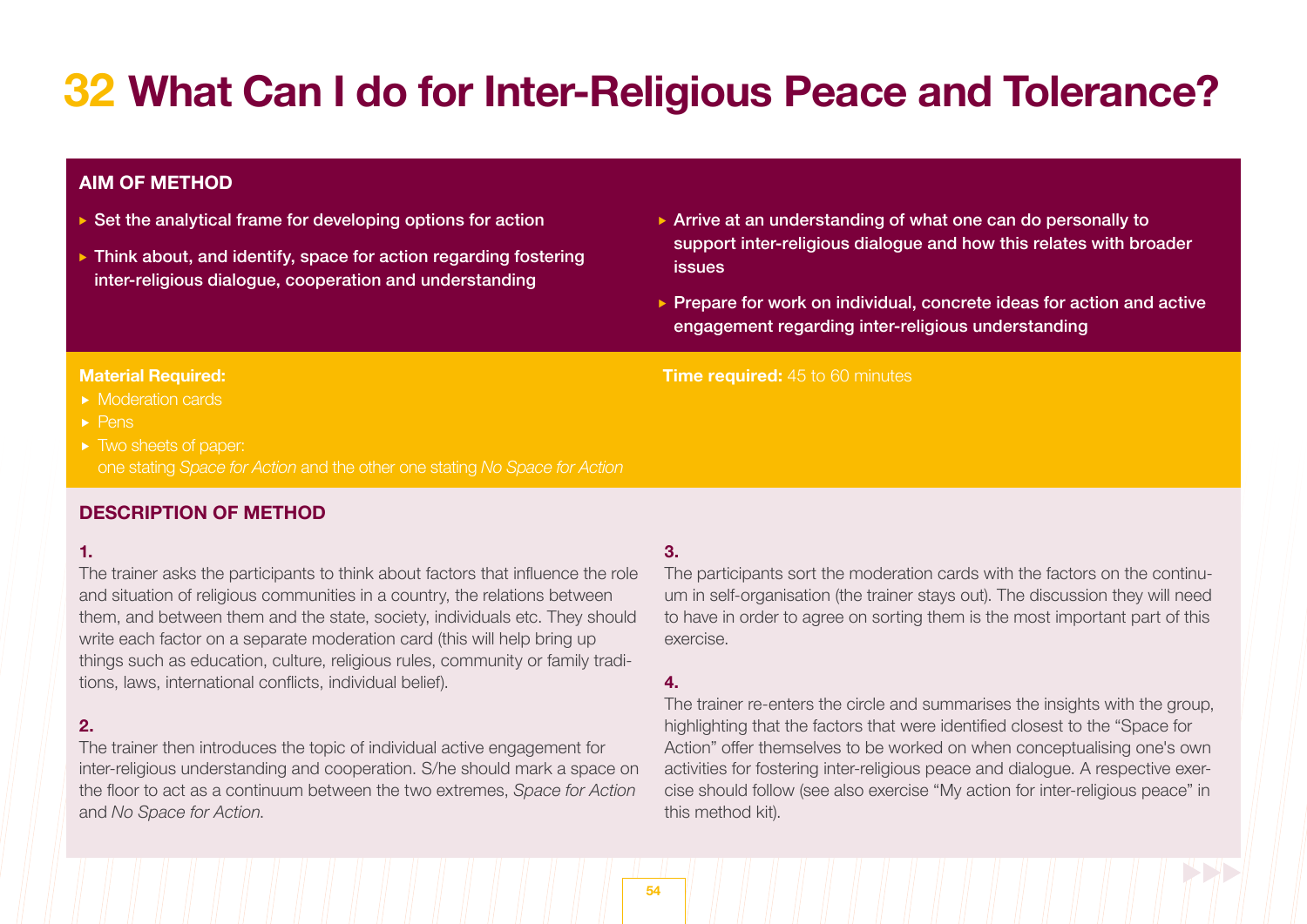# **32 What Can I do for Inter-Religious Peace and Tolerance?**

# *Special information:*

This method makes most sense at a later stage in the programme, when the participants have already learnt more about different religions, religious communities, and their role and significance in the country/countries under consideration, and are motivated for inter-religious dialogue and ready to think about what they themselves can actively do.

For this method, it is helpful to have worked before with the three analytical levels "individual, society/community, and state" for an understanding of how religion is intertwined with all of them in different ways. Reminding the participants of the levels will help them to identify, more readily, the factors influencing inter-religious relations (on the individual, societal/communal and state level).

'Self-organisation' means that the participants are tasked to find a way in which to organise themselves in order to fulfil the task. In the present case, this will (for example) mean deciding on a moderator who facilitates the group discussion, as well as where to place each factor on the continuum. The trainer announces at the beginning of the self-organised part that s/he will not get involved for the duration of the 'self-organisation' section. S/he only intervenes when explicitly asked to do so or when a serious problem emerges which the group cannot, or does not want to, solve on its own (e.g. exclusion of participants, serious argument etc.).

# **SPACE FOR PERSONAL NOTES**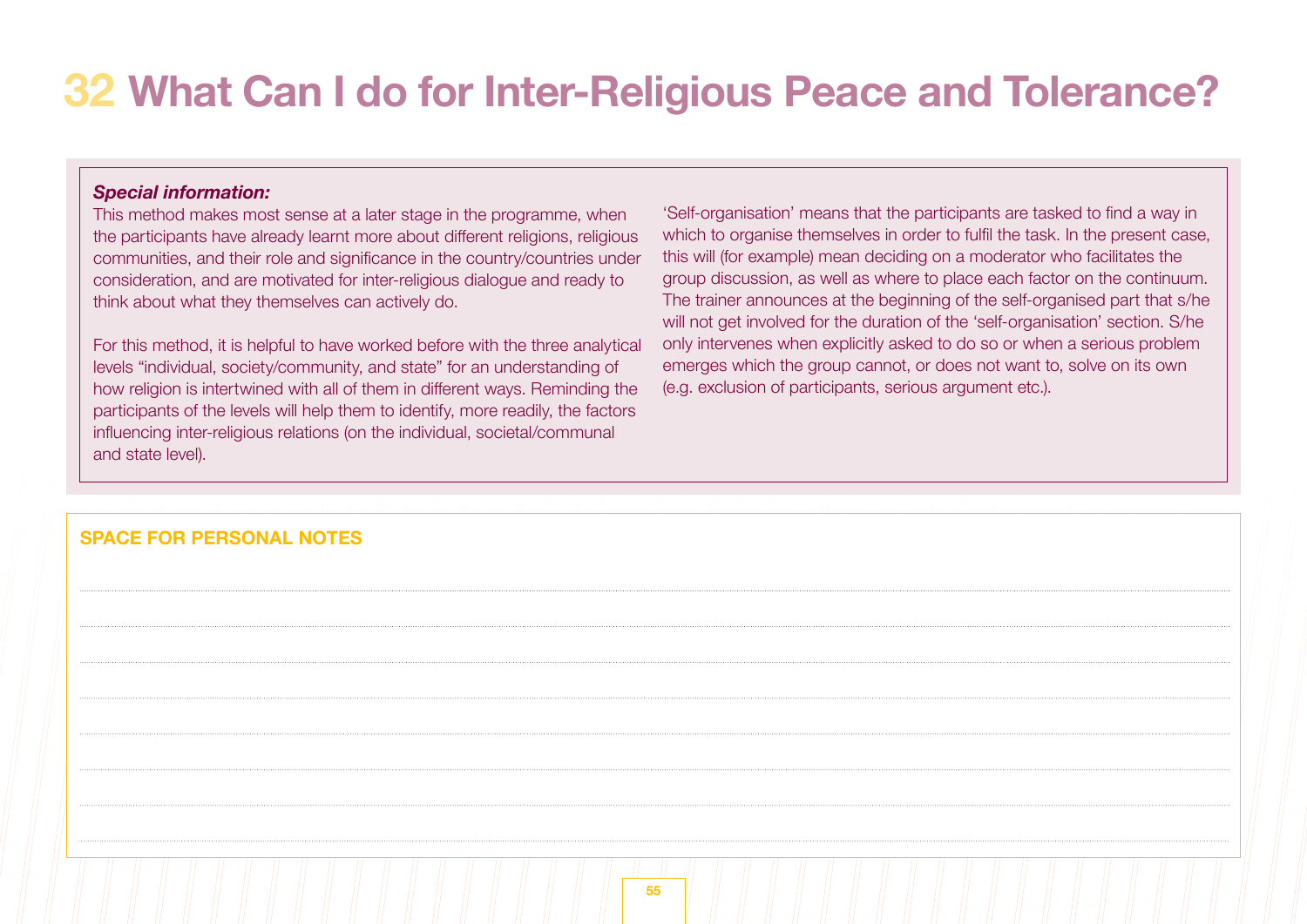# **33 My Action for Inter-Religious Peace**

[treasure hunt, best towards the end of the programme]

# **AIM OF METHOD**

**Promote active engagement for inter-religious dialogue.** understanding and cooperation

### **Material Required:**

- Paper, pens
- $\blacktriangleright$  Flip chart and separate flip chart paper
- Markers
- **Prepared envelopes in 4 different colours, containing the questions to be**  worked on (3 envelopes for each colour, numbered 1, 2 and 3) Questions in envelope 1:
	-
	- − Which factors are you aiming to influence?
	- − What is the activity that you propose? (brief description)
	- − Who are your target groups?

# ▶ Develop concrete plans for action in a playful way

#### Questions in envelope 2:

come? (steps)

### Questions in envelope 3:

− Design your advertisement/plan public relations activities: Give a name to 

# **Time required:** 1 <sup>1</sup>/<sub>2</sub> to 2 hours

# **DESCRIPTION OF METHOD**

### **1.**

Before the exercise starts, the trainers need to prepare the envelopes and hide them in the room.

# **2.**

At the beginning of the exercise, the trainer gives out definitions of inter-religious dialogue and discusses them with the participants.

# **3.**

The trainer explains that the participants will now work on their own ideas on how to translate the experiences they have had during the programme into action which promotes inter-religious dialogue.

# **4.**

Four different types of activities are proposed:

- *- Educational activity*
- *- Campaigning*
- *- Mainstreaming inter-religious inclusion into social practice*
- *- Debating event*

# **5.**

The participants get together in 4 mixed teams. Each team chooses one type of activity and gets 2 sheets of flip chart paper.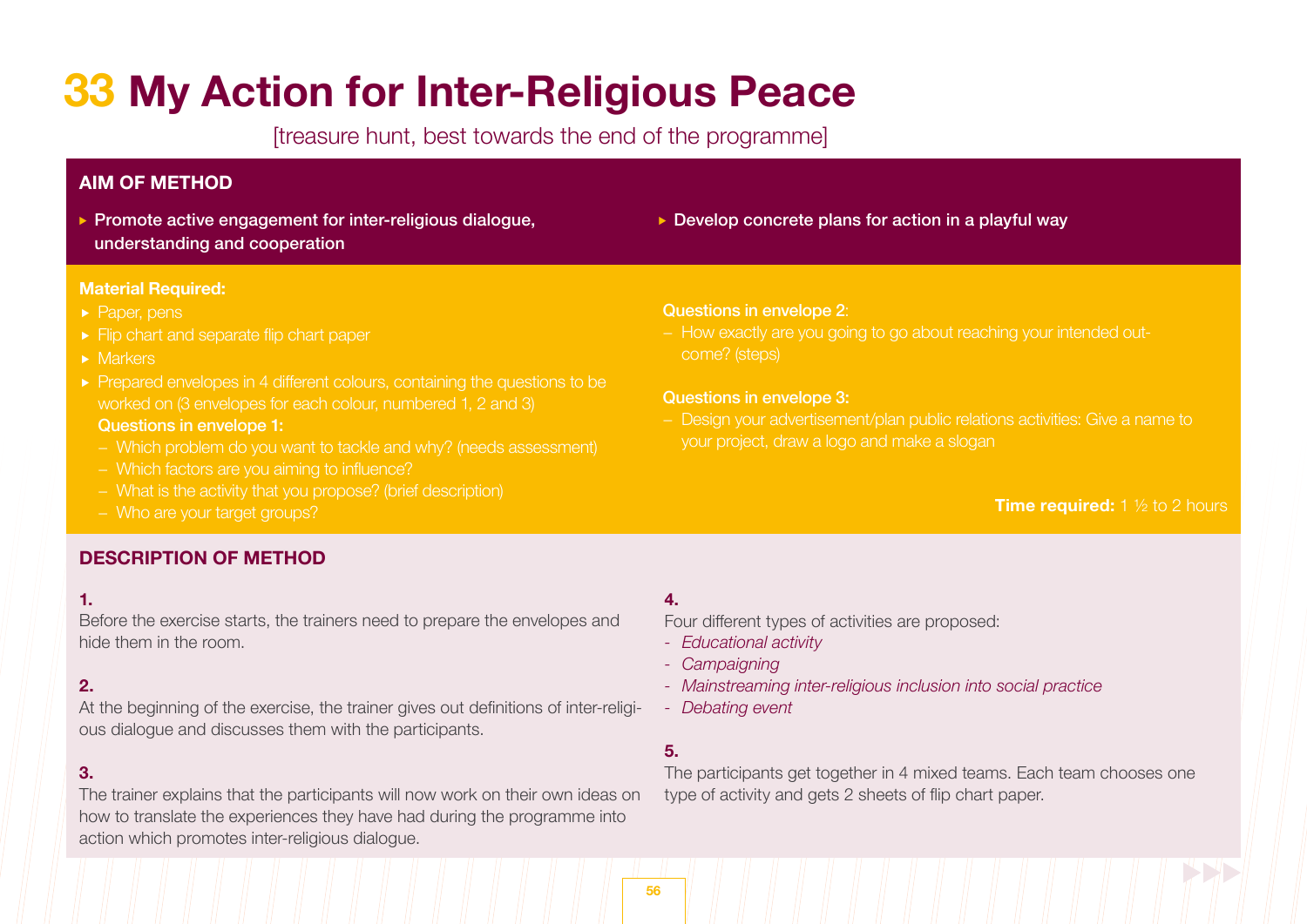# **33 My Action for Inter-Religious Peace**

[treasure hunt, best towards the end of the programme]

# **6.**

The teams are told that their tasks are written in coloured envelopes hidden in the room and they are told which colour they need to look for (each team gets one colour). It is important to ensure that they work in order, with envelope labelled no. 1 first and envelope no. 3 last (even if they find envelope no. 3 first).

# **7.**

The teams search for their envelopes in the room, they should also discuss the questions and tasks at hand and work on how they are going to present their ideas on the flip chart to display to the other participants. The trainer keeps track of the time so they know when to start with the next question.

# **8.**

After each team has finished the last task, the teams present their proposed activity to the other participants.

#### **9**.

After each presentation, the others can ask questions and comment. The trainers can also help by asking questions and giving suggestions.

# *Special information:*

For the public relations part of the exercise, the App Vine can be a helpful tool (if tablets are available) as it allows one to make very short, simple videos where teams can creatively record slogans and logos. This would require the following additional material:

- *− Tablet PCs with cameras and app Vine installed on them*
- *− Data projector*
- *− Speakers*
- *− Cables to connect tablet PCs to data projector*

To make the exercise participatory from the very beginning, it might be a good idea to already ask the participants beforehand for their ideas on how to apply their experiences (either in the application form or during the programme, in the case of an exchange after the second half of the

exchange). Their answers are categorised and these categories are used as types of activities for this exercise. The types of activities listed above (educational activity, campaigning, mainstreaming inter-religious inclusion into social practice, and debating) came out of such categorisation within the ReliXchange project. *Mainstreaming of inter-religious inclusion into social practice* refers for example to mainstreaming the consideration of religious diversity and plurality at university, or in state institutions etc.).

If the programme includes a follow-up seminar, it makes sense to come back to the plans for action in this seminar, have the participants think about them again and give them some more time to work on them, develop them further and modify them or plan something new.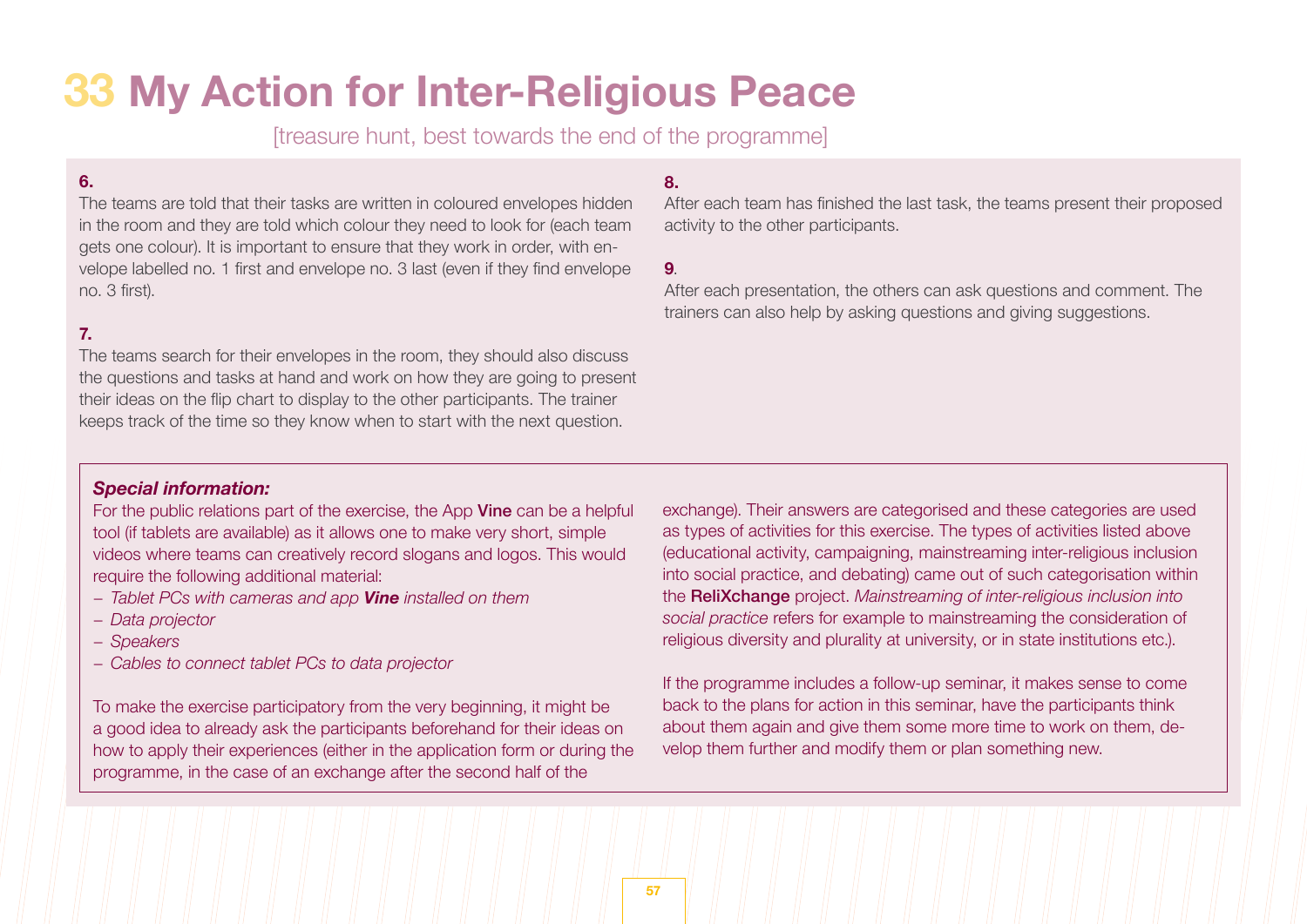# **34 Working on Methods for Inter-Religious Youth Encounters**

# [in self-organisation, at the end of the programme]

# **AIM OF METHOD**

- ▶ Get participants' feedback on the methods used
- ▶ Foster group spirit and social competence

### **Material Required:**

- Moderation cards
- $\blacktriangleright$  Pens
- Improve the existing concepts and methods for inter-religious youth work (as one means of promoting interfaith dialogue, tolerance and peace)
- Blank method sheets (including title of method, aim of method, time needed, material needed, description of method, special information)

**Time required:** 1 ½ hours

# **DESCRIPTION OF METHOD**

#### **1.**

The participants are handed a pack of moderation cards and are asked to self-organise to evaluate the methods used in the exchange according to three categories:

- *- Perfect (this method was just right, I have nothing to add)*
- *- Yes, but... (this method was good, but should be revised to be even better)*

*- Never again (please do not use this method again as it was not good)*

For this, they will need to remember and collect the methods first in order to then find a way to discuss them and agree on their categorisation.

# **2.**

When all methods are sorted, the trainer asks whether someone has a method in mind that was not, but should have been used, because it would have been helpful for the programme.

### **3.**

Then, participants are asked to pair up and choose 1 or 2 methods (depends on the number of participants and methods) categorised under *Yes, but...* and to develop them further according to their ideas. The persons who have suggested a new method can also pair up with someone and develop this new method.

### **4.**

For every method, the pairs are handed one blank method sheet and are given time to discuss the method and fill it in on the sheet.

**5.**

The completed method sheets are handed back to the trainer.

# *Special information:*

It will be great if these improved or newly developed methods are also made available online as open educational resources and shared with others so that they can be developed even further to the benefit of other inter-religious youth work and interfaith peace and cooperation. Please share them also with 14km e.V. – you can contact us at **info@14km.org**